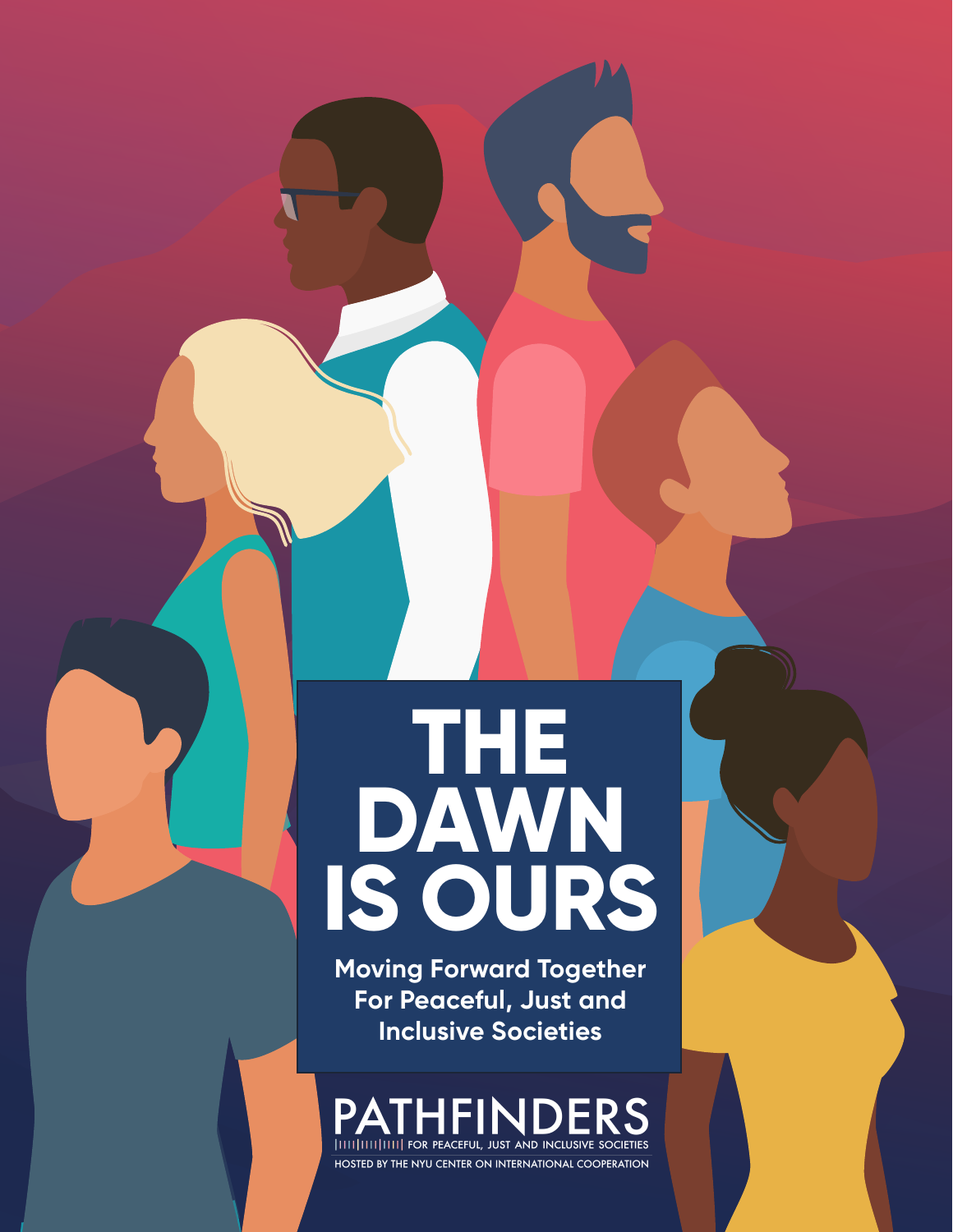The Pathfinders for Peaceful, Just and Inclusive Societies have received generous financial support from the Canadian Ministry of Foreign Affairs, the Netherlands' Ministry of Foreign Affairs, the German Federal Foreign Office, the Swiss Agency for Development and Cooperation, the Government of Sweden, Charles Stewart Mott Foundation, Open Society Foundations, and the World Bank Group Partnership Fund.

### **AUTHORS**

Marta Bautista Forcada Harshani Dharmadasa Bojan Francuz Karina Gerlach Maaike de Langen Daniel Mack Luisa Portugal Paula Sevilla Núñez Faiza Shaheen Liv Tørres

**EDITED BY**

Justine Brouillaud



This work is licensed under a Creative Commons Attribution 4.0 International License (CC BY 4.0) https://creativecommons.org/licenses/by/4.0/. Under the Creative Commons Attribution license, you are free to copy, distribute, transmit, and adapt this work, including for commercial purposes, as long as attribution is given and any changes made are indicated.

Please cite this work as: Pathfinders for Peaceful, Just and Inclusive Societies, *The Dawn Is Ours: Moving Forward Together For Peaceful, Just and Inclusive Societies* (New York: Center on International Cooperation, 2021), available at http://www.sdg16.plus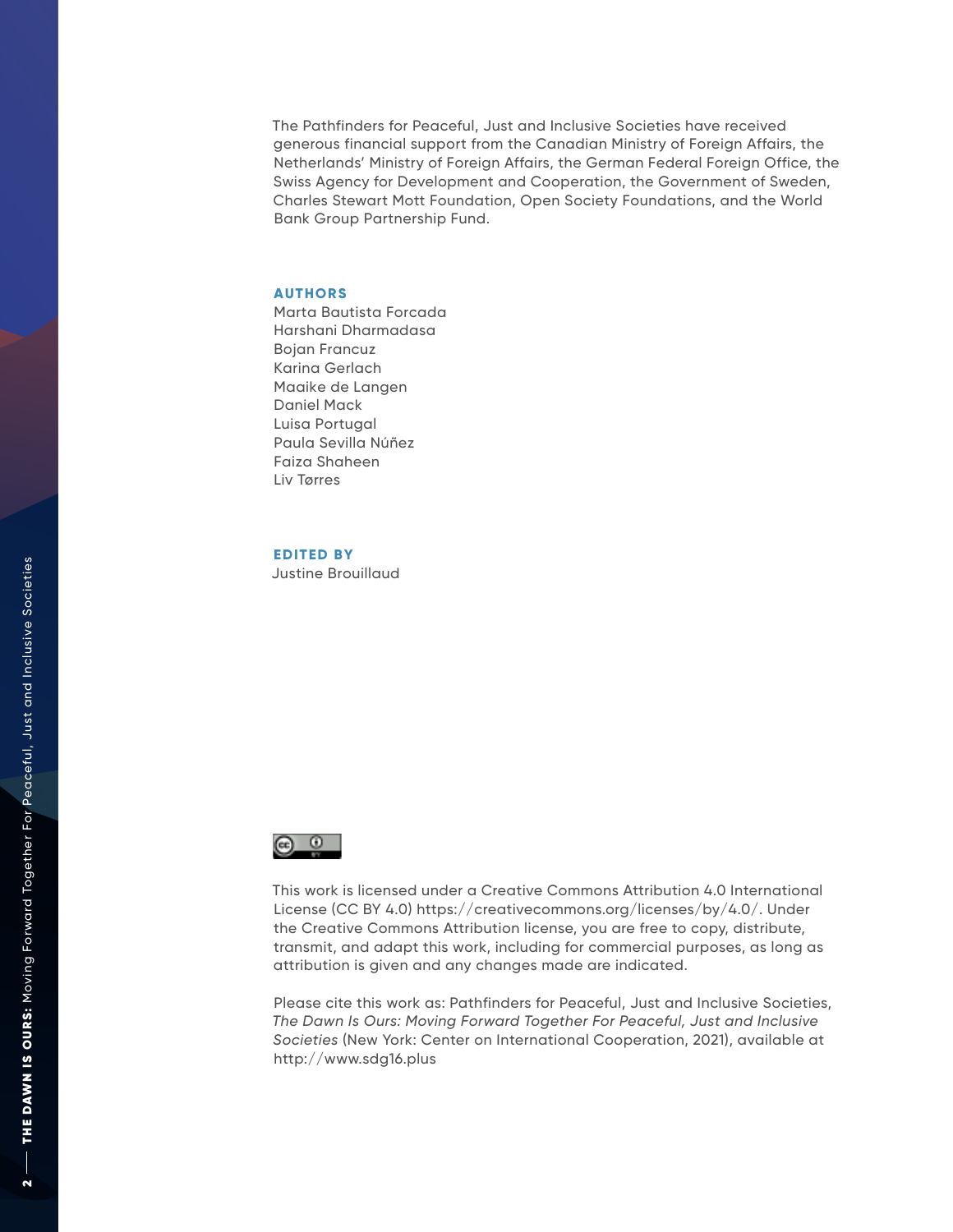**"We've learned that quiet isn't always peace, and the norms and notions of what just is isn't always just-ice. And yet the dawn is ours before we knew it. Somehow we do it. Somehow we've weathered and witnessed a nation that isn't broken, but simply unfinished."**

**The Hill We Climb [Amanda Gorman](https://www.theamandagorman.com/), 2020 Wordsmith. Change-Marker.**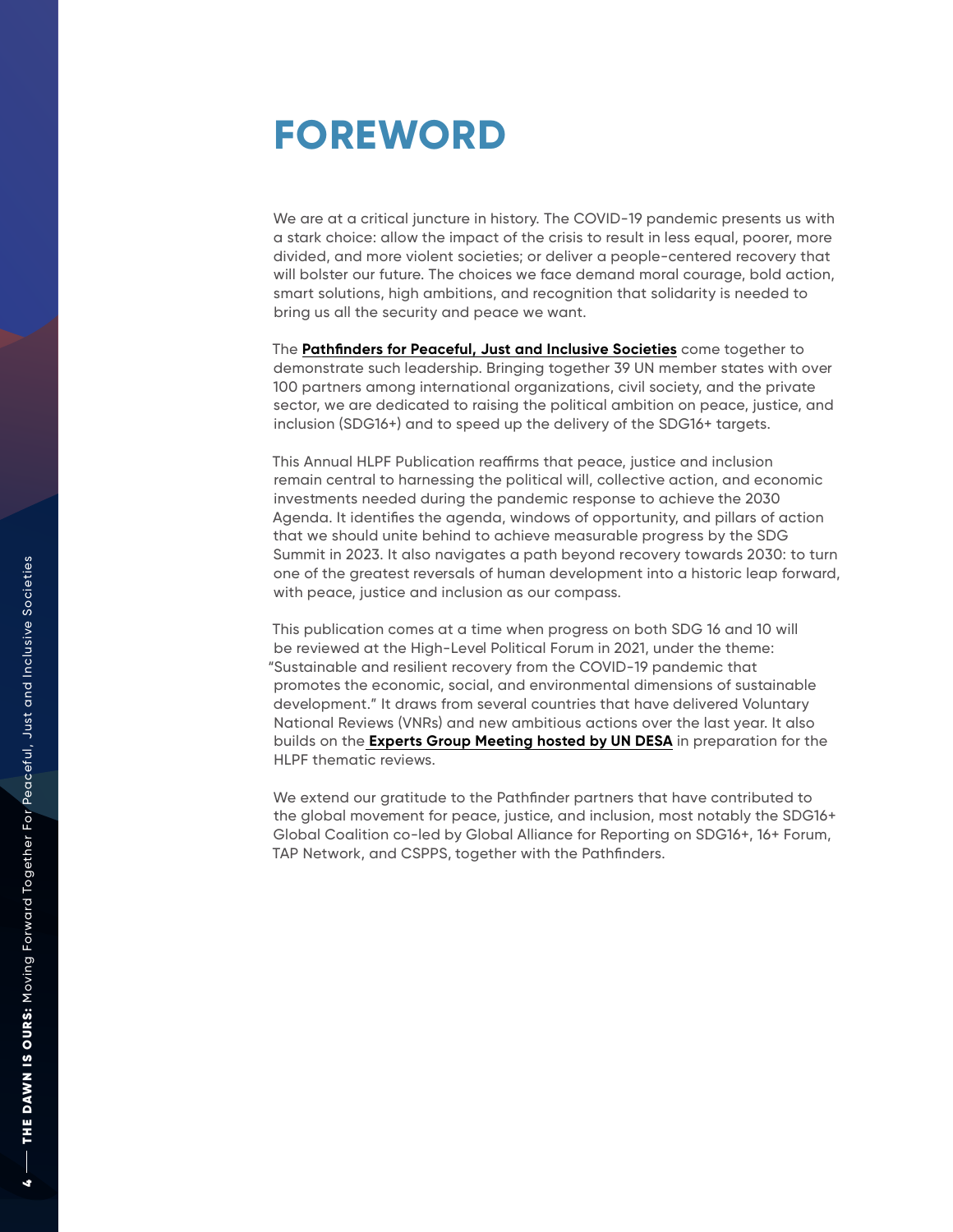### **Policy Priorities for a People-Centered Recovery**



### **PEACEFUL SOCIETIES**

### **Build linkages across dimensions of violence,**

particularly in fragile and conflict settings, as rates of violence against women are a strong predictor for broader conflict and violence.

**Make a compelling investment case, aimed at mobilizing**  smart funding, scaling datadriven approaches, and propelling further research and innovation where there are evidence gaps and limitations.

**Use cities as a unit of analysis, ambition, and action to drive innovation,**  and seize opportunities to influence policy and COVID-19 responses.

**Strengthen data collection and evidence base,** focusing on hotspots with systemically high levels of violence and proven interventions to reduce violence in urban contexts.

**Invest in grievance procedures and dialogue mechanisms** to resolve disputes, rebuild trust, and counter misinformation.



### **JUST SOCIETIES**

**Put people and their justice problems at the center of justice systems,** making better use of data to understand what people want and need when they seek justice, and tailor actions to groups that are more likely to suffer injustice.

**Transform justice institutions and broaden the range of formal and informal justice actors,** to provide people with fair solutions to their justice problems and that enable them to realize their rights. Promote open justice and embrace high-tech, and low-tech innovations based on data, evidence, and learning.

**Improve people's justice journeys,** by empowering people and communities to understand, use, and shape the law, increasing meaningful participation in justice, and providing people-centered justice services that help them achieve fair outcomes.

**Use justice as prevention, to reduce violence,** and de-escalate conflicts and disputes, build trustworthy and legitimate justice systems, prevent recurrence of grave human rights violations, tackle the root causes of injustice, and use the law to reduce risks **.**

**Eliminate legal, administrative, financial, and practical barriers**  that people face to obtain documents, access public services, and participate fully in society and the economy.



### **INCLUSIVE SOCIETIES**

**Build solidarity not only across groups within countries, but across countries** by ensuring fair, equitable, and efficient vaccine distribution, mobilizing funds to support developing countries, and permanently shifting the relationship between countries.

**Renew the social contract between the state and civil society** through national dialogues focused on policy commitments, financing to back progressive agendas, addressing debt burdens, and sharing of health and environmental technologies .

**Advance a mixture of highly visible, solidarity-building policies, and those that prevent backlash** by preventing state capture and corruption, averting the reversal of policy programs, and ensuring sufficient financing externally to reform governments through transitions.

**Reimagine fiscal compacts and identify sources of revenue,** by securing funds lost to tax evasion, creating solidarity funds, and investing in better sources of disaggregated data to measure the fiscal impact on inequality.

**Protect civic space and mobilize broadly to respect the right** establishing partnerships with organized civil society to design, implement and monitor policies, and restrict the influence of money in politics .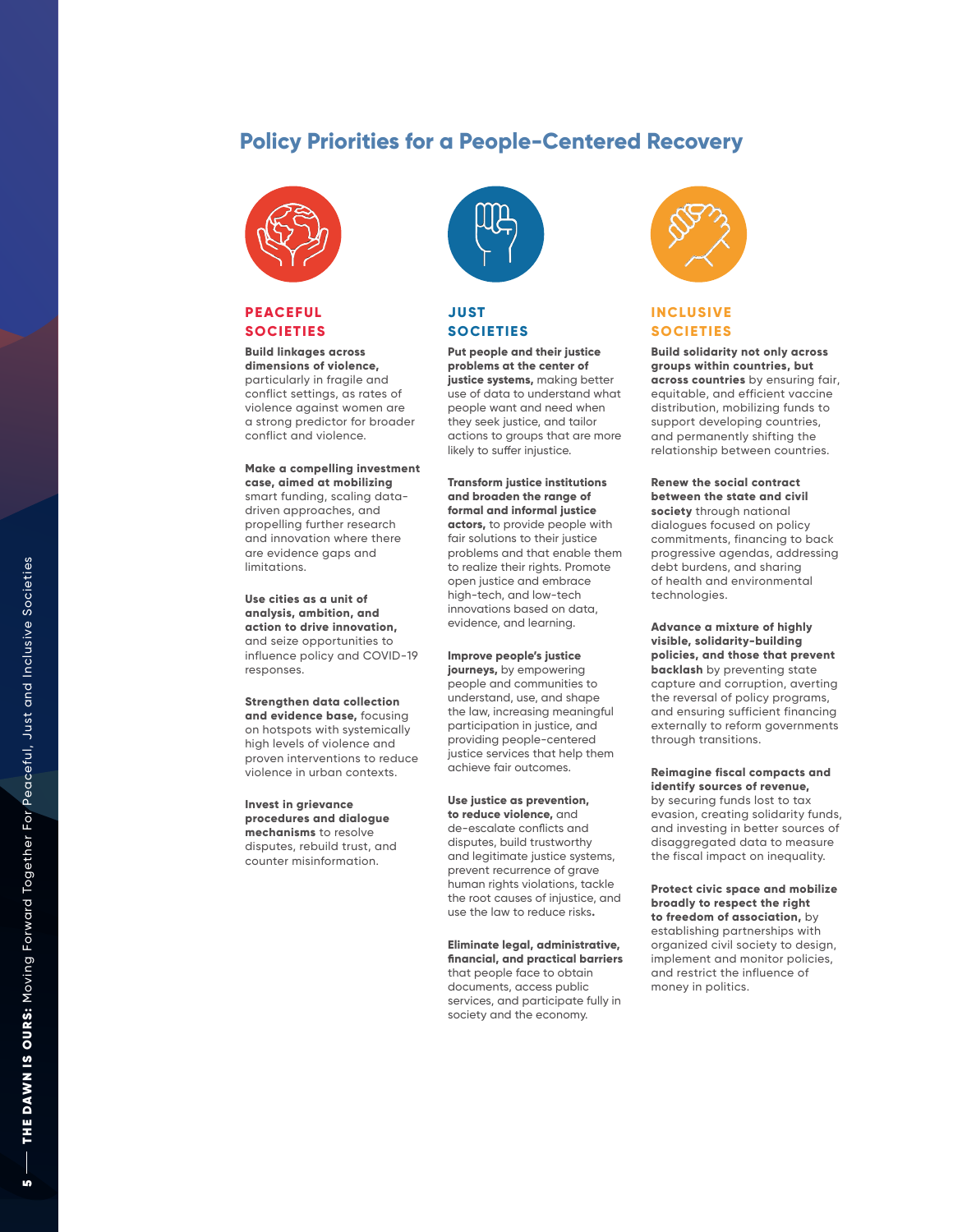### **The Pathfinders for Peaceful, Just and Inclusive Societies**

The Pathfinders for Peaceful, Just and Inclusive Societies brings together 39 member states, international organizations, major partnerships and networks, civil society, and the private sector. Through the Roadmap for Peaceful, Just and Inclusive Societies, we are working to accelerate implementation of peace justice and inclusion (SDG16+) by the second summit in 2023 to achieve three objectives:

- **National delivery –** increase national ambition, coherence, innovation, and reporting, so that a growing number of Pathfinder countries fulfil commitments to implement SDG16+.
- **International delivery –** strengthen strategies and momentum at international and regional levels, so that partners more effectively support implementation of elements of the roadmap.
- **Grand challenges –** raise ambition, increase political will, and set a policy and learning agenda in three key areas: promoting justice for all, halving global violence, and tackling exclusion and inequality.



### **Member States**

The Pathfinders is hosted by the New York University Center on International Cooperation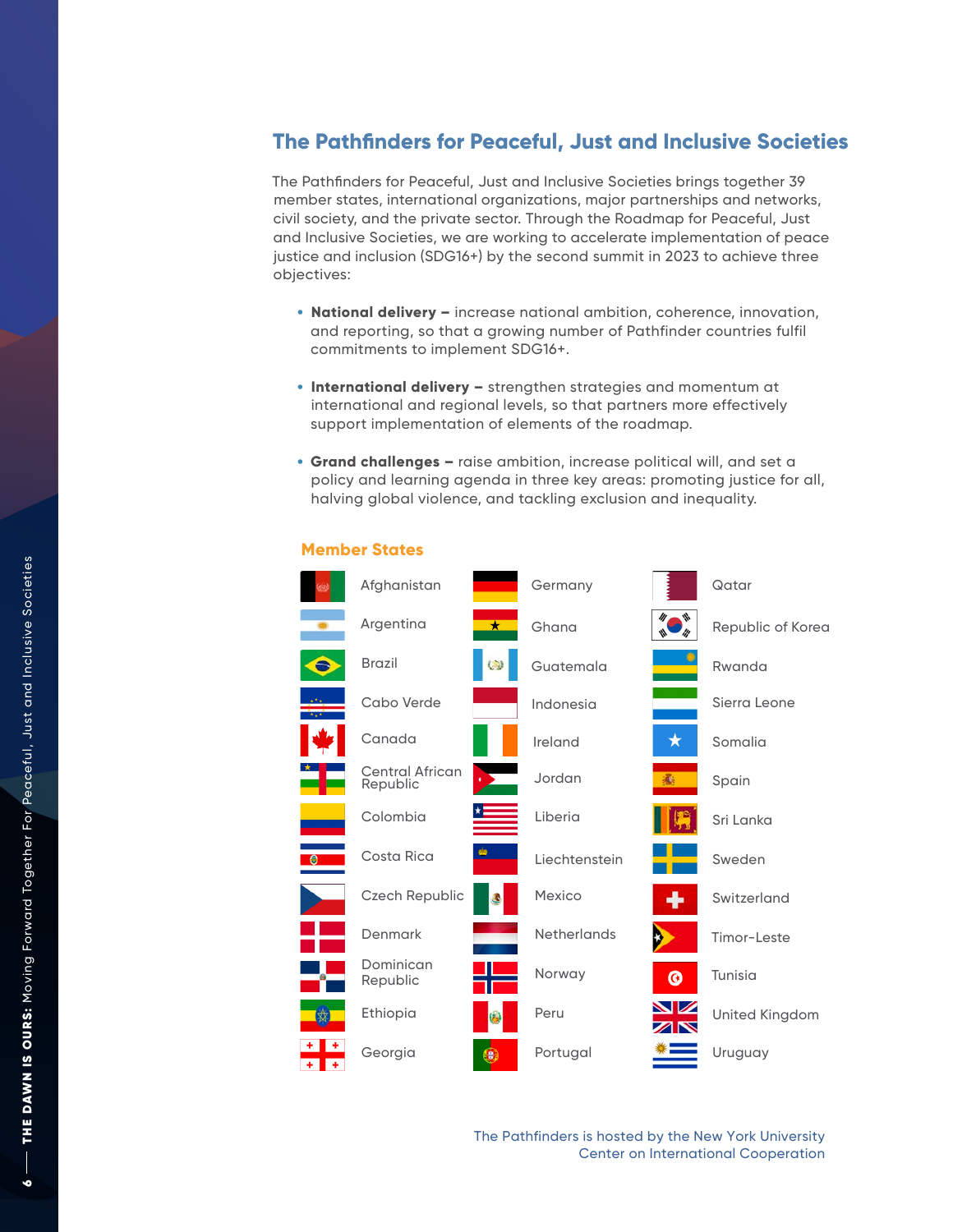### International organizations and global partnerships supporting the **P athfinders for Peaceful, Just and Inclusive Societies**

Alliance 8. 7, Civil Society Platform for Peacebuilding and Statebuilding, g7+, Geneva Peacebuilding Platform, Global Alliance for Reporting Progress on Peaceful, Just, and Inclusive Societies, Global Partnership for the Prevention of Armed Conflict, Global Partnership to E nd Violence Against Children, Namati, Open Government Partnership, Peace One Da y, SDG16+ Coalition, Transparenc y, Accountability & Participation Network, United Nations Department of Economic and Social Affairs, Un i ted Nations Development P rogramme, UN Global Compact, United Nations Habitat, United Nations Children ' s Fund, United Nations Office at Geneva, United Nations Office on Drugs and Crime, United Nations Women, World Federation of United Nations Associations/16+ Forum, World Bank.

### **Partners for the grand ch a llenge on peace**

ABAAD Resource Center for Gender Equality, African Centre for the Constructive Resolution of Disputes, BRAC, Elman Peace Center, g7+, Gender Equality Network for Small Arms Control, Global Initiative Against Transnational Organized Crime, Global Partnership to End Violence Against Children, Igarapé Institute, Office of the United Nations Special Representative of the Secretary-General on Violence against Children, Peace in Our Cities, Small Arms Survey, United Nations Development Programme, Together We Build It, World Health Organization.

### **Partners for the grand challenge on justice**

Cordaid, Global Citizen, HiiL, International Center for Transitional Justice, Inspiring Children's Futures, International Development Law Organization, International Legal Assistance Consortium, International Legal Foundation, International Development Research Center, Justice for All Campaign, Knowledge Platform Security and Rule of Law, Mott Foundation, Namati, National Legal Aid and Defender Association, Open Government Partnership, Open Society Justice Initiative, Organisation for Economic Co-operation and Development, ODI, Responsible Business Initiative for Justice, Terre des Hommes, The Elders, United Nations Development Programme, United Nations Office on Drugs and Crime, UN Women, University of South Carolina Rule of Law Collaborative, World Bank, World Justice Project.

### Partners for the grand challenge on inequality and exclusion

CIVICUS, Global Centre for Pluralism, International Trade Union Confederation, Inuka Foundation, Jasmine Foundation, Open Society Foundations, Organisation for Economic Co-operation and Development, Oxfam, United Nations, United Nations Economic Commission for Latin America and the Caribbean, United Nations Economic and Social Commission for Western Asia, World Bank.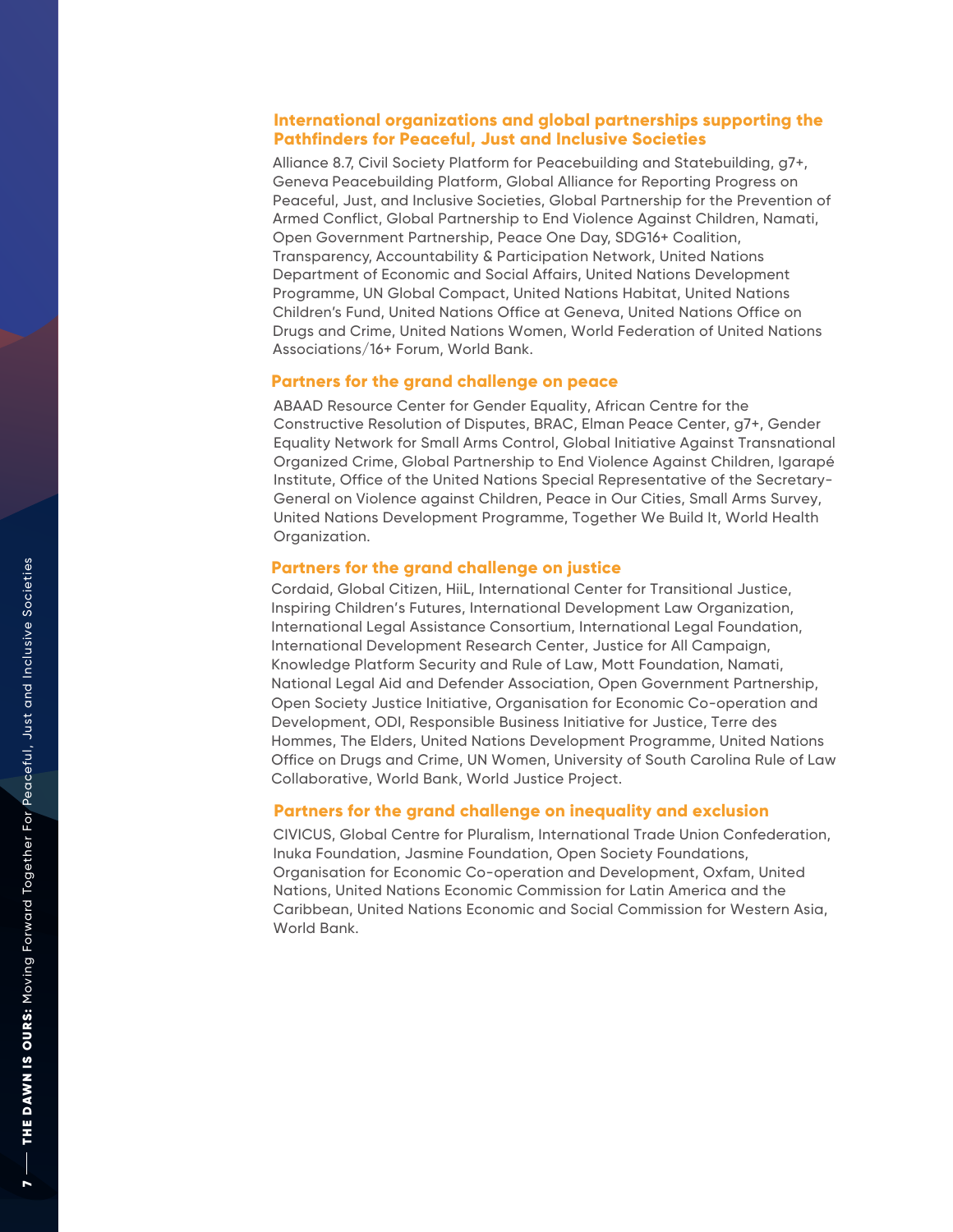## **OPENING MESSAGE FROM THE DIRECTOR OF THE PATHFINDERS**



In early 2020, we sat down to talk with a true justice champion, Clinton Washington. **Mr. Washington's life mission** was to support, educate, and<br>inspire others. Since 2007, the Bronx Freedom Fund posted bail for residents who could otherwise not afford it. **Th e y successfully lobbied for the reform of the New York bail system in 2019**[, effectively ending cash bail and pretrial](http://www.thebronxfreedomfund.org/)  detention for the vast majority of charges. As a result of the Fund ' s and Mr. Washington 's efforts, the inability to afford cash bail is no longer the reason people in New York state languished in jail without being convicted of a crime or why innocent people pleaded guilt y, simply for their freedom. In 2020, Clinton Washington died of COVID-1 9.

Injustice and inequality are everyday struggles for people around the world. While most countries hold values of human rights, peace, and democracy in high esteem, we have experienced increasing tension, unrest, polarization, and anger in the past decade. Distrust in politicians and institutions has grown in parallel. Right now, billions of people have no chance of accessing justice and live in extreme poverty while they watch a small elite group run off with extraordinary wealth. Billions of people live with daily injustices,<br>reinforcing the exclusion and injustices they experience and, more broadly, undermining efforts to build peace and prevent violence across the world. Unless we address this – raising our level of ambition to that of advocates<br>like Clinton Washington – conflict and violence will continue to cripple our<br>societies.

The multilateral system has come under heavy pressure over the last few years and has not delivered the solidarity we need during the pandemic. It is v ital now to develop more effective international collaboration to ensure fair, equitable, and efficient vaccine distribution, mobilize solidarity funds to<br>support developing countries, and build the solidarity pillars we need for a more peaceful world. All in all, the COVID-19 pandemic and subsequent socio-economic spillover effects have highlighted and exacerbated existing injustices, inequalities, and vulnerabilities. Now is the time to put the world back on track to achieving the Sustainable Development Goals. The clock is ticking.

Leonoral

### **Liv Tørres**

*Director of Pathfinders for Peaceful Just and Inclusive Societies* Hosted at NYU Center for International Cooperation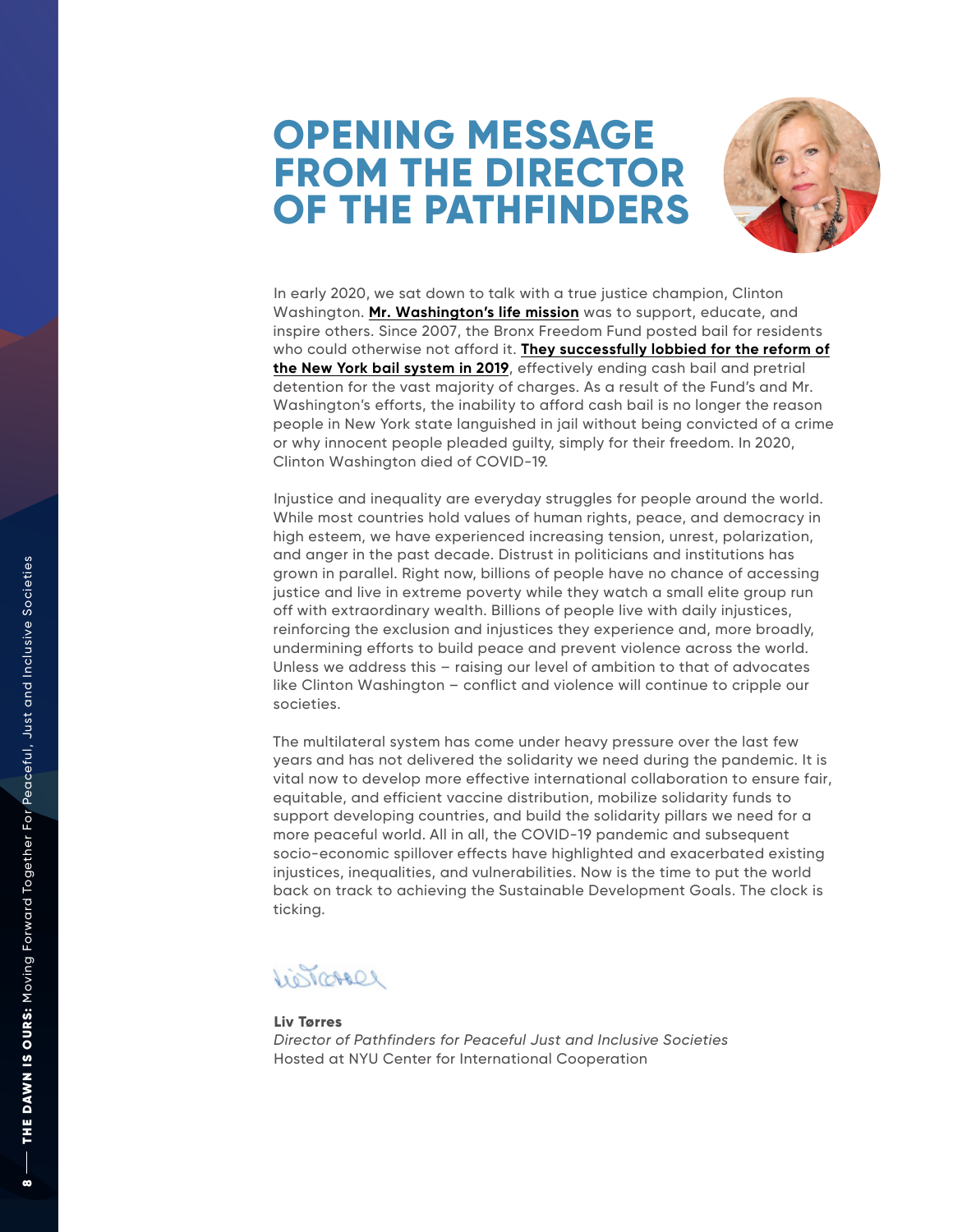## **INTRODUCTION**

SDG16+ targets are universal and can ignite action and innovation to help us overcome development deficits in all countries. They can help spearhead reforms towards a new social contract to tackle povert y, strengthen social protection, and restore public trust. And they are the pillars upon which we can ensure education, health, justice, economic development, and recover y. This simple but powerful message should guide our efforts as the world recovers from the COVID-19 pandemic and throughout the Decade of Action to achieve the SDGs. It is in that spirit that we need to take forward new social contracts and rebuild trust.

This policy brief is based on the recognition that while much more needs to be done, several countries are showing extraordinary leadership and progress in building peaceful, just, and inclusive societies. It explores three grand challenges to SDG16+ 's delivery that are vital to increasing ambition and action in the post-pandemic response and recovery effort:

> **Peaceful societies:** reducing global violence levels by 50% until 2030.

**Just societies:** shifting from a world where justice is only available to the privileged fe w, to one that provides justice for all.

Inclusive societies: addressing the prejudices and the economic disparities that limit life chances, polarize societies, and destabilize democracies.

The concluding section identifies five pillars of action that SDG16+ partners must unite behind to achieve measurable results and ripen the field for bold action by the SDG Summit in 2023. **Peaceful 50% unt**<br> **1233** Just societies.<br> **12334 Societies.**<br> **12334 Societies.**<br> **12334 Societies.**<br>
The concluding seconom societies.<br>
The concluding seconom bold action by the Annex 1 spotlights are turning ambitic in

Annex 1 spotlights recent national actions where Pathfinder member states ar e turning ambitions into tangible steps to build peaceful, just, and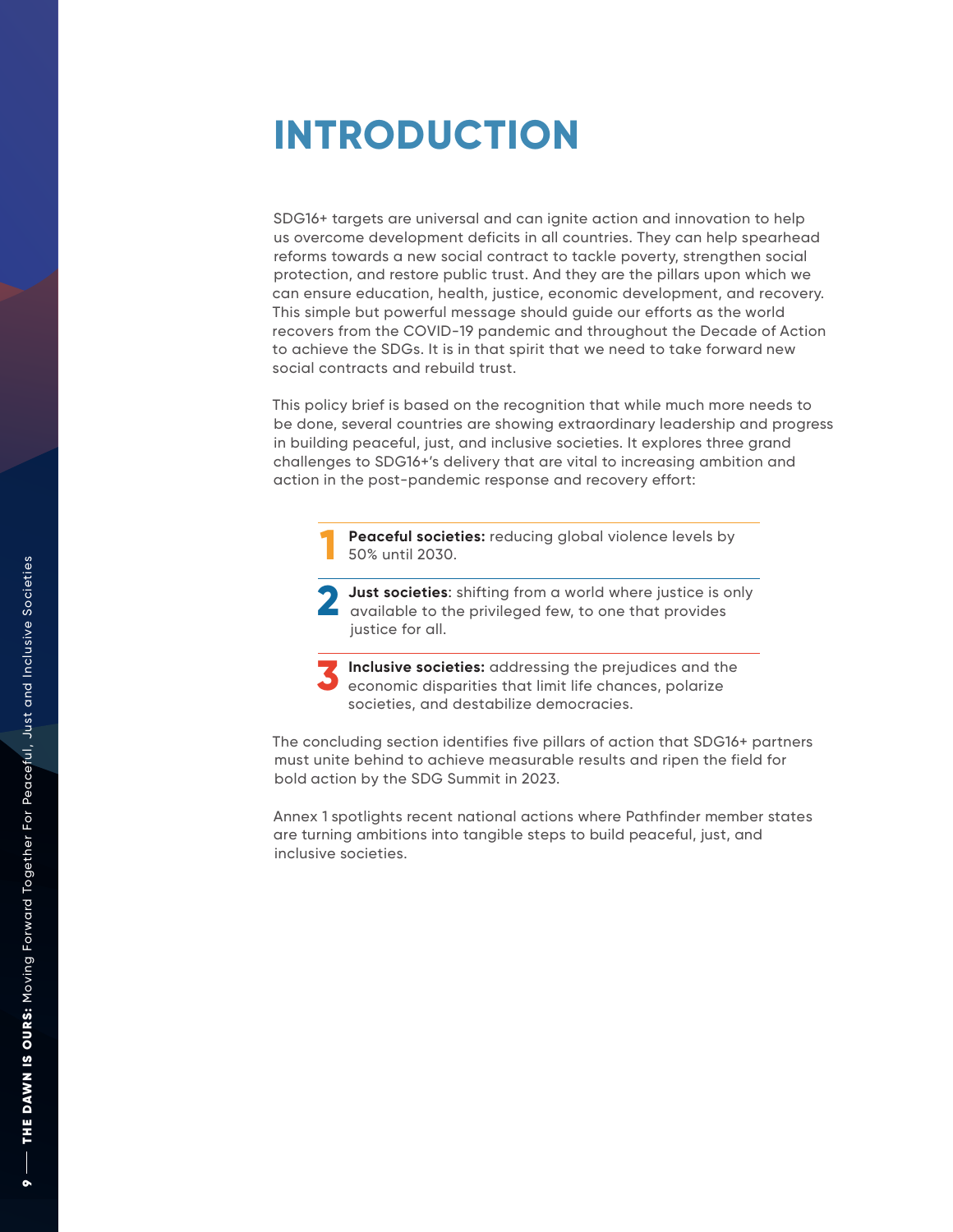### **COVID-19 HAS AFFECTED SDG16+ PROGRESS**



### SDG 1

71 million people are expected to be pushed into extreme poverty in 2020

**Target 1.b** Institutions and policies for poverty eradication



### SDG 4

Temporary school closures are impacting more than 91% of students worldwide – around 1.6 billion children and young people without a key protective environment and support network **Target 4.a**

Safe education facilities



### SDG 5 Domestic violence increased by 30% since the start of the pandemic

**Target 5.2** Violence against women and girls

COVID-19 AND SDG16+ 11 SUSTAINABLE CITY SDG 10 40 million people have been internally displaced by the pandemic, facing SDG 11 increased risk

> and exclusion **Target 10.7** Safe migration



cities, homicide rates increased almost 30% last year, compared to 2019

**Target 11:7** Safe public spaces



### SDG 16

5.1 billion people two-thirds of the world's population lacked meaningful access to justice

**Target 16.3** Rule of law and access to justice



### SDG 8

Over 2.1 billion informal workers were left unable to work

**Target 8.5** Equal pay for work of equal value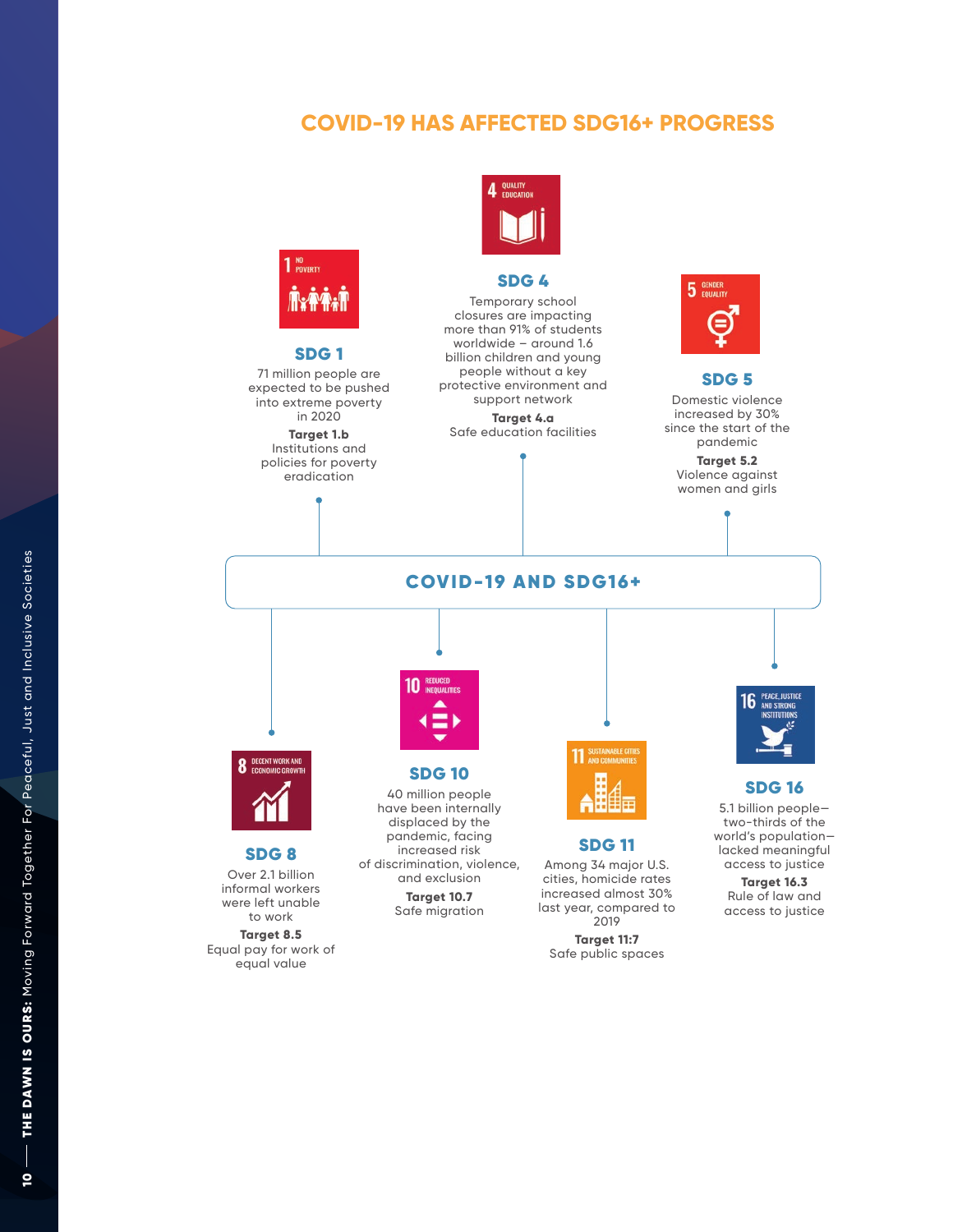

### **Reducing violence and building peaceful societies**

The Agenda for Sustainable Development calls for "significant" reductions in global violence by 2030. Even so, before the COVID-19 pandemic, violence trends suggested that the world would struggle to achieve this goal with a 'business as usual' approach. Projections showed that levels of lethal violence would increase slightly by 2030, **[costing 660,000 lives a year](https://reliefweb.int/sites/reliefweb.int/files/resources/SAS-BP-Violent-Deaths-Scenarios.pdf)**. Conflicts have become more complex and protracted, and yet **[over 80 percent of global](https://530cfd94-d934-468b-a1c7-c67a84734064.filesusr.com/ugd/6c192f_4b35baa8808f4a48a77b782670393d4f.pdf)  [lethal violence occurs outside of conflict zones](https://530cfd94-d934-468b-a1c7-c67a84734064.filesusr.com/ugd/6c192f_4b35baa8808f4a48a77b782670393d4f.pdf)**, largely in specific cities and neighborhoods. **[In 2017, 464,000 intentional homicides took place worldwide](https://530cfd94-d934-468b-a1c7-c67a84734064.filesusr.com/ugd/6c192f_f6036b2b1ecf4fd1a3d7687ff7098a46.pdf)**, with young men the vast majority of victims and perpetrators.

Conflict was also a key driver of displacement in 2020 – **[surpassing 80 million](https://www.unhcr.org/news/press/2020/12/5fcf94a04/forced-displacement-passes-80-million-mid-2020-covid-19-tests-refugee-protection.html)** at mid-year, numbers not seen since the Second World War. Violence against women and children was endemic in virtually every country. **[30 percent of](https://gensac.network/wp-content/uploads/2020/02/Gender-Responsive-Small-Arm-Control-in-the-Decade-of-Action-for-the-SDGs.pdf)  [women globally](https://gensac.network/wp-content/uploads/2020/02/Gender-Responsive-Small-Arm-Control-in-the-Decade-of-Action-for-the-SDGs.pdf)** experienced physical or sexual violence by an intimate partner, and 1**[37 women worldwide were killed by a family member daily](https://www.unwomen.org/en/what-we-do/ending-violence-against-women/facts-and-figures)**. Violence against children was also widespread: in 69 countries, **[nearly eight in](https://sustainabledevelopment.un.org/content/documents/26482HLPF_Advancing_human_wellbeing_BN_FINAL_1July2020.pdf)  [ten children aged one to 14 were subjected to some form of abuse at home](https://sustainabledevelopment.un.org/content/documents/26482HLPF_Advancing_human_wellbeing_BN_FINAL_1July2020.pdf)**.

The effects of the COVID-19 pandemic seem to exacerbate the drivers of violence and constrain existing capacities for an effective response. At the outset of the crisis, there were initial signs during the lockdowns that the pandemic contributed to **[declines](http://catcher.sandiego.edu/items/usd/Peace in Our Cities Evidence Brief - Organized Crime %26 Urban Violence during COVID-19.pdf)** in many types of violent crime. Over time, however, lockdowns **[condemned](https://bf889554-6857-4cfe-8d55-8770007b8841.filesusr.com/ugd/6c192f_3702745ca5ed402f8f2ec7635277919e.pdf)** many women, children, and members of the LGBTQ+ community to abuse in their own homes. Estimates of cases of domestic violence **[increased by 30 percent](https://catcher.sandiego.edu/items/peacestudies/PiOC Brief - Preventing VAW during COVID-19.pdf)** since the start of the pandemic. Other types of violence levels spiked a few months after the pandemic hit. Travel restrictions, plus the fear amongst people because of misinformation, triggered spikes in xenophobia and racial profiling cases.

2020 furthermore saw **[protests and unrest](https://www.weforum.org/agenda/2020/04/we-need-major-cooperation-on-global-security-in-the-covid-19-era/)** in countries like Brazil, India, South Africa, France, and the United States, and **[high levels of police repression](https://www.weforum.org/agenda/2020/04/we-need-major-cooperation-on-global-security-in-the-covid-19-era/)** in countries like Kenya, Nigeria, or the Philippines. The U.S. experienced the world's clearest mid-pandemic-documented **[spike in homicides](https://www.nytimes.com/2021/06/01/us/shootings-in-us.html)**. In some countries, 2020 also saw an **[increase in drug-related violence](https://www.thedialogue.org/analysis/the-pandemic-is-disrupting-organized-crime-but-not-necessarily-for-the-better/)**, linked partly to the changes in global markets because of the pandemic. COVID-19 is transforming organized crime. It has heightened the risk of violence, indirectly strengthening the clout of criminal organizations and overstretching enforcement and criminal justice systems. The cost of inaction is increasingly evident. The pandemic threatens to set back the peacebuilding gains of the past decades and create new challenges that could drive high violence levels..

### **PRIORITIES FOR ACTION**

The ambitions for violence reduction must correspond with the scale of the epidemic we are facing. We expect to see the **[Halving Global Violence](https://medium.com/sdg16plus/eyeing-a-blueprint-for-a-50-reduction-in-global-violence-by-2030-introducing-the-pathfinders-13b5e3b5b33d)  [Task Force](https://medium.com/sdg16plus/eyeing-a-blueprint-for-a-50-reduction-in-global-violence-by-2030-introducing-the-pathfinders-13b5e3b5b33d)**—a powerful unifying coalition of governments, mayors, leading international agencies, dedicated NGOs, business groups, and philanthropic actors—charged with convening a movement to halve global violence by 2030. The goal is to set ambitious but achievable targets, accelerate collective action, expand financing, and deliver measurable results in terms of lives saved, victims assisted, and future violence prevented.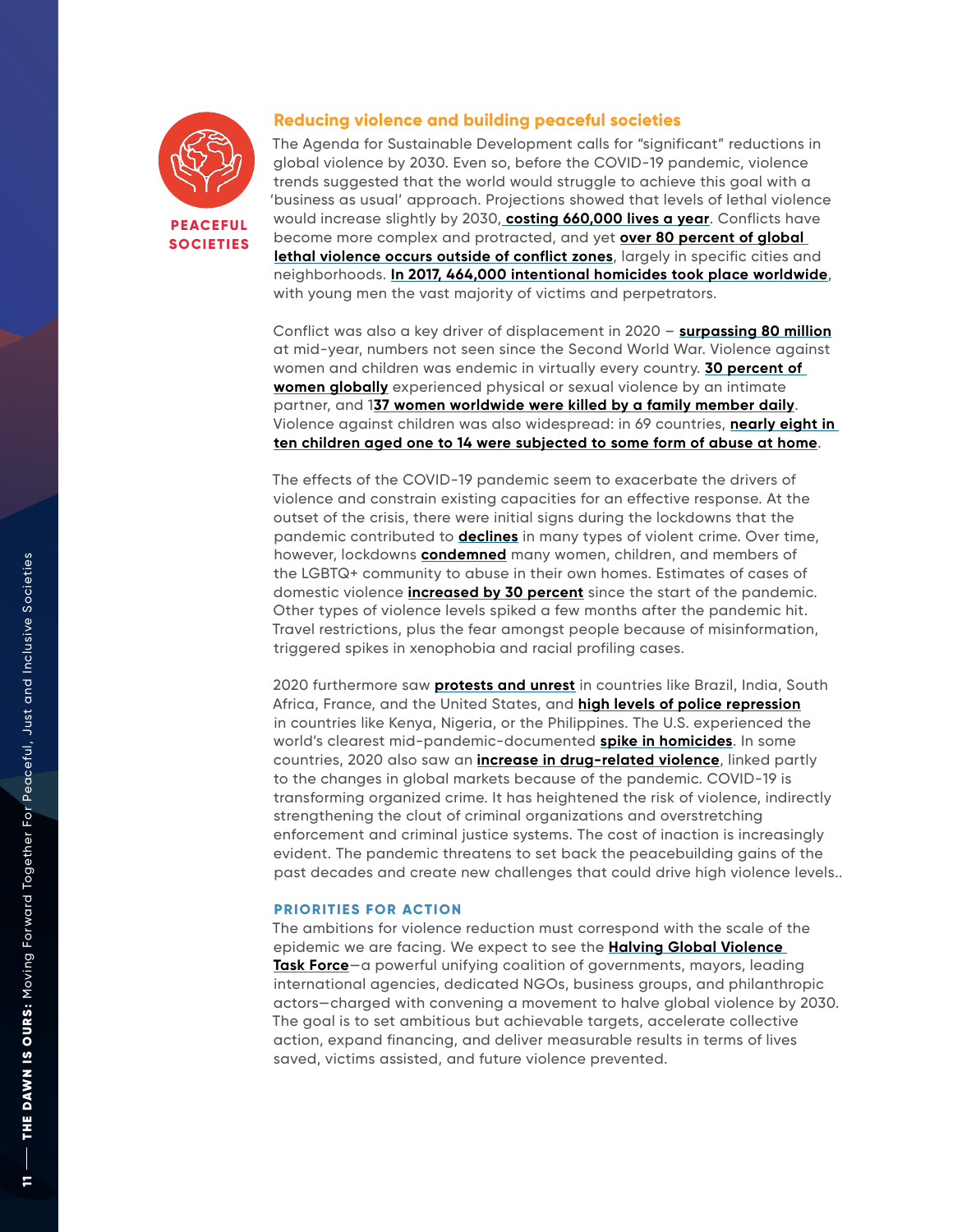### WHAT WORKS TO PREVENT AND REDUCE VIOLENCE

### **Conflict Prevention**

- **• Promote macro-economic stability**
- **• Strengthen democratic participation**
- **• Expand and enhance gender equality**
- **• Promote peaceful narratives and behaviors**
- **• Ensuring fair, high-quality service delivery**
- **• Support early-warning systems**
- **• Fostering mediation across fractured groups**
- **• Promoting inclusive dialogue for peace processors environmental design**
- **• Fostering power-sharing**
- **• Engage in security sector/system reform**

### **Preventing HR abuses/mass atrocities**

- **• Strengthen national strategies**
- **• Build capacity of national and local systems**
- **• Promote plural and diverse civil society**
- **• Training of security and justice sectors**
- **• Promote plural and diverse civil society**
- **• Advocate for international instruments**
- **• Historical memory and transitional justice**
- **• Build mechanisms to end all forms of torture**

### **Ending violence against children**

- **• Implementation and enforcement of child protection legislation**
- **• Norms and values that favor child protection and development**
- **• Safe environments and spaces for children**
- **• Parent and care giver support**
- **• Income and economic strengthening**
- **• Responses and support services**
- **• Education and life-skills**

### **Urban Violence Reduction**

- **• Hot spot policing**
- **• Focused deterrence**
- **• Alternate sentencing/restorative justice**
- **• Cognitive behavioral therapy and life skills development**
	- **• Early childhood interventions**
- **• Crime prevention through**
- 
- **• Security-related technologies**
- **• Targeted alcohol and firearms regulations**

### **Ending Violence against women**

- **• Relationship skills strengthened**
- **• Empowerment of women**
- **• Services that protect women**
- **• Poverty and inequality reduced**
- **• Environment made more safe and secure**
- **• Child and adolescent abuse prevented**
- **• Transformed attitudes, believe and norms**

### **Preventing violent extremism**

- **• Avoid and limit repressive security measures**
- **• Strengthen social and economic inclusion**
- **• Support opening of civic space**
- **• Foster dialogue and promote tolerance with intermediaries**

A key priority is to center recovery efforts on rebuilding resilience, social cohesion, and trust, including between police forces and the communities they serve. Governments and partners must work together to tackle violence across its different dimensions and levels at the national level, delivering tangible results and contributing to a shared research agenda on what works. This requires communities operating across a broad spectrum of violence prevention (e.g., interpersonal, urban, conflict, and human rights violations) to work in partnership, break down silos, and bridge interconnections across various forms of violence. We must also work together to make a compelling investment case to mobilize innovative funding, scale data-driven strategies, and propel further research and innovation where there are evidence gaps and limitations.

Violence prevention and reduction efforts must engage wide-ranging representatives of civil society, among them youth and child advocates, women's rights organizations, trade unions, religious groups, businesses, as well as local and city authorities. International and regional stakeholders also need to play a supporting role. Tangible progress can only be achieved through lasting partnerships, everyday language, and common approaches.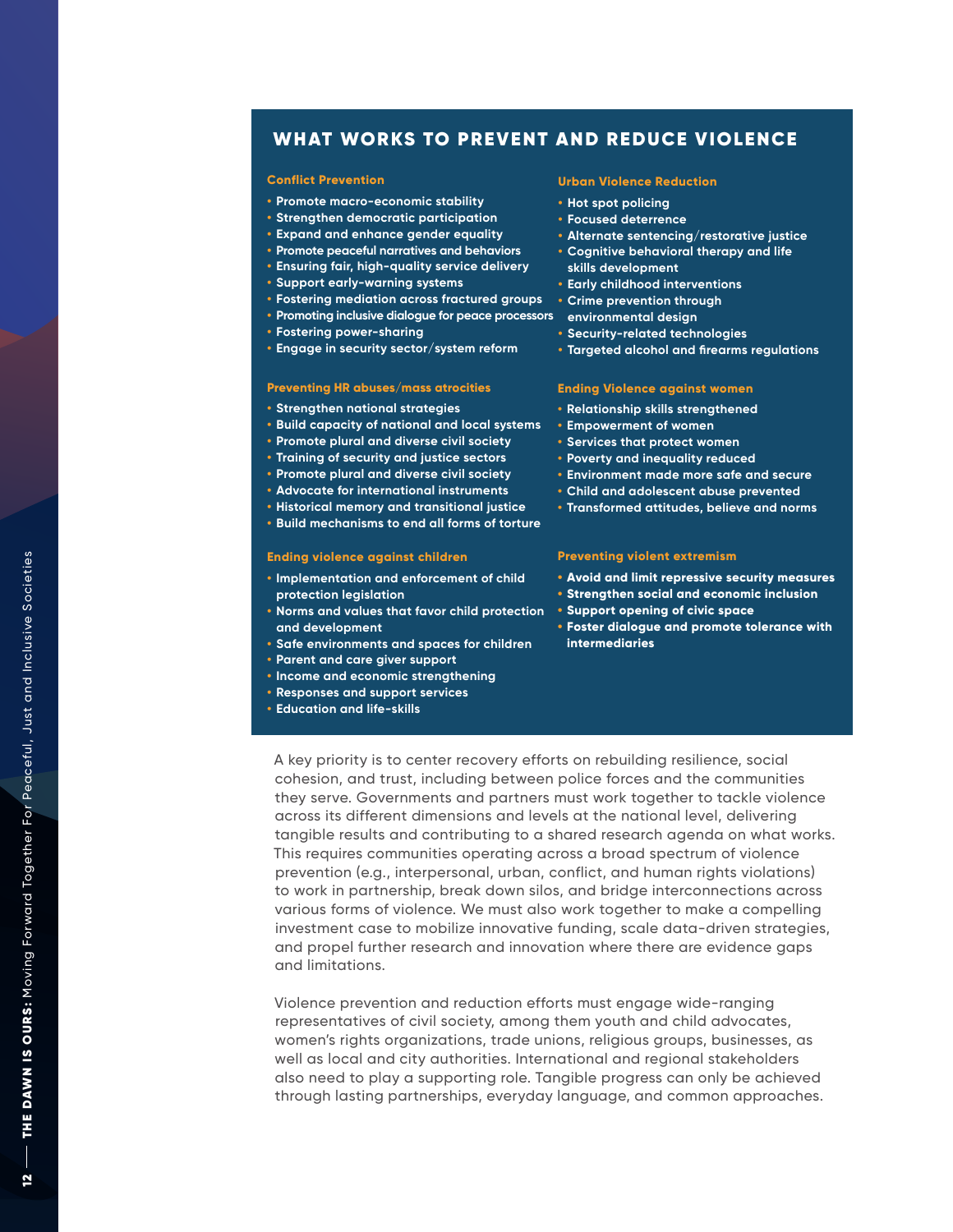

### **People-centered Justice for All**

SDG16 promises to provide access to justice for all. Yet even before the COVID-19 pandemic, the world failed to meet most people's everyday justice needs. In 2019, 5.1 billion people—two-thirds of the world's population—lacked meaningful access to justice. At any one time, **[1.5 billion people](https://www.justice.sdg16.plus/report)** had a civil, administrative, or criminal justice problem they could not resolve. 253 million people lived in extreme conditions of injustice with no legal protection – in modern slavery, in situations of statelessness, or in countries bedeviled by violence and insecurity, without the rule of law. Meanwhile, at least **[4.5 billion](https://www.justice.sdg16.plus/report) [people](https://www.justice.sdg16.plus/report)** lacked documentation required to attend school, secure employment, marry or own property, set up a business or secure employment, or access public services. This estimate of the global justice gap was presented in 2019 by the **[Pathfinders' Task Force on Justice in its Justice for All report](https://www.justice.sdg16.plus/report)**.

The COVID-19 pandemic has led to a **[rise in justice problems caused by the](https://bf889554-6857-4cfe-8d55-8770007b8841.filesusr.com/ugd/6c192f_1e8d8e91cfec4098b7b26db9cd296d30.pdf) [public health emergency](https://bf889554-6857-4cfe-8d55-8770007b8841.filesusr.com/ugd/6c192f_1e8d8e91cfec4098b7b26db9cd296d30.pdf)**, the measures taken to prevent the spread of the virus, and the **[economic crisis](https://bf889554-6857-4cfe-8d55-8770007b8841.filesusr.com/ugd/6c192f_0658a70ae607408098643815ab855a65.pdf)** that resulted from it. Family disputes have multiplied, with an increase in divorce rates and inheritance disputes. Patterns of crime shifted, leading to a **[rise in online theft and identity theft](https://bf889554-6857-4cfe-8d55-8770007b8841.filesusr.com/ugd/6c192f_0658a70ae607408098643815ab855a65.pdf)**. The economic crisis has brought more housing problems, with tenants and mortgage-holders struggling to meet their financial obligations. School closures, closures of government services, and immense pressure on health care systems affected access to and the quality of public services. Many of the world's 2.1 billion informal workers lost their income, leading to problems with money and spiraling debts, while in the formal sector, bankruptcies spiked. These developments will increase demand for justice from systems that have seen their capacity eroded by the pandemic.

### **PRIORITIES FOR ACTION**

A new global equity agenda is taking shape, as people worldwide sound the alarm and call for social justice, racial justice, gender justice, climate justice, and an end to inequality, corruption, and violence. People want their governments and their justice systems to work for them, overcome structural injustices, and deliver solutions to the problems that affect their lives and opportunities. Justice systems need to urgently ramp up their capacity to provide justice and fairness and to contribute to correcting the structural injustices and inequalities that have persisted for too long.

At the national level, countries need to design justice journeys that empower people and communities, provide access to people-centered justice services, and deliver fair outcomes. They need to invest in justice as prevention by ensuring justice systems are trustworthy, tackling the root causes of injustice, and using the law to reduce the risk of violence occurring and conflicts escalating. Justice actors need to innovate, embrace high-tech and low-tech innovations, adopt smarter financing strategies to make the best use of scarce resources, and build more diverse partnerships that stretch beyond formal institutions and structures.

Recent years have seen a growing movement for people-centered justice at the global level that places people's need for fair treatment and fair outcomes at its heart. The Task Force on Justice brought justice leaders and actors worldwide together around a new understanding of access to justice. This momentum can contribute to building just recoveries from the pandemic, renewing trust, and repairing the damage to the social contract. Building on this momentum,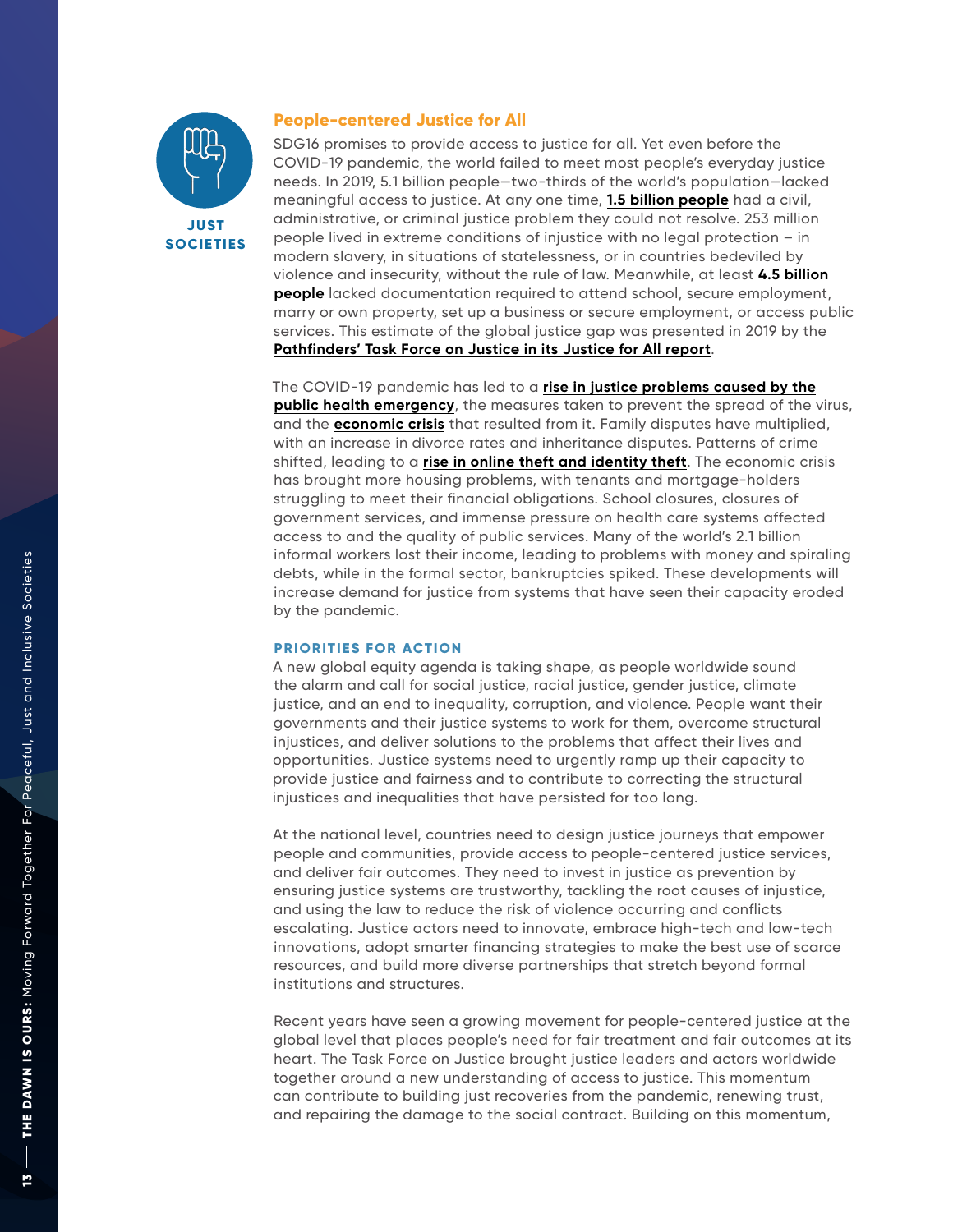the **[Justice Action Coalition](https://www.justice.sdg16.plus/ministerial)** is a new multi-stakeholder, high-ambition coalition of countries and organizations coming together to champion equal access to justice for all. It aims to make measurable progress towards this goal by the second SDG Summit in 2023. The coalition will be a docking station for workstreams, campaigns, and partnerships that contribute to the overall goal of closing the justice gap.

### JOINT LETTER TO THE UN SECRETARY-GENERAL – REIMAGINING SOCIAL CONTRACTS: A CALL T O PUT PEOPLE A T THE CENTER OF JUSTICE

Sixteen ministers from a diverse group of countries came together to unite behind a call to put people at the center of justice. In their joint letter to the Secretary-General, they agreed that it is necessary to rethink the social contract and the fundamentals of our societies.

"By embracing people-centred justice, we can reduce inequality and exclusion, reduce all forms of violence, revive the social contract and rebuild trust. This will enable us to more effectively uphold human rights, combat racism, discrimination and other forms of structural injustice and to better meet demands from the next generation, most notably for climate justice.

We ourselves plan to contribute to building peaceful, just and inclusive societies in various ways, including through a justice action coalition that will serve as a platform where justice actors can exchange experiences. We are mindful that some countries will require institutional or financial support, to enable them to provide access to justice for all. We aim to forge new partnerships and strengthen collaboration across borders in line with your vision of inclusive and networked multilateralism.  $4$ 



The Joint Letter was endorsed at the Ministerial Meeting on Building Peaceful and Inclusive Societies through Justice for All organized by the Mini stry of Foreign Affair s of the Kingdom of the Netherlands, the g7+ secretariat, The Elders, and the Pathfinders for Pe aceful, Just & Inclusive Societies.

Th e m e eting was hosted [virtually](https://www.justice.sdg16.plus/ministerial) on 14 April 2021. R e presentatives of IDLO , OECD, OGP, UNDP, World Bank, USAID, and the Ministry of Foreign Affairs of Norway took part in the meeting as observers

htt ps://www.justice.sdg16 . plu s /ministerial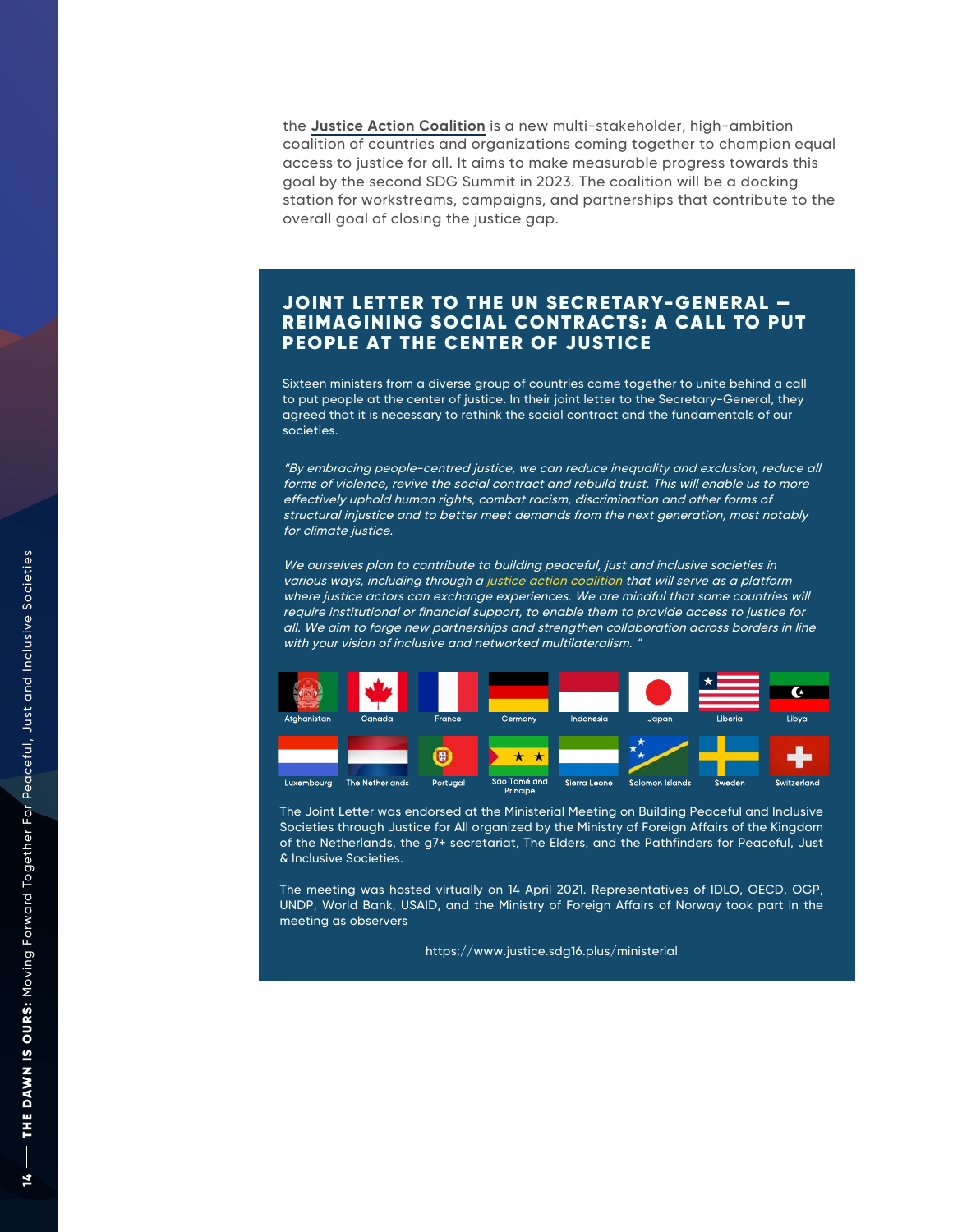

**INCLUSIVE SOCIETIES**

### **Inclusive societies with fair distribution**

While being described as '**[the defining issue of our time](https://www.washingtonpost.com/blogs/plum-line/wp/2013/12/04/inequality-is-the-defining-issue-of-our-time/)**,' inequality and exclusion have been rising both within and among countries during the pandemic. Disparities in incomes and wealth, but also health, education, tax burden, and housing make it challenging for people to break out of the cycle of poverty, transmitting disadvantage from one generation to the next. The increasing concentration of wealth and **[income consolidates power and](https://eml.berkeley.edu/~saez/kuziemko-norton-saez-stantchevaAER15.pdf) [decision-making](https://eml.berkeley.edu/~saez/kuziemko-norton-saez-stantchevaAER15.pdf)** among those who are already better off, preserving privilege at the top and **widening inequality gaps**. This stark unfairness undermines trust in politicians and public institutions. Income inequalities and divisive political narratives that pit groups against each other to distract from growing wealth further threaten the underlying fabric that holds societies together.

Business as usual has failed us all. It has made COVID-19 more deadly, fractured political stability, and undermined our collective future. Data shows that more **[unequal societies were less able to manage the pandemic](https://medium.com/sdg16plus/more-equal-societies-are-better-placed-to-fight-the-covid-19-pandemic-b87aa92bf422)**, and the **[most severe impacts were shouldered by poor and vulnerable populations](https://medium.com/sdg16plus/covid-19-has-a-postcode-70d62e91b8fe)** struggling to cope due to a loss of income, savings, poor l[iving conditions, an](https://www.worldbank.org/en/topic/poverty/brief/poverty-and-distributional-impacts-of-covid-19-potential-channels-of-impact-and-mitigating-policies)d limited access to services. The crisis has also shed light on **previously hidden [layers of vulnerability](https://www.worldbank.org/en/topic/poverty/brief/poverty-and-distributional-impacts-of-covid-19-potential-channels-of-impact-and-mitigating-policies)**, such as the "new poor" in urban settings, and people not adequately protected by healthcare and social protection systems. These inequalities disproportionately affect historically discriminated groups. Women have been harder hit by the pandemic, as have racial and ethnic minorities in some countries. For example, **[Afro-descendants in Brazil were 40 percent more](https://www.oxfam.org/en/press-releases/mega-rich-recoup-covid-losses-record-time-yet-billions-will-live-poverty-least) [likely to die from COVID-19](https://www.oxfam.org/en/press-releases/mega-rich-recoup-covid-losses-record-time-yet-billions-will-live-poverty-least)**. **[Women were disproportionately affected](https://bf889554-6857-4cfe-8d55-8770007b8841.filesusr.com/ugd/6c192f_c5e1d5d3515e443dabde708e9221a3cb.pdf)** as they accounted for 54 percent of the overall job lo[sses, although they represented](https://www.oxfam.org/en/press-releases/mega-rich-recoup-covid-losses-record-time-yet-billions-will-live-poverty-least) 39 percent of global employment. In contrast, **the 1,000 wealthi[est people o](https://inequality.org/great-divide/updates-billionaire-pandemic/)n [the planet recovered their COVID-19 losses in nine](https://www.oxfam.org/en/press-releases/mega-rich-recoup-covid-losses-record-time-yet-billions-will-live-poverty-least) months**, and **billionaires [increased their wealth by \\$3.9 trillion between 18 March and 31 December](https://inequality.org/great-divide/updates-billionaire-pandemic/) 2020**.

Such sharply rising inequality and exclusion affects everyone, not only those left behind. A Pathfinders' **[study of 70 countries](https://cic.nyu.edu/sites/default/files/nyu_cic_-_inequality_lockdown_and_covid-19_unequal_societies_struggle_to_contain_the_virus_-_april_2021.pdf)** in late August 2020 suggests that by the end of the first wave of virus, just one additional Gini coefficient point correlated with a roughly 1/3 higher overall number of infections (Figure A). In other words, the more equal countries enjoyed an "equality dividend," which effectively gave them better shock resilience during the crisis.



*Figure A: Inequality and Covid-19 deaths*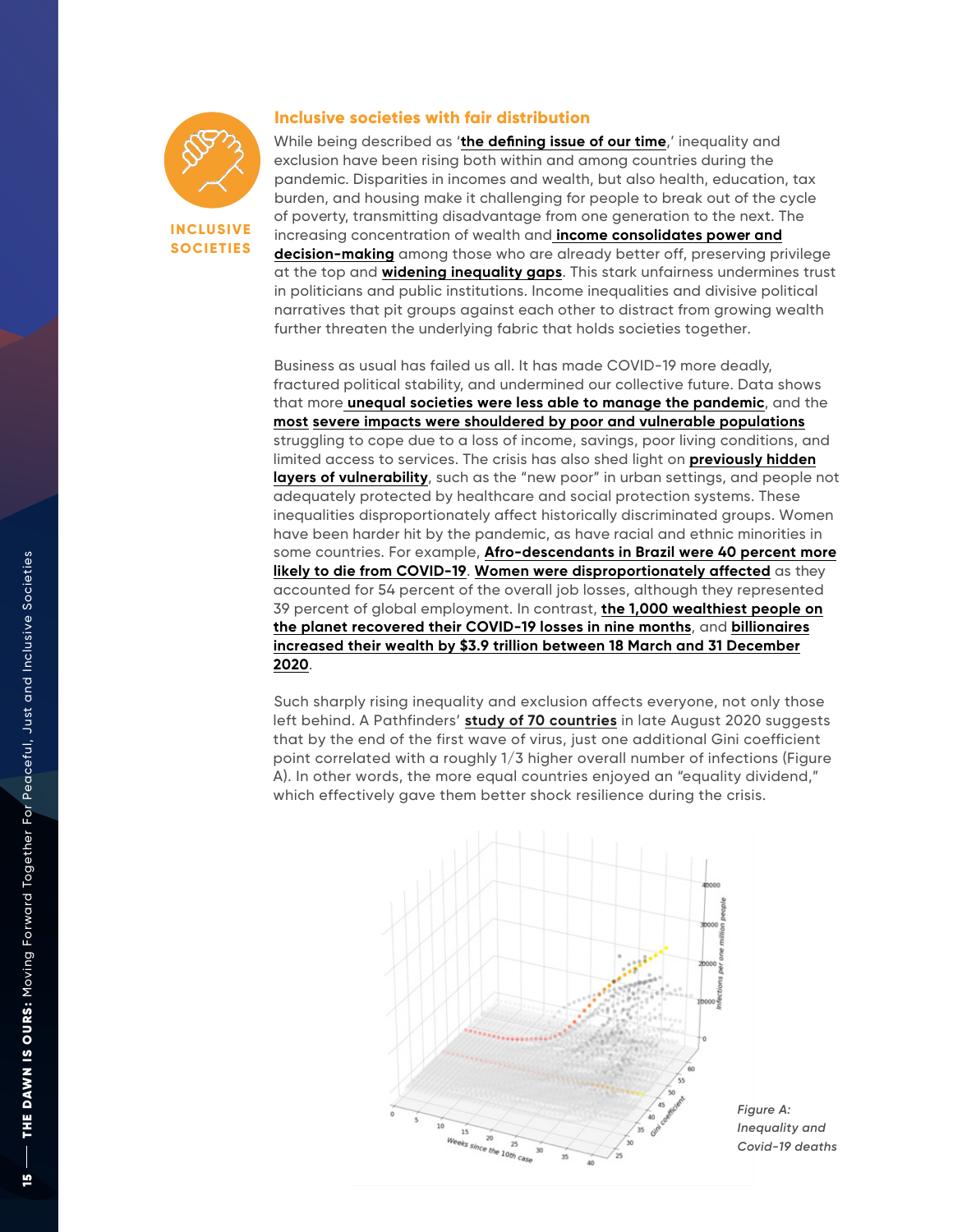Inequality between countries will also worsen if vaccines are not readily available. **[Developing countries will require a \\$2.5 trillion international](https://530cfd94-d934-468b-a1c7-c67a84734064.filesusr.com/ugd/6c192f_70a36614cf6f445c8d73a781dd1dad3e.pdf) [COVID-package](https://530cfd94-d934-468b-a1c7-c67a84734064.filesusr.com/ugd/6c192f_70a36614cf6f445c8d73a781dd1dad3e.pdf)**, but have **[mobilized around 1 percent of the funds](https://www.weforum.org/agenda/2020/10/covid-19-is-increasing-multiple-kinds-of-inequality-here-s-what-we-can-do-about-it/)** dedicated to the recovery in rich countries. Competitive procurement among developed countries in securing vaccines and patent disputes are obstacles to manufacturing vaccines and treatment for COVID-19 at scale. Low production of vaccines and treatments will hurt everyone, and inequitable access will foment distrust. If left unaddressed, our societies will be divided into a world of COVID haves and have-nots, with rifts between and within countries.

### **PRIORITIES FOR ACTION**

Beyond meeting the urgent COVID-19 testing and treatment requirements, governments and national health authorities need to ensure fair and equitable access to medical technologies without discriminat ion. Currentl y, competitive behavior among developed countries and patent disputes prevent vaccines and treatments; it is estimated that **vaccine nationalism can cost about £153 [billion a year in GDP](https://www.rand.org/pubs/research_briefs/RBA769-1.html)**. Chronic under[investment and misappropriation of public](https://www.rand.org/pubs/research_briefs/RBA769-1.html) funds must be reversed, and efforts to achieve universal health coverage must be redoubled.

The crisis also represents an opportunity to build on immediate response measures to address systemic inequality and drive long-term policies. Public awareness about the role and value of essential workers, our inherent interconnectedness, and uneven impacts on women and marginalized groups has created a moment of solidarity that provides politicians with fertile soil to grow more collective and redistribution policies. This includes prioritizing public policies that lift t he poorest and build resilience across low- and middle-income groups – through social protection floors, quality public services, and basic infrastructure. **By redistributing income, investments [in social protection help reduce inequalities](https://unsdg.un.org/resources/un-framework-immediate-socio-economic-response-covid-19)** [— as evidenced by the 2008](https://unsdg.un.org/resources/un-framework-immediate-socio-economic-response-covid-19) financial crisis, which showed that countries with robust social protection systems and essential services suffered less and were able to recover the fastest. Other areas exposed by COVID-19, such as **inequalities in digital [connectivity](https://cic.nyu.edu/sites/default/files/cic_pathfinders_digital_equity_as_an_enabling_platform_june_2021.pdf)**, must also now be prioritized in gove[rnment policy plans and](https://cic.nyu.edu/sites/default/files/cic_pathfinders_digital_equity_as_an_enabling_platform_june_2021.pdf) global development.

COVID-19 has taught us about essential workers, at-risk workers, informal sector workers, and precarious and 'gig economy' workers. This includes efforts to help to ramp up social protection, higher wages, and more rights for workers, including **[hazard pay for frontline workers](https://www.theguardian.com/commentisfree/2021/mar/08/soldiers-key-workers-protections-pay-pensions-risk-society)**. The unequal impacts of the pandemic have made the implementation of solidarity taxes has more relevant than ever. These can take the form of **[windfall taxes on corporations](https://cic.nyu.edu/sites/default/files/cic_pathfinders_solidarity_taxes_in_the_context_of_economic_recovery_0.pdf)** that have profited from COVID-1 9, taxes to those earning above a certain threshold whose income has stayed constant or increased du ring the pandemic, and voluntary contributions from businesses and high net worth individual s .

Finall y, to ensure that count ries can efficiently allocate their resources towards combating inequalit y, better-disaggregated data is essential. As it currently stands, many data systems can capture poverty but cannot capture inequalit y . These systems determine how policies will affect people differentl y, depending on gender, race, ethnicit y, religion, sexual orientation, and disabilit y. Thus, better data is an essential part of making inequality and exclusion a central point of national policies and international development discussions.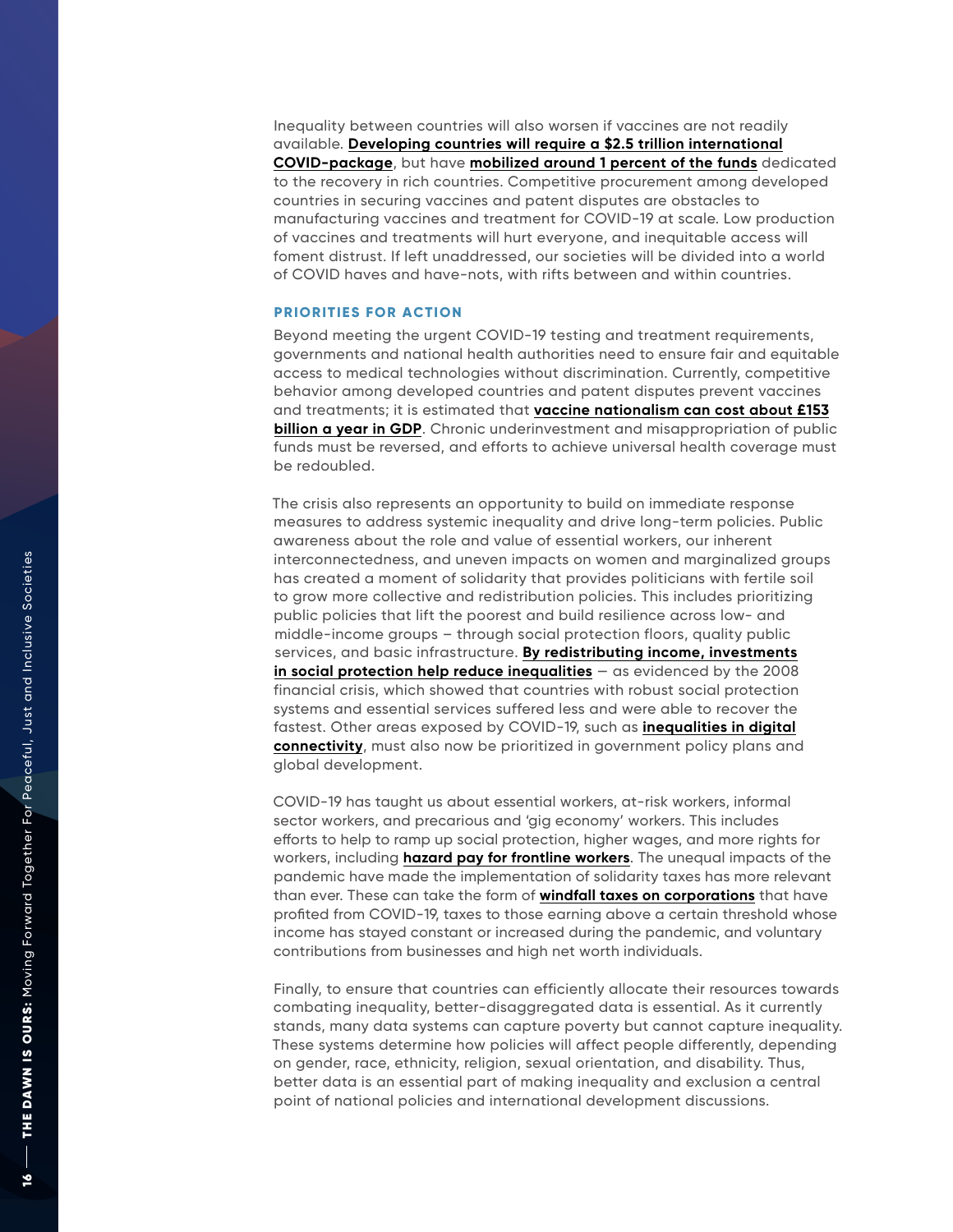## **EMERGING REFLE CTIONS, LESSONS, A N D OP PORTUNITIES**

The crossroads we find ourselves at presents us wit h some stark choices. **[Times](https://press.princeton.edu/books/hardcover/9780691204451/what-we-owe-each-other) of crisis are also times of [opportunity and, indeed, a revelation](https://press.princeton.edu/books/hardcover/9780691204451/what-we-owe-each-other)**. We can either go back to the post-2008-financial crisis' levels of escalating polarization, anger, and distrust, or we can turn things around. The choices we make will have a tremendous impact on the quality of life for people and communities worldwide, and the level of tension, conflicts, and instability felt worldwide. These choices depend on us; on the quality of leadership, our evidence and imagination to inspire change, the strength and mobilization of civil society, and collective action across sectors. While countries have responded differently to the pandemic, essential lessons are emerging. Successful responses can lead to multiple and cross-cutting benefits, not only driving recovery but also building just, inclusive, and peaceful societies. This section explores some of the key opportunities of this moment that, if adequately harnessed, offer great potential to accelerate action.

### **Ensure no on e is left behind**

The pandemic has underscored the need for greater ambition to break cycles of injustice, inequalit y, and violence that threaten to leave people behind. W i th up to 100 million more people pushed into extreme poverty in 2020, the pandemic is hitting all dimensions of human development hard. Governments face difficult and cross-cutting political, policy, and fiscal decisions as they act to save lives and continue to work to build a more peaceful, just, and inclusive future. Accelerating action on SDG16+ targets can shape a recovery that sets a course for the next decade, fosters long-term transformation for all people, and significantly reduces povert y .

By focusing efforts, we gain a tremendous opportunity to boost growth in the areas that need it most, and avoid extended and severe unemployment, which could further destabilize politics and societies globally. Moreover, a unified '**[SDG Push](https://sdgintegration.undp.org/sites/default/files/Impact_of_COVID-19_on_the_SDGs.pdf)**' that focuses on vital investments in peace, justice, and inclusion could not only prevent the rise of poverty but could accelerate the development trajectory the world was on before the pandemic. This ambitious, yet feasible, scenario would **[lift an additional 146 million people](https://sdgintegration.undp.org/sites/default/files/Impact_of_COVID-19_on_the_SDGs.pdf)** [out of extreme poverty](https://sdgintegration.undp.org/sites/default/files/Impact_of_COVID-19_on_the_SDGs.pdf). It would also [narrow the gender poverty gap by 74](https://sdgintegration.undp.org/sites/default/files/Impact_of_COVID-19_on_the_SDGs.pdf) **[million, with the greatest gains in conflict-affected countries where the risk of](https://sdgintegration.undp.org/sites/default/files/Impact_of_COVID-19_on_the_SDGs.pdf) [falling into poverty is highest](https://sdgintegration.undp.org/sites/default/files/Impact_of_COVID-19_on_the_SDGs.pdf)**. It would ensure a people-centered "bottom-up" recovery process with massive potential.

### **Establish a new social contract**

COVID-19 has made clear that restoring the social fabric will involve **[more](https://www.un.org/sg/en/content/sg/statement/2020-07-18/secretary-generals-nelson-mandela-lecture-%E2%80%9Ctackling-the-inequality-pandemic-new-social-contract-for-new-era%E2%80%9D-delivered) [than policy frameworks](https://www.un.org/sg/en/content/sg/statement/2020-07-18/secretary-generals-nelson-mandela-lecture-%E2%80%9Ctackling-the-inequality-pandemic-new-social-contract-for-new-era%E2%80%9D-delivered)**: it will require a **[new social contract](https://www.cepal.org/en/pressreleases/it-crucial-propose-social-compact-based-broad-and-participatory-dialogue-face-present)** between the state and civil societ y. Rather than returning to an old and broken pre-pandemic normal, countries need an inclusive vision and a renewal of the relationships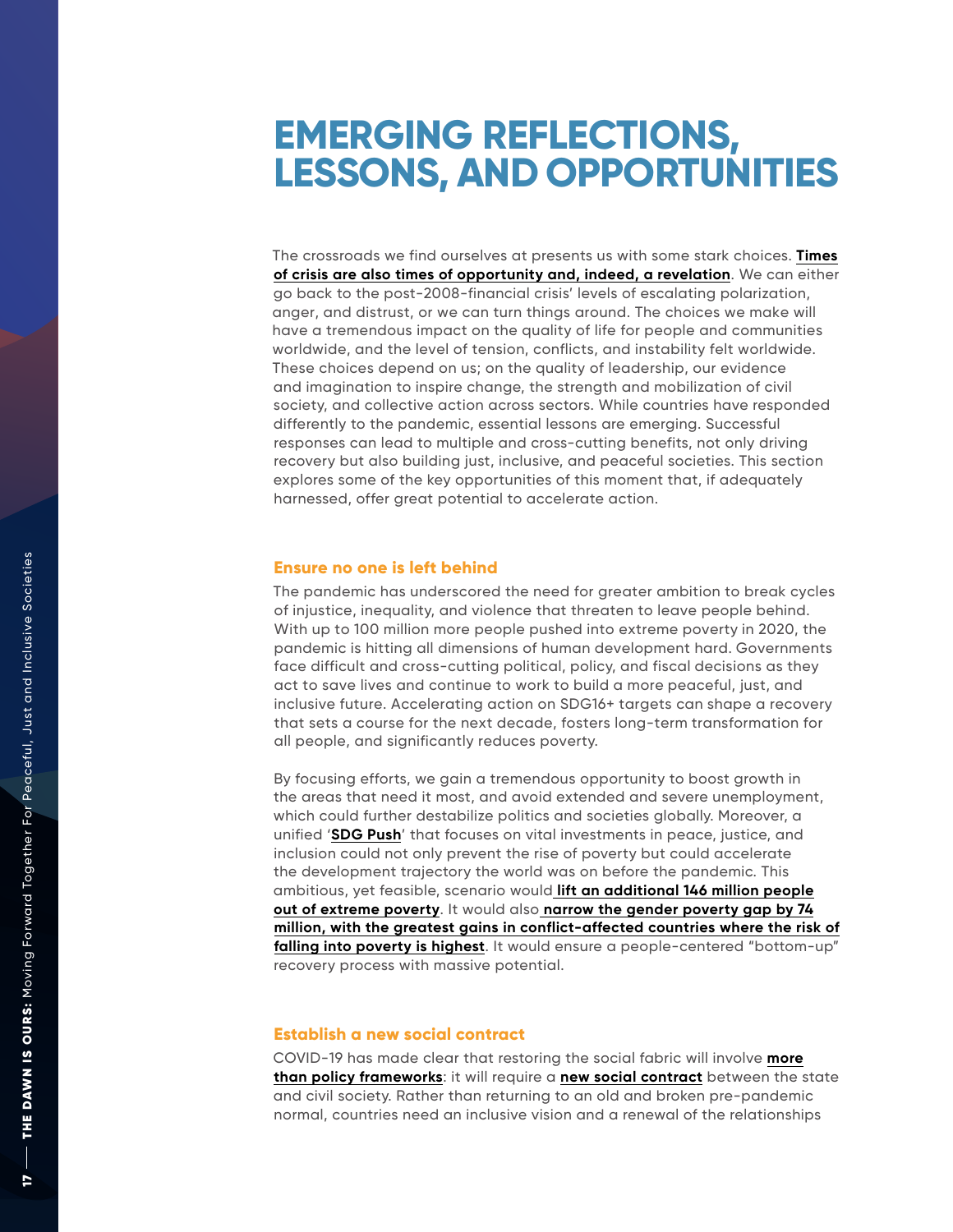that are the backbone of a functioning and fair society. This new vision cannot be driven from the top or constitute only a rhetorical appeal. To be meaningful, it should ensure broad dialogue focused on policy commitments and financing to back progressive agendas inspired by shared responsibility and collective action. National social contracts must be complemented and supported by a renewed global compact between high, middle, and low-income countries. This could include commitments to address debt burdens and a sharing of health and environmental technologies that extend beyond redistributing vaccines to a permanent shift in the relationship between countries.

Inclusive engagement of all parts of society is vital to the social contract. Participatory and consultative processes enable people to express their needs and expectations and will, on that basis, also increase trust. The 'bond' between states and people needs to be rebuilt. Successful social pacts—with dialogue between organized parties, discussing and negotiating concrete deliverables—have indeed delivered growth, and what is generally seen as fair distribution and increased trust.

### **Revitalize systems to combat corruption**

Corruption is a crucial obstacle to building peaceful, justice, and inclusive societies, diverting public funds from critical healthcare, education, and infrastructure investments. **[Inequitable distribution of resources and elite](https://knowledgehub.transparency.org/helpdesk/correlation-between-corruption-and-inequality)  [capture](https://knowledgehub.transparency.org/helpdesk/correlation-between-corruption-and-inequality)** resulting from corruption has also become a **[great concern to many](https://www.ipsos.com/en/what-worries-world-january-2021)  [people](https://www.ipsos.com/en/what-worries-world-january-2021)**. Its impunity fuels grievances, weakening the legitimacy of institutions and eroding the social contract between people and their leaders, **[as shown](https://www.un.org/en/un75/finalreport)  [in recent surveys](https://www.un.org/en/un75/finalreport)**. The COVID-19 pandemic poses additional challenges, as the urgent need to respond quickly to the health, economic, and social problems opened up opportunities for corruption. Increased awareness of corruption scandals has also resulted in greater public demand for anticorruption efforts. COVID-19 recovery efforts offer an essential window for action to tackle corruption and restore trust in institutions. Transparent disclosure of budgetary spending is necessary, with the imperative of protecting people and civil society actors who monitor and keep institutions accountable.

No country, however, can fight corruption alone. **[International cooperation](https://uploads-ssl.webflow.com/5e0bd9edab846816e263d633/602e91032a209d0601ed4a2c_FACTI_Panel_Report.pdf)**  that results in standards, practical instruments, and concrete followon instruments can create both positive and constructive pressure for implementation. Tackling corruption nationally will require supporting existing international efforts and raising ambitions in areas of beneficial ownership, asset recovery, and open contracting. This is vital to encourage a shared understanding of the problem and coordination in implementing the solutions.

### **Leverage the power of cities**

While the COVID-19 pandemic has thrown many future projections into question, one thing remains certain: the world's future is urban. Urban spaces across Africa, Latin America, and Southeast Asia are **[projected to grow rapidly](https://www.un.org/development/desa/en/news/population/2018-revision-of-world-urbanization-prospects.html)**  [in the next decade](https://www.un.org/development/desa/en/news/population/2018-revision-of-world-urbanization-prospects.html). Consequently, both hopes and problems faced by a growing global population will take place in cities. Tasked with responding to these increased expectations and challenges are mayors and local leaders.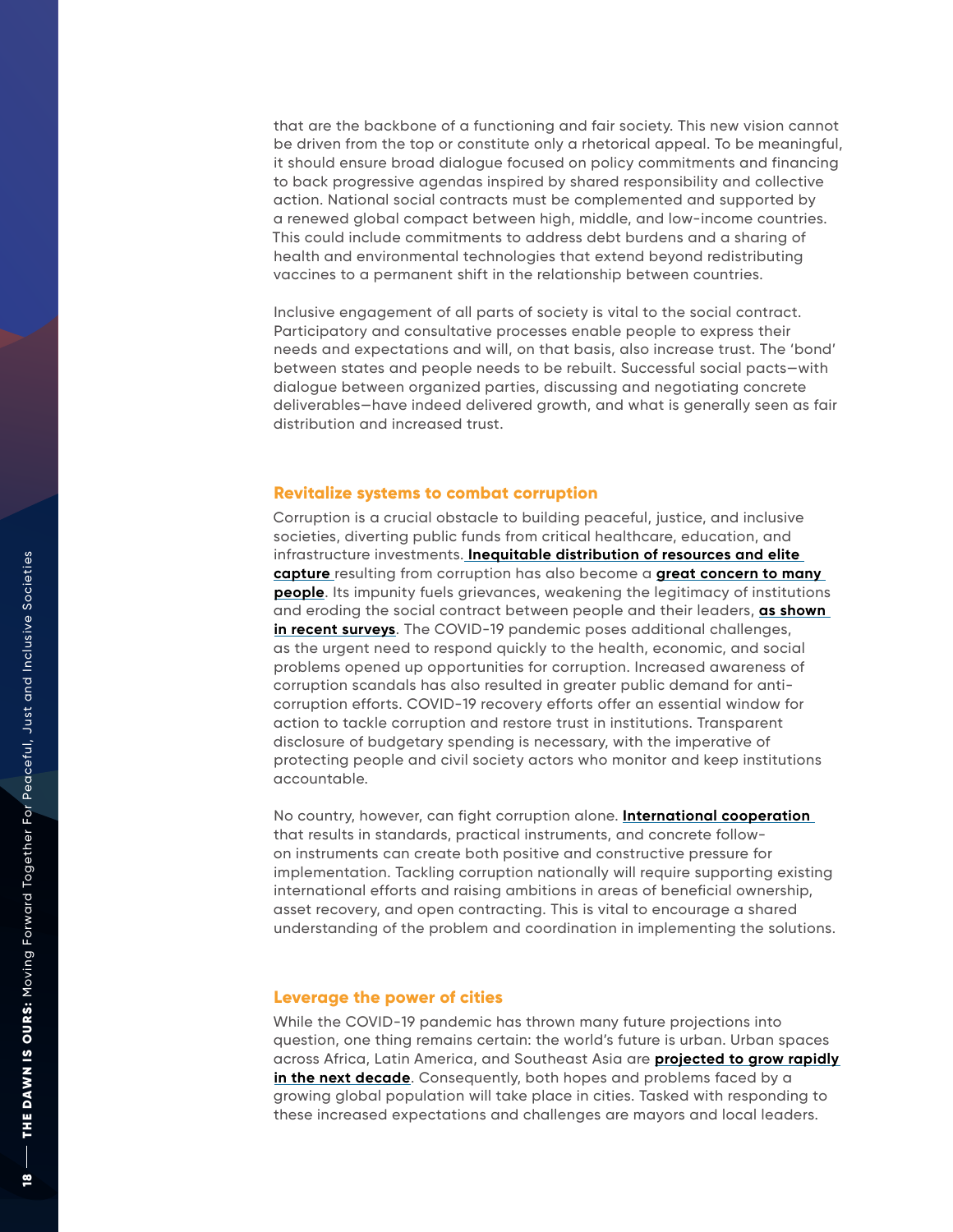They are often ambitious, eager to experiment with new policy approaches, and keen to gain political capital for keeping their communities safe, vibrant, and inclusive.

In parallel, **[cities are also emerging as important actors in international](https://www.weforum.org/agenda/2019/11/the-growing-role-of-cities-in-international-diplomacy/) [relations](https://www.weforum.org/agenda/2019/11/the-growing-role-of-cities-in-international-diplomacy/)**, with the proliferation of city-to-city peer networks and citydiplomacy initiatives. Increasingly, innovative global networks are acting as engines for political mobilization and creating more openings for local leaders to contribute to accelerating SDG16+ deliver y. For example, the **[Peace in Our](http://www.sdg16.plus/peaceinourcities) [Cities network](http://www.sdg16.plus/peaceinourcities)**, established in 2019 and currently gathering 20 cities and over two dozen local CSO partners, acts as a platform to bring greater attention to the scale of the urban violence challenge, and to amplify the promise of evidence-based solutions to save lives and heal communities.

Other city networks such as the Global Parliament of Mayors and United Cities Local Governments have been championing local leaders to take on a more significant role in addressing global challenges and participating in national governance debates. The Strong Cities Network, Global Partnership to End Violence Against Children's Pathfinding Cities, and UN Women's Safe Cities, Safe Public Spaces initiative all address other aspects of how violence (including violent extremism, violence against children and women) manifests itself in urban areas. In the U.S., Mayors for Guaranteed Income are working to advance economic inclusion in their communities. These networks—bringing together local knowledge of problems and the openness to look elsewhere for potential solutions among their city peers—are best positioned to push for more peaceful, just, and inclusive societies in the locales most of humanity inhabits

### **Invest in good governance**

**[Without trusted and effective governance](https://530cfd94-d934-468b-a1c7-c67a84734064.filesusr.com/ugd/6c192f_70a36614cf6f445c8d73a781dd1dad3e.pdf)**, the "peaceful, just, and inclusive" societies promised in SDG16 will be made ever more elusive by the fallout from the pandemic. SDG16 commits to building "effective, accountable, and transparent institutions" from the local level to the global level – key to supporting the creation of public goods that facilitat e sustainable development, including infrastructure, edu[cation, and health care.](https://www.stabilityjournal.org/articles/10.5334/sta.435/) **Reforming institutions to become [more effective, accountable, and](https://www.stabilityjournal.org/articles/10.5334/sta.435/) transparent** can also provide enduring means of resolving conflict and u n rest, contributing to [further development opportunities and](https://www.sciencedirect.com/science/article/abs/pii/S0305750X15000145) **strengthening the foundation for even better governance**. .

To address these challenges, countries will need to revitalize institutions, put people at the center of what they do, build mechanisms for dialogue and,<br>where necessary, employ mediation and conflict resolution. Protecting civic<br>space for civil society to organize and continue to offer services alongs based groups are essential stakeholders in good governance. They have in many places strengthened response strategies, bridged service provision gaps, and provided targeted assistance throughout the crisis. Respect for civil society and the strengthening of organized civil society will also promote transparency and bold public trust in government.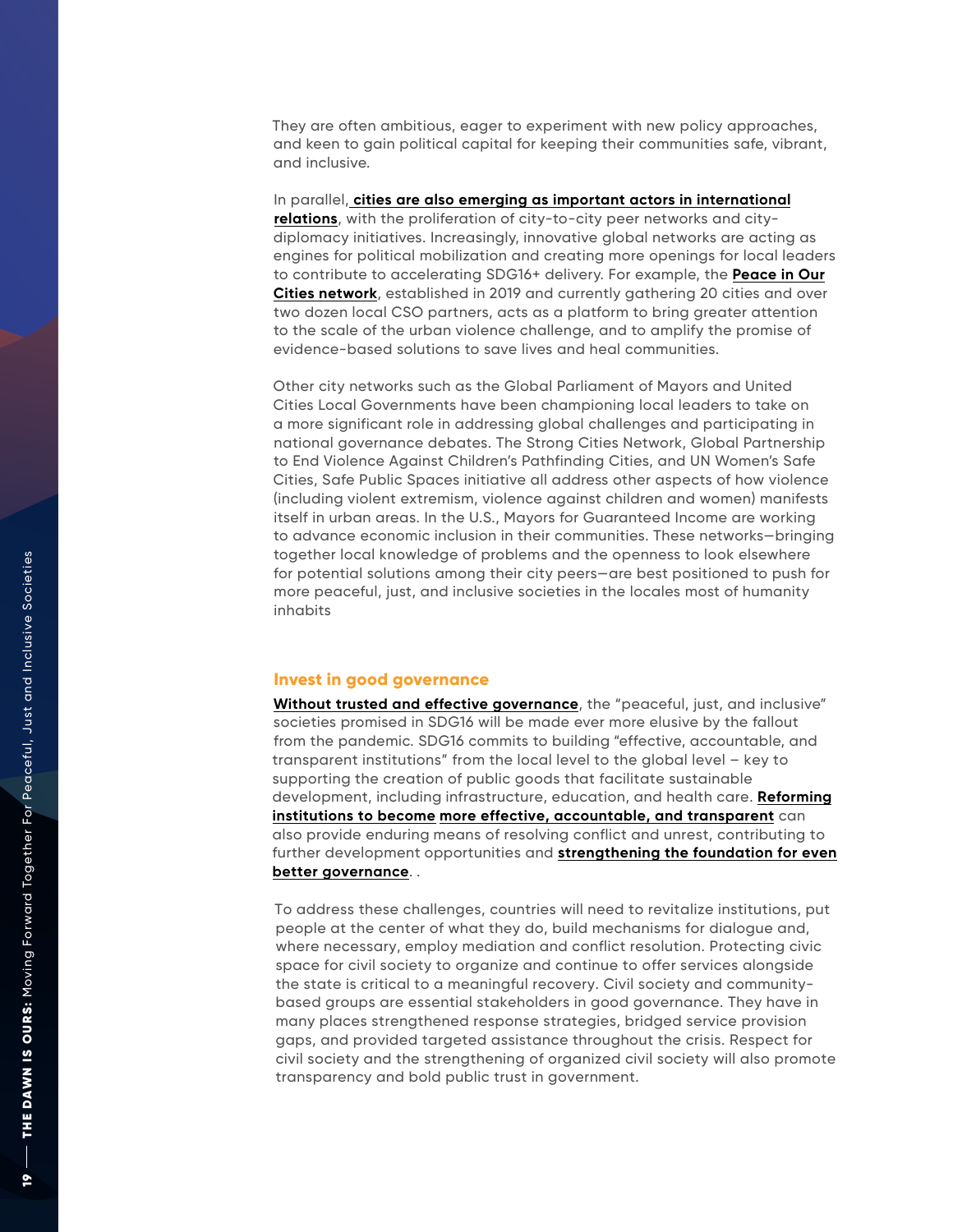## **PREPARING FOR THE SD G SUMMIT IN 202 3**

While the ongoing pandemic has imposed huge human and societal costs, it also provides us with an opportunity to accelerate change and build a more peaceful, just and inclusive world. Our success hinges on our ability to put people at the center, leave no one behind, and prepare for future crises. As<br>we approach the midpoint of the 2030 Agenda in 2023, UN member states,<br>international organizations, the private sector, and civil society organiz

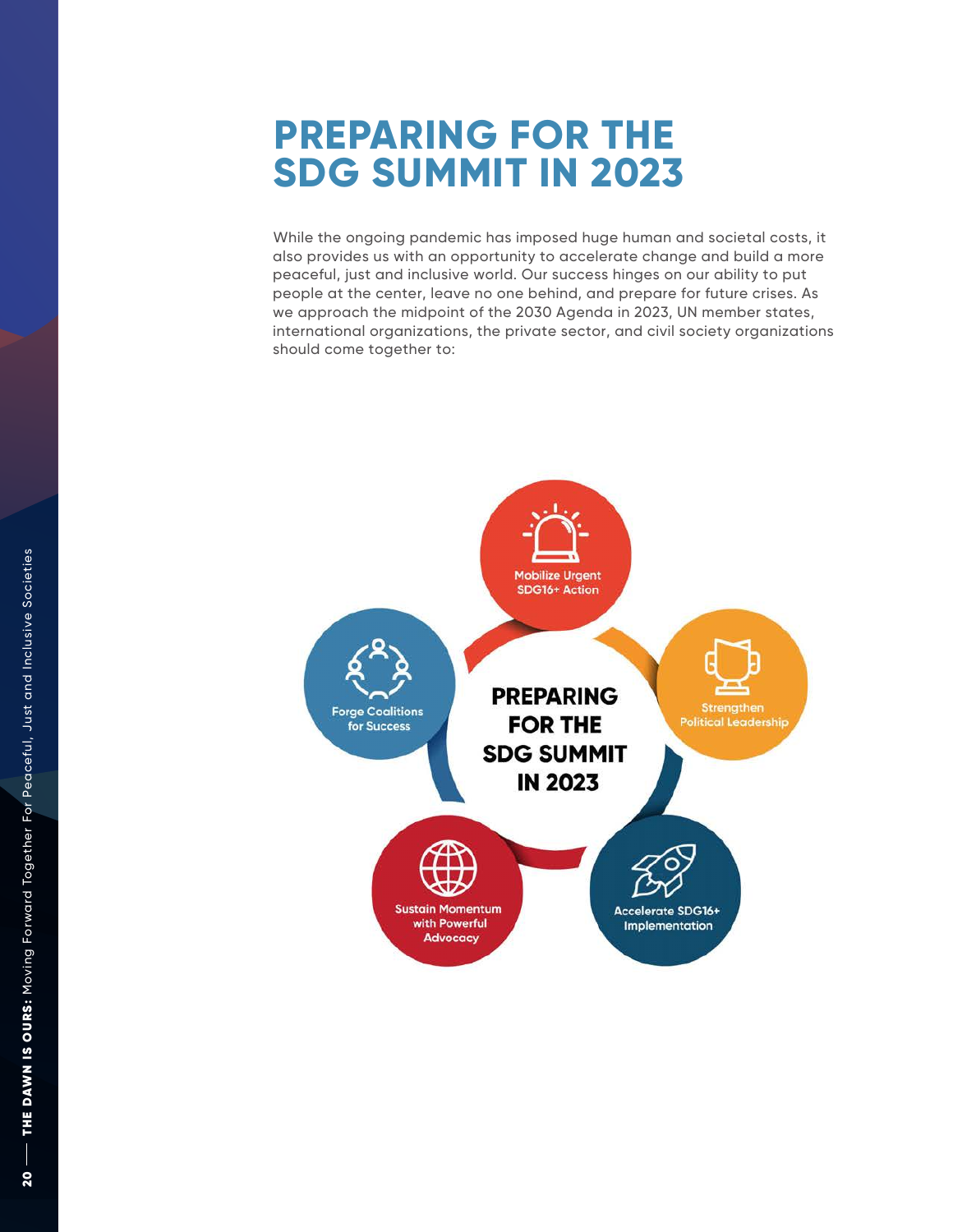

### **1. Mobilize urgent SDG16+ action**

The post-pandemic reset and recovery period will demand from all of us the ability to make tough choices about our priorities. Smart and responsible crisis management are both about managing the crisis itself and reducing or preventing the spillover effects of the crisis. While the COVID-19 emergency demands immediate attention, we need to urgently reduce and prevent the worst negative socio-economic fallout from the crisis to avoid unrest, tensions, and conflicts. This requires focusing and organizing resilient systems and alliances around a set of urgent priorities to:

- Significantly reduce violence everywhere, to **halve global violence by 2030.**
- Shift from a world where justice is only available to the privileged few, to one that provides **justice for all.**
- **Tackle inequality and exclusion** so that everyone can enjoy a fairer and more sustainable future.
- **Combat corruption, transform institutions and strengthen good governance** to meet the aspirations of current and future generations.

**Annex 1 spotlights recent national actions** where Pathfinder member states are leading by example in each of these four areas. These actions provide insights and inspiration for other countries interested in turning ambitions into tangible steps to build peaceful, just, and inclusive societies.



### **2. Strengthen political leadership**

The crisis has proven that when there is enough political will and flexibility, change can happen. While the response so far has been extraordinary, commitment for longer-term action is not a given. Harnessing the transformative potential of the response to COVID-19 is vital to drive the structural changes necessary to build peaceful, just, and inclusive societies for all. To get on track to fulfill these goals by 2030, we need to:

- **Raise the ambition for a people-centered recovery** to drive high-impact and evidence-based SDG16+ solutions to rapidly reduce violence, resolve people 's justice problems, and tackle inequality and exclusion.
- **Help prioritize peace, justice, and inclusion at the highest level of government** to shape the national debate, support recovery strategies aligned with the SDG16+ targets, and forge a coordinated whole-of society response.
- **Support leaders to make clear and ambitious SDG16+ commitments** with the greatest potential to demonstrate measurable results by 2023. Policy coherence and effective communication of these commitments are essential to long-term responses to COVID-19 and action towards our 2030 goals.
- **Promote and invest in local solutions and city leadership** to deliver recovery measures—from justice services, to social protection, to economic development—making international efforts and investments more effective and sustainable.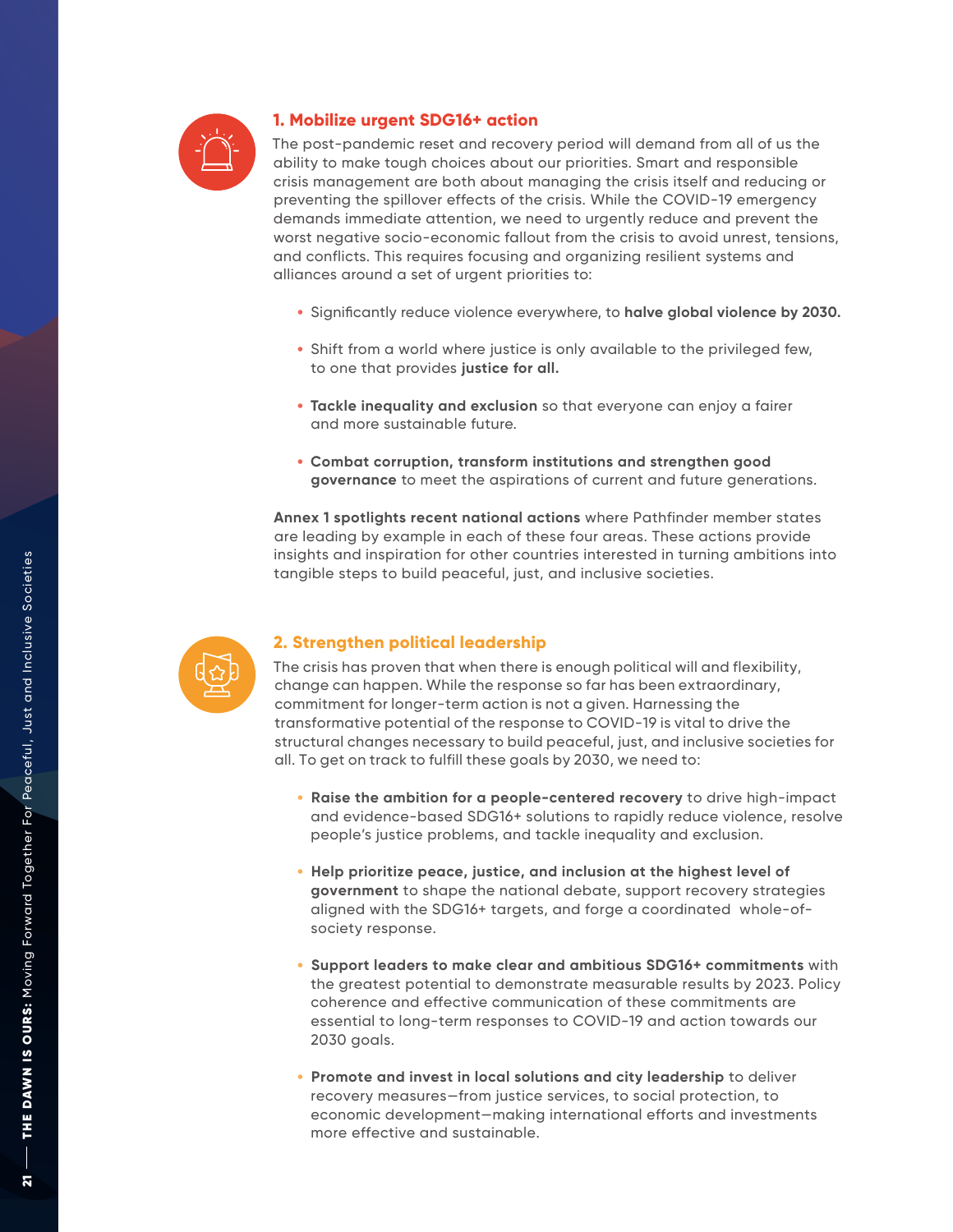

### **3. Ac celerate SDG16+ implementation**

Political leadership increased national action is needed to achieve measurable progress by 2023. Governments must have the evidence, policy options, and resources needed to translate ambition into measurable progress. All stakeholders need to identify better ways to share information, leverage resources, and coordinate actions. Delivery will depend on the willingness and ability of partners to:

- **Promote country-driven solutions to SDG16+ implementation,** streamlining and scaling up integrated support to countries in need.
- **Encourage all countries to report on SDG16+** during HLPF processes and voluntary national reviews that include dedicated sections on improvements, ambitions, and policy innovations relevant for SDG16+. A regular HLPF special session on acceleration actions will help ensure that policy responses are ambitious, achievable and transparent.
- **Systematically track the progress of SDG16+ implementation** , developing the data needed to reliably map challenges and demonstrate measurable change by 2023. Where necessary, this includes harmonizing existing data sources to track progress on the implementation of SDG16+ to minimize the reporting burden on countries.
- **Respect civil society space** and promote collaborative, delivery-oriented dialogues and processes to ensure a people-centered recovery.
- **Increase collaborative strategic thinking** about accelerating implementation and division of labor, burden sharing, and pooling of resources across various partners and sectors based on their comparative advantages, capacities, and expertise.



### **4. Sustain momentum with powerful advocacy**

Driving a people-centered recovery demands scaling up and transforming advocacy efforts to ensure SDG16+ remains high on the agenda for both governments and civil society leaders. Advocacy will have the most impact when it is solutions-oriented and appeals to the hearts and minds of the public and leaders, through positive and coherent narratives. It should underline the importance of peace, justice, and inclusion to enable progress in sectors such as health, education, city development, environment, and others. To be successful, we need to ensure that we:

- **Develop strategies that can serve as an inclusive, multilateral** acceleration platform for a people-centered reset and recovery strategy.
- **Engage youth, global champions, civil society, and grassroots leaders** to put people at the center of recovery efforts, keep peace, justice and inclusion high on political agendas, and build consensus on concrete strategies action.
- Elevate SDG16+ within global political processes, such as the Generation Equality Forum and the G20, further establishing peace, justice and inclusion as enablers across sectors while celebrating successes, achievements, and commitments.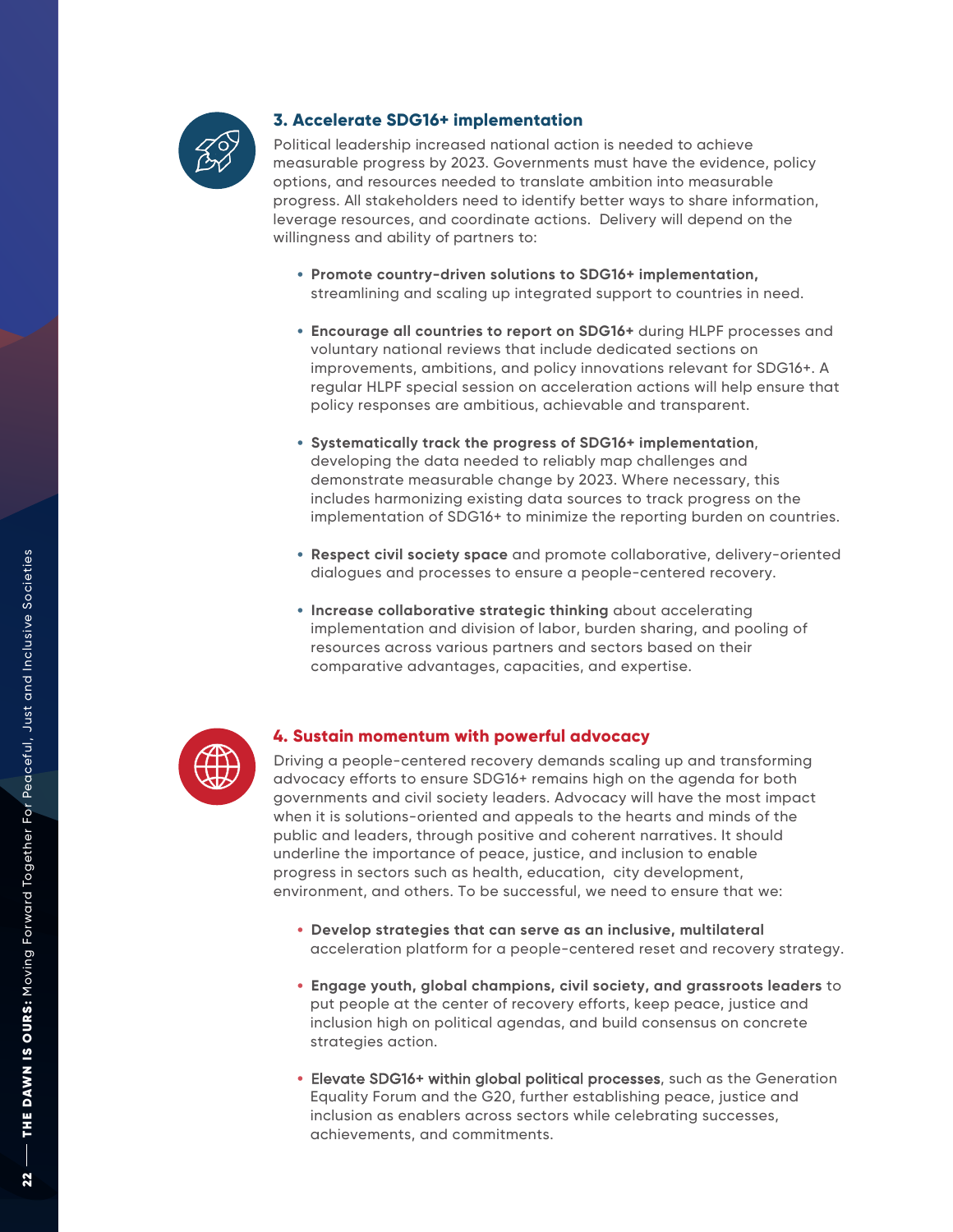- **Build a strong network of champions as agents of change** to push ambitious agendas and build political support for SDG16+ during response and recovery efforts.
- **Prepare for the launch the SDG Summit in 2023** as an essential milestone to take stock of progress at all levels, build evidence of what works, and redouble efforts on the road to 2030 .



### **5.**

The current crisis has shown us that we need to strengthen collaboration between countries and build stronger sectoral coalitions. Building coalitions will be crucial to ramp up action at the national and local level and deliver a people-centered recovery that benefits all people and all countries. Global partners should work together to:

- **Support the formation of "action coalitions"** for the major priorities under SDG16+ to accelerate progress, build political will and consensus, and allow partners across sectors to drive shared outcomes.
- **Mobilize sufficient and sustainable resources for SDG16+ delivery in line with GDP growth and government-agreed targets,** facilitating policy dialogues with finance ministers, incentivizing private sector investments, encouraging partnerships with civil societ y, and enhancing collaboration between international agencies.
- **Inspire new private and civil sector leadership t**o encourage innovation and facilitate integrating new technologies into existing programmatic efforts, measuring their effectiveness.
- **Strengthen links between SDG16+ and other parts of the 2030 Agenda,** to develop Acceleration Actions that relate to the Decade of Action and issues of global concern outlined in the UN75 Declaration, such as health, education, digital inclusion, gender equality, global peace and security, and more.
- **Establish a shared narrative that puts people at the center of all our sustainable development efforts** and focuses on rebuilding trust, reducing violence and corruption, addressing inequalities and exclusion, and providing equal access to justice for all.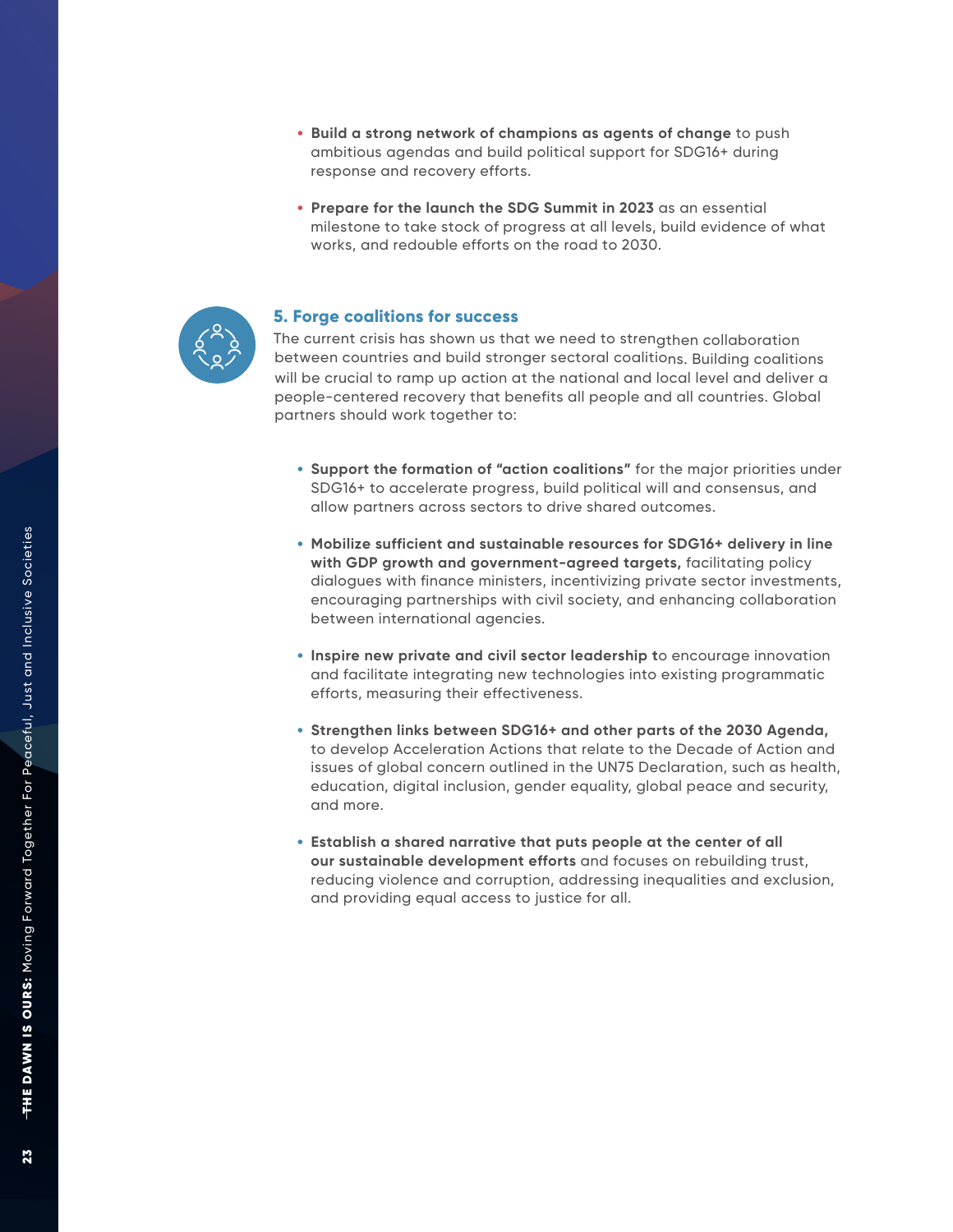### **KEY GLOBAL MOMENTS**



### **September**

- **•** 76th UN General Assembly Session | 14 30 September
- **•** Peace One Day 2021 | 21 September
- **•** Pathfinders Report Launch The UN Common Agenda: How To Deliver On Reducing Inequality & Exclusion | 23 September
- **•** Global Citizen Live | 25 September
- **•** Civil Society Policy Forum | 27 September 08 October

### **November**

- **•** UN Climate Change Conference (COP26) | 1 12 November
- **•** 2021 Stockholm Security Conference | 8 11 November
- **•** Paris Peace Forum | 11 13 November
- **•** Asia-Pacific Economic Cooperation Summit | 20 22 November

### **July**

- **•** Generation Equality Forum | 30 June 2 July
- **•** The 9th Pacific Islands Leaders Meeting | 2 July
- **•** High-Level Political Forum on Sustainable Development 6 – 15 July
- **•** The Women 20 Summit | 13 15 July
- **•** G20 Youth Summit | 19-23 July
- **•** One Young World Summit | 22 25 July

### **OCTOBER**

- **•** Second Global Week for Justice
- **•** Nobel Prize 2021 announcements | 4-11 October
- **•** IMF and World Bank Annual Meeting | 15 17 October
- **•** UN Biodiversity Conference (COP15) | 11 17 October
- **•** G20 Heads of State and Government Summit | 30 31 October

### **December**

- **•** Annual Showcase on SDG16+ | 6 9 December
- **•** Internet Governance Forum | 6-10 December
- **•** Open Government Partnership Global Summit | 13 17 December
- **•** 9th Conference of State Parties to the UN Convention against Corruption | 13 -17 December 2021

# **2022 March**

- **•** HiiL Innovating Justice Forum
- **•** Commission on the Status of Women 66 | 14 25 March
- **•** 21st Conference on Land and Poverty | 21 25 March
- **•** Global Festival of Action

### **April**

**•** Annual SDGs Progress Report by the UN Secretary General **•** World Bank Spring Meetings | 22 - 24 April

### **June**

- **•** World Justice Forum: Building More Just Communities | 30 May -2 June
- **•** Stockholm+50 | 2 3 June
- **•** UNDP Annual Meeting on Rule of Law and Human Rights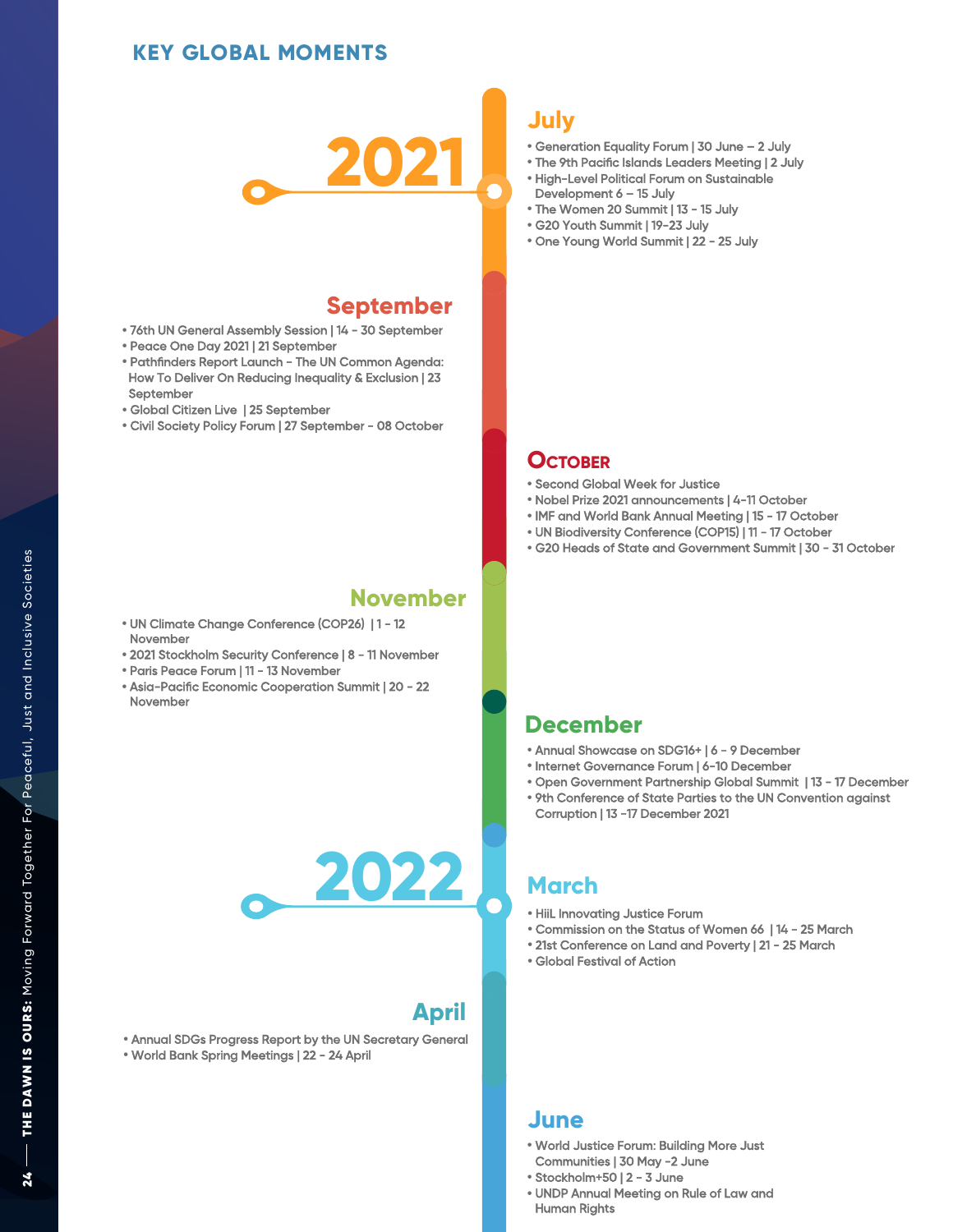**•** High-Level Political Forum on Sustainable Development

### **September**

- **•** Transforming Education Summit
- **•** UN General Assembly 77 | September
- **•** Peace One Day | 21 September

### **October**

**•** Third Global Week for Justice

**•** HiiL Innovating Justice Forum

**•** International Conference on Education for Sustainable Development | 20-21

**2023 February**

December

**December**

**•** World Bank Annual Meeting | October 14 – 16

### **November**

**•** IDLO Conference of State Parties |November



### **March**

**June**

**•** Commission on the Status of Women 67 (CSW67) **•** Launch of UN Global Sustainable Development Report

**•** Paris Agreement Global Stocktake

## **July**

**April**

**•** High-Level Political Forum on Sustainable Development 2023

**•** Annual SDGs Progress Report by the UN Secretary-General

25

## **September**

**•** 2nd SDG Summit Heads of State and Government 2023

**•** UN General Assembly 78

**•** Peace One Day | 21 September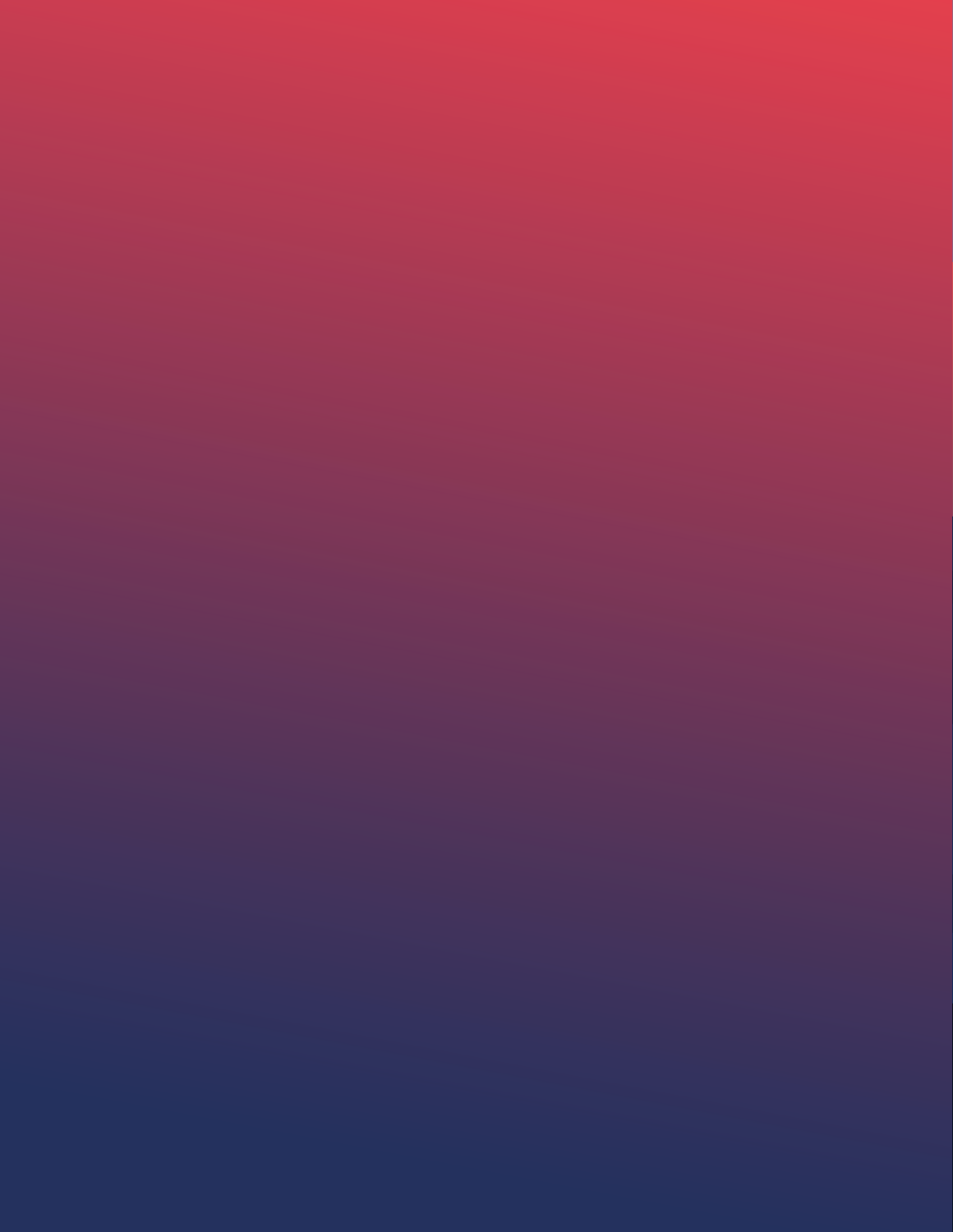## **ANNEX 1: NATIONAL ACTION S**

**All Pathfinder country case studies focus on SDG16+ actions between 2020-2021 to provide justice for all, prevent and reduce violence, and tackle inequality and exclusion during the pandemic.** 



### **Afghanistan**

In July 2020, the government launched the **[second National Peace and](https://sustainabledevelopment.un.org/content/documents/27613Compilation_of_main_messages_for_the_2021_VNR.pdf)  [Development Framework](https://sustainabledevelopment.un.org/content/documents/27613Compilation_of_main_messages_for_the_2021_VNR.pdf)** for delivering, self-reliance, economic growth, and peace into Afghanistan 's decade of transformation from 2021 to 2025 .The Framework prioritizes a "peace support program" to roll out national dialogues to build a common vision of the future based on local community needs, and resolve conflict and disputes through legal and political means. It also includes a "justice for all" mandate to build people's trust in government and strengthen coordination between formal justice systems and grassroots justice providers.

The '**[Women Grand Council](https://ogpa.gov.af/storage/uploads/reports/0/111617001767.pdf)**' was established in August 2020, under the leadership of the Office of the President, to scrutinize the implementation of the National Plan on Women 's Empowerment and ensure the success of gender legislation and policies. The Council will work closely with the Gender and Women 's Affairs Committee of the Cabinet and the High Commission on Elimination of Violence against Women. A joint mechanism for civil society participation is also in place to engage civil society organizations and women 's rights activists in the Council, and to make sure that women 's views, needs, and perspectives are systematically collected and reflected.



### **Argentina**

A combination of urgent measures has been put in place to address the rise of violence during the pandemic. The Ministry of Women, Gender and Diversity, together with the Ministry of National Security, **passed a resolution supporting procedures** exempting people at risk of gender-based violence from isolation measures when they need to request [assistance, judicial prote](https://www.argentina.gob.ar/generos/medidas-en-materia-de-genero-y-diversidad-en-el-marco-de-la-emergencia-sanitaria)ction, or [make a complaint. An agreement was also reached with](https://www.boletinoficial.gob.ar/detalleAviso/primera/227462/2020200405 ) **pharmacies to serve as safe spaces for women** to request assistance (by asking for a "red facemask") and get in direct contact with [a national help](https://www.boletinoficial.gob.ar/detalleAviso/primera/227462/2020200405 )line. Existing **access to justice centres** and **e-justice mechanisms** [have helped people find concrete soluti](https://www.oecd.org/governance/global-roundtables-access-to-justice/access-to-justice-compendium-of-country-practices.pdf)ons to their pressing justice problems during the pandemic.



### **Cabo Verde**

In the context of national post-COVID-19 economic recovery plans, the Ministry of Finance launched the **National Plan for Response, Recovery and [Promotion](https://inforpress.cv/covid-19-plano-de-recuperacao-com-aposta-forte-na-diversificacao-da-economia/)** of the Economy, an integrated program to formalize informal economic activities up until 2023. This prog[ram falls into Cabo Verde](https://inforpress.cv/covid-19-plano-de-recuperacao-com-aposta-forte-na-diversificacao-da-economia/) 's **budget**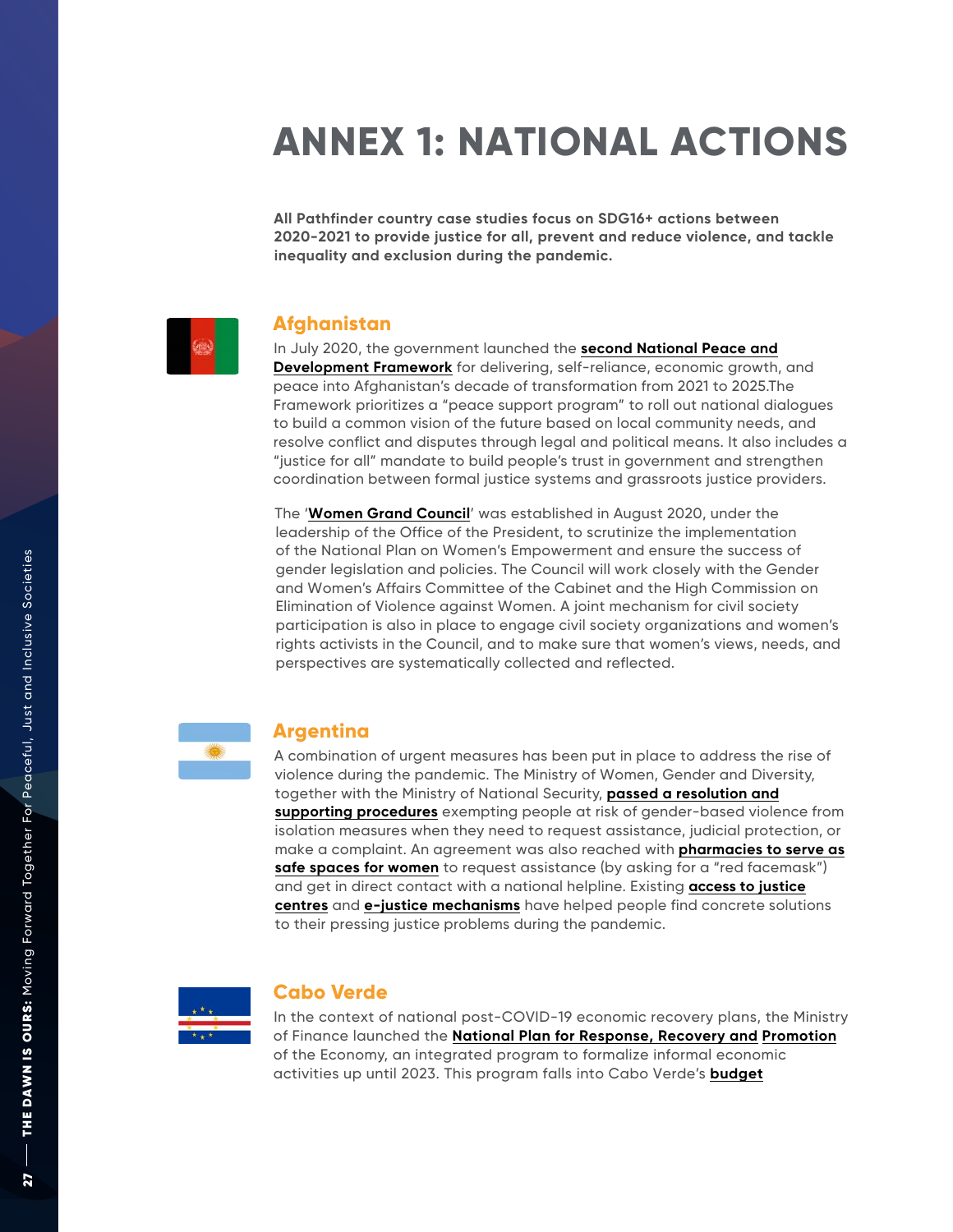**[priorities](https://sustainabledevelopment.un.org/content/documents/27613Compilation_of_main_messages_for_the_2021_VNR.pdf)** to address existing vulnerabilities amplified due to the pandemic in the health, economic and social areas, as 2021 will be the year of sustainable recovery. The program adopts a gender equality perspective in its analysis and integrates women's empowerment objectives, including training in business development for women.

The government has run several campaigns to raise awareness about genderbased violence and how survivors can seek help during the pandemic. These include a television spot **['Bu ka sta bo so!' \('You are not alone'\)](https://www.undp.org/sites/g/files/zskgke326/files/2021-06/UNDP-UNWomen-COVID19-Global-Regional-Factsheet-2020-EN.pdf)**, produced by the Institute for Gender Equality and Equity, aired on prime time public and private television, as well as a campaign, **['Men Against Violence'](https://www.undp.org/sites/g/files/zskgke326/files/2021-06/UNDP-UNWomen-COVID19-Global-Regional-Factsheet-2020-EN.pdf)**, in partnership with the National Football League. The Institute for Gender Equality and Equity created an SMS service and a specific email address for survivors of GBV to receive immediate support from specialists in coordination with the National Police. The Government also reinforced the service provided by shelters on all islands to protect women at risk of violence and stepped up with the recruitment of social workers, caregivers, and volunteers.

## **Canada**

The Government has provided **[up to CAD 30 million \(USD 24 million\) to Women](http://up to CAD 30 million (USD 24 million) to Women and Gender Equality Canada)  [and Gender Equality Canada](http://up to CAD 30 million (USD 24 million) to Women and Gender Equality Canada)** to address the immediate needs of shelters and sexual assault centers, and an additional CAD 10 million (USD 8 million) for emergency shelters to support Indigenous women and children fleeing violence. The Government has also deemed shelters to be essential services to ensure their continued operation. Women and LGBTIQ+ persons experiencing violence are exempt from social distancing measures. To ensure their continued access to justice, **[Canadian courts are offering online hearings](https://bf889554-6857-4cfe-8d55-8770007b8841.filesusr.com/ugd/6c192f_c5e1d5d3515e443dabde708e9221a3cb.pdf)** to reduce the number of attendees, identifying a list of 'urgent matters' which can continue to be brought to court and, in some cases, hearings over the telephone or video conferencing.

Canada has taken a wide array of emergency measures to address the economic impact of the pandemic. This includes a temporary **[one-time](https://www.cbc.ca/news/politics/canada-child-benefit-300-one-time-payment-1.5576931)  [boost](https://www.cbc.ca/news/politics/canada-child-benefit-300-one-time-payment-1.5576931)** to the Canada Child Benefit of an extra CAD 300 (USD 240) per child; **[establishing childcare centers for essential workers](https://childcarecanada.org/resources/issue-files/child-care-and-covid-19-canada/emergency-child-care-essential-workers)**; and committing up to CAD 1.2 billion (USD 1 billion) for a **[Safe Long-term Care Fund](https://ipolitics.ca/2020/11/30/ottawa-promises-1-billion-for-provinces-to-improve-long-term-care/)** to help provinces and territories protect people in long-term care facilities.



### **Central African Republic**

The Government of the Central African Republic launched a few measures to address the socio-economic impact of the pandemic. These included **[premiums of CFAF 1 billion to health personnel](https://documents1.worldbank.org/curated/en/281531621024684216/pdf/Social-Protection-and-Jobs-Responses-to-COVID-19-A-Real-Time-Review-of-Country-Measures-May-14-2021.pdf)** involved in the fight against the pandemic and the provision of food kits to vulnerable households through a support program in response to the COVID-19 pandemic. Furthermore, with this additional funding the Ministry of Humanitarian Action and National Reconciliation launched a project to provide **[cash transfers to displaced](https://www.reconciliation.gouv.cf/projet/13/pacad)  [communities impacted by the pandemic](https://www.reconciliation.gouv.cf/projet/13/pacad)**.

As of 1 June 2021, the government intends to provide financial support to vulnerable households and companies, and implement fiscal measures to help the private sector, including tax reliefs. To finance these provisions, the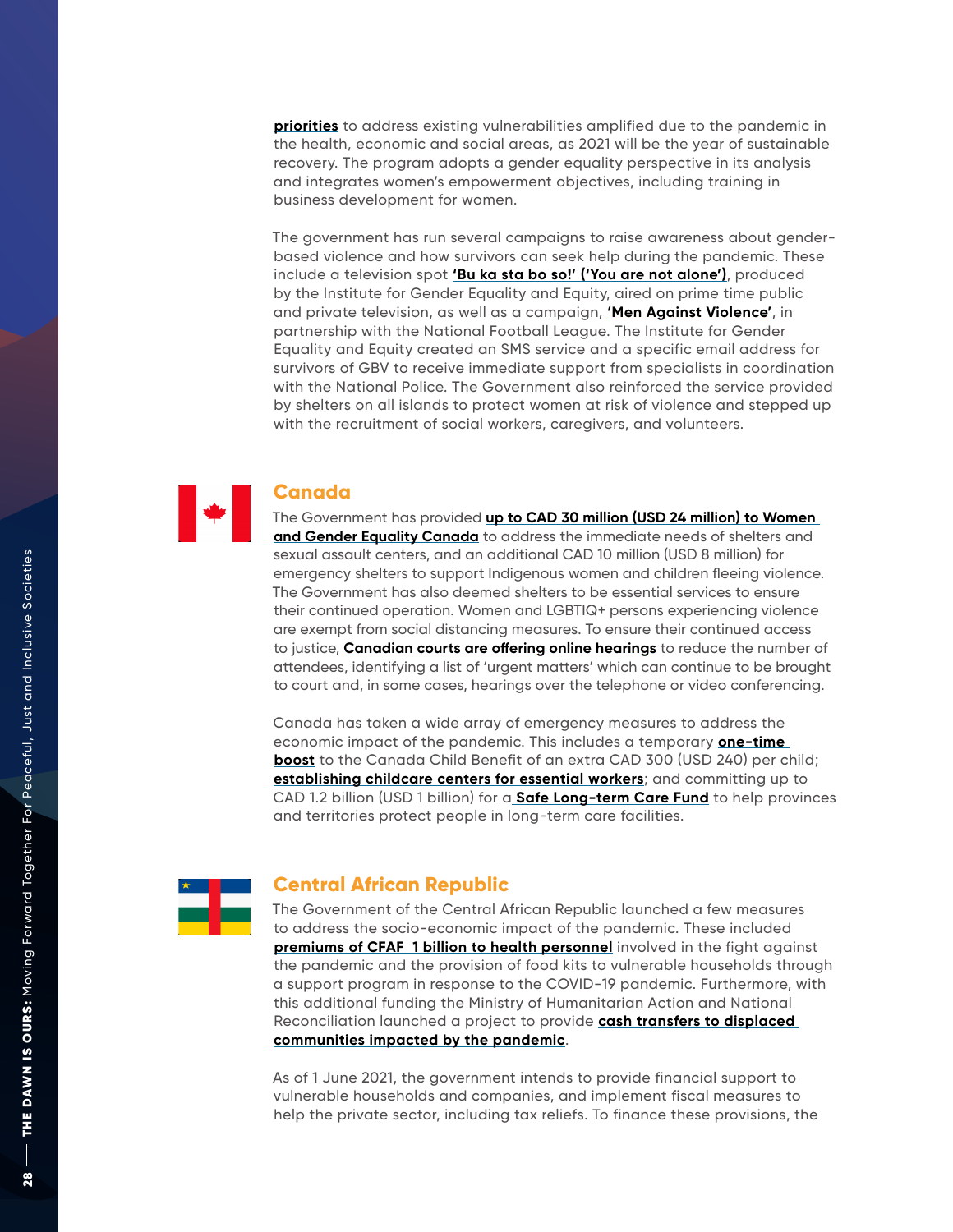government has requested the support of its development partners through grants and loans. Furthermore, a **[supplementary budget law](https://www.imf.org/en/Topics/imf-and-COVID19/Policy-Responses-to-COVID-19#B)** was adopted and included around 44 billion CFAF donors and additional support related to COVID-19. The extra spending related to COVID-19 amounts to about CFAF 15 billion, mainly broken down as 12 billion for prevention and management of the pandemic, CFAF 0.5 billion as support to vulnerable households, and CFAF 2.6 billion for the support to the private sector.

### **Colombia**

The Ministry of Justice and Law rolled out a **[free, web-based tool called](https://worldjusticeproject.org/world-justice-challenge-2021/legalapp)**  [LegalApp](https://worldjusticeproject.org/world-justice-challenge-2021/legalapp) to promote justice access to citizens, boost alliances with legal clinics, and adapt to new procedures and regulations due to the COVID-19 pandemic. The LegalApp uses simple language that is easy for people to understand, offering "justice routes" for conflict resolution. It also connects users with a wide range of digital tools and virtual content to address people's justice needs, specifically in domestic violence during the pandemic. LegalApp also provides a space for legal clinics to connect and promote legal actions in Family Commissariats, which began the virtual services process due to regulation by the Ministry of Justice and Law.

The Government of Colombia has also put in place **[economic support](https://www.oecd.org/coronavirus/policy-responses/covid-19-in-latin-america-and-the-caribbean-an-overview-of-government-responses-to-the-crisis-0a2dee41/#component-d1e4974)  [measures](https://www.oecd.org/coronavirus/policy-responses/covid-19-in-latin-america-and-the-caribbean-an-overview-of-government-responses-to-the-crisis-0a2dee41/#component-d1e4974)** to give relief to both companies and individuals, focusing on the most vulnerable. Colombia approved a **["clean state" law](https://www.oecd.org/coronavirus/policy-responses/covid-19-in-latin-america-and-the-caribbean-an-overview-of-government-responses-to-the-crisis-0a2dee41/#component-d1e4974)** that would provide debtors with a year-long grace period to catch up on their payments, as an immediate response. Some conditions were also given for students to ease loan repayments. The government also launched the **[Programa Ingreso](https://ingresosolidario.prosperidadsocial.gov.co/)  [Solidario \(Solidarity Income Program\)](https://ingresosolidario.prosperidadsocial.gov.co/)**, a program to provide support to vulnerable households in an effort to mitigate the impact caused by the COVID-19 pandemic. The program seeks to support three million households in conditions of poverty and economic vulnerability that are not beneficiaries of other existing social programs.

The Government is working to implement the "**[Plan Nacional de Desarrollo](https://sustainabledevelopment.un.org/content/documents/27613Compilation_of_main_messages_for_the_2021_VNR.pdf)  [2018-2022"](https://sustainabledevelopment.un.org/content/documents/27613Compilation_of_main_messages_for_the_2021_VNR.pdf)** (National Development Plan 2018-2022). **[Some of the goals within](https://colaboracion.dnp.gov.co/CDT/Prensa/Resumen-PND2018-2022-final.pdf)  [the plan include](https://colaboracion.dnp.gov.co/CDT/Prensa/Resumen-PND2018-2022-final.pdf)** reducing the homicide rate to minimum levels, dismantling organized crime groups, preventing and sanctioning crimes while improving police response capacity, improving access to justice, improving the justice system, guaranteeing equality, and eradicating discriminatory practices.



### **Costa Rica**

Right after the pandemic hit, the government of Costa Rica put in place **[comprehensive measures to support vulnerable groups](https://www.presidencia.go.cr/comunicados/2020/03/gobierno-presentamedidas-de-primera-respuesta-en-materia-de-proteccion-social/)** that would be highly affected by the social and economic consequences of the pandemic. Targeted vulnerable population groups include children, women, the elderly, people with disabilities, indigenous peoples, homeless people, and people living in poverty. These measures include developing social protection strategies specific to some groups, stimulus money, personal hygiene and food packages, provision of information to all citizens through various communication channels (e.g., WhatsApp, Facebook, traditional media). Furthermore, the government offered **[other social assistance measures](https://costaricamedios.cr/2020/04/15/la-ccss-redujo-en-25-la-base-minima-contributiva-del-seguro-de-salud-y-pensiones-por-los-proximos-tres-meses/)**, which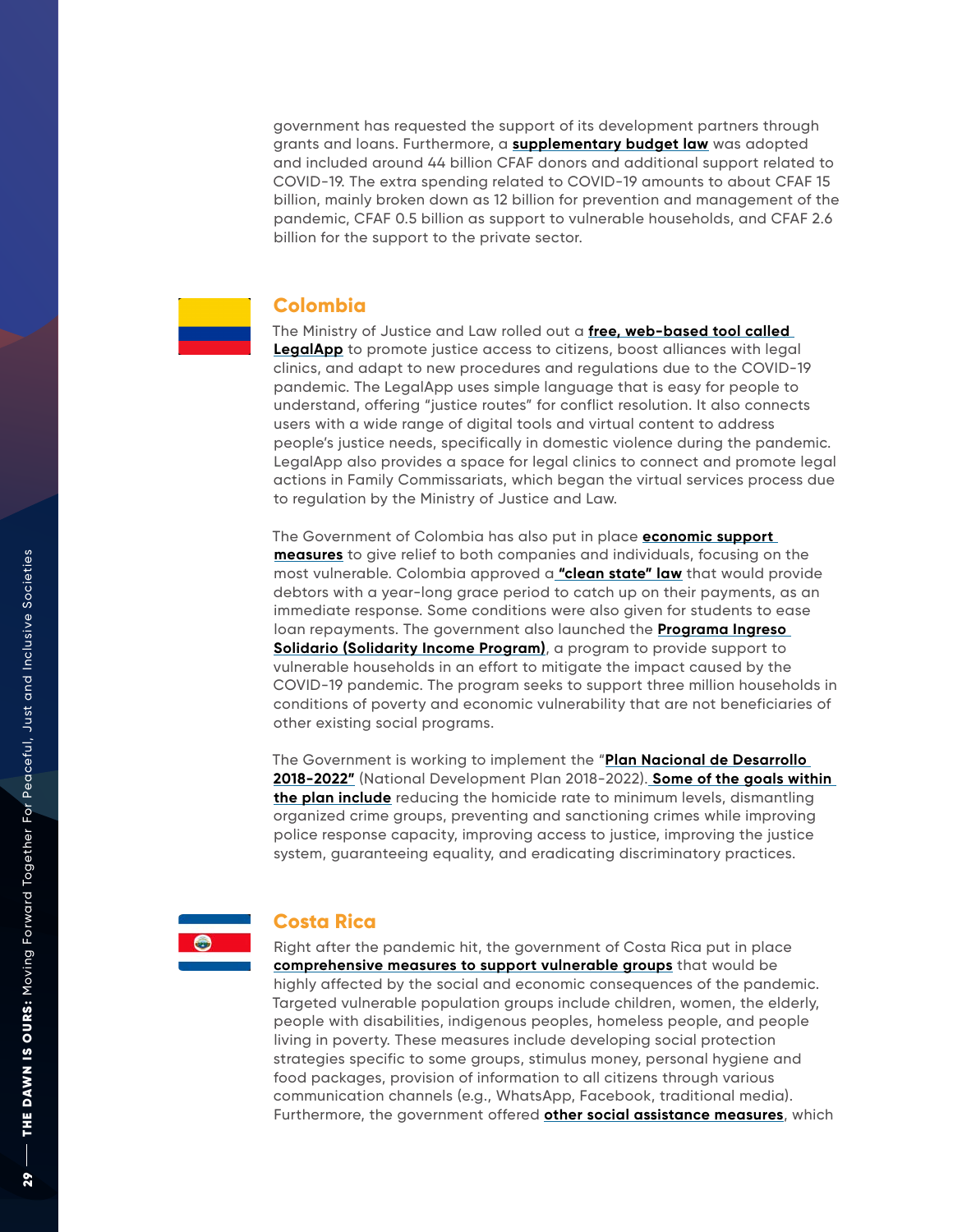include: a cash transfer of USD 223 to 33,000 households living in poverty that did not receive other social transfers and a 25% reduction in health and pension base salary contribution.



### **Czech Republic**

In response to the COVID-19 pandemic, the government launched the **[Antivirus Employment Protection Program](https://www.bakermckenzie.com/en/insight/publications/2020/04/czech-republic-update-on-antivirus)**, which provides workers with a sickness allowance. An insured employee affected by COVID-19 or ordered to quarantine, is entitled to receive sick pay through this program. This same rule applies to an ill worker entitled to get salary reimbursement in the amount of 60 percent of reduced average earnings for the first 14 calendar days of the quarantine, with no waiting period; after 14 days, the employee is further reimbursed through sickness insurance.

In March 2020, a **[new law passed that provided care/nursing allowance for](https://documents1.worldbank.org/curated/en/467521607723220511/pdf/Social-Protection-and-Jobs-Responses-to-COVID-19-A-Real-Time-Review-of-Country-Measures-December-11-2020.pdf)  [the whole period of school closure](https://documents1.worldbank.org/curated/en/467521607723220511/pdf/Social-Protection-and-Jobs-Responses-to-COVID-19-A-Real-Time-Review-of-Country-Measures-December-11-2020.pdf)** due to the pandemic for those workers taking care of children aged 0-13 or disabled persons provided the facility designed for their care has closed.

In May 2021, the Government of the Czech Republic passed the **[National](https://www.vlada.cz/en/media-centrum/aktualne/government-approved-proposal-of-national-recovery-plan-for-nearly-200-billion--agreed-with-further-easement-of-epidemic-control-measures-188479/)  [Recovery Plan](https://www.vlada.cz/en/media-centrum/aktualne/government-approved-proposal-of-national-recovery-plan-for-nearly-200-billion--agreed-with-further-easement-of-epidemic-control-measures-188479/)**, with a budget of approximately 7 billion Euros. The plan will support the restart of the country's economy. The funds will be invested in various areas such as digital transformation, physical infrastructure and green transition, education and job market, institutions, (in which anti-corruption measures are included), research, development and innovation, and finally, health and resilience of the citizens.

## **Denmark**

The Danish Government has **[introduced new measures to address domestic](https://www.coe.int/en/web/genderequality/promoting-and-protecting-women-s-rights#{%2263001324%22:[11]})  [violence](https://www.coe.int/en/web/genderequality/promoting-and-protecting-women-s-rights#{%2263001324%22:[11]})** since it announced lockdowns. At the local level, municipalities continue to provide women's shelters for victims of domestic violence countrywide, and the Parliament agreed to establish extra 55 new temporary rooms in these shelters. The Danish Parliament has also allocated funds for providers of outpatient counseling services for victims and perpetrators of domestic violence to increase their capacity and increase the capacity in shelters for male victims of domestic violence. Furthermore, the national hotline on domestic violence introduced an e-mail service to reach victims of domestic violence who may not be able to make anonymous phone calls as they are in their home with their children and partner at all times. Because some counseling services for victims have had to close temporarily due to the crisis, the national hotline has introduced new scheduled phone counseling sessions.

In April 2021, the Danish Government and the Danish Parliament adopted a **[Recovery and Resilience Plan](https://en.fm.dk/media/18774/denmarks-recovery-and-resilience-plan-accelerating-the-green-transition_web.pdf)**. The funds invested in the plan will help stimulate the economy and support jobs and companies in the short term, as well as contribute to speeding up the green transition in the medium to long term.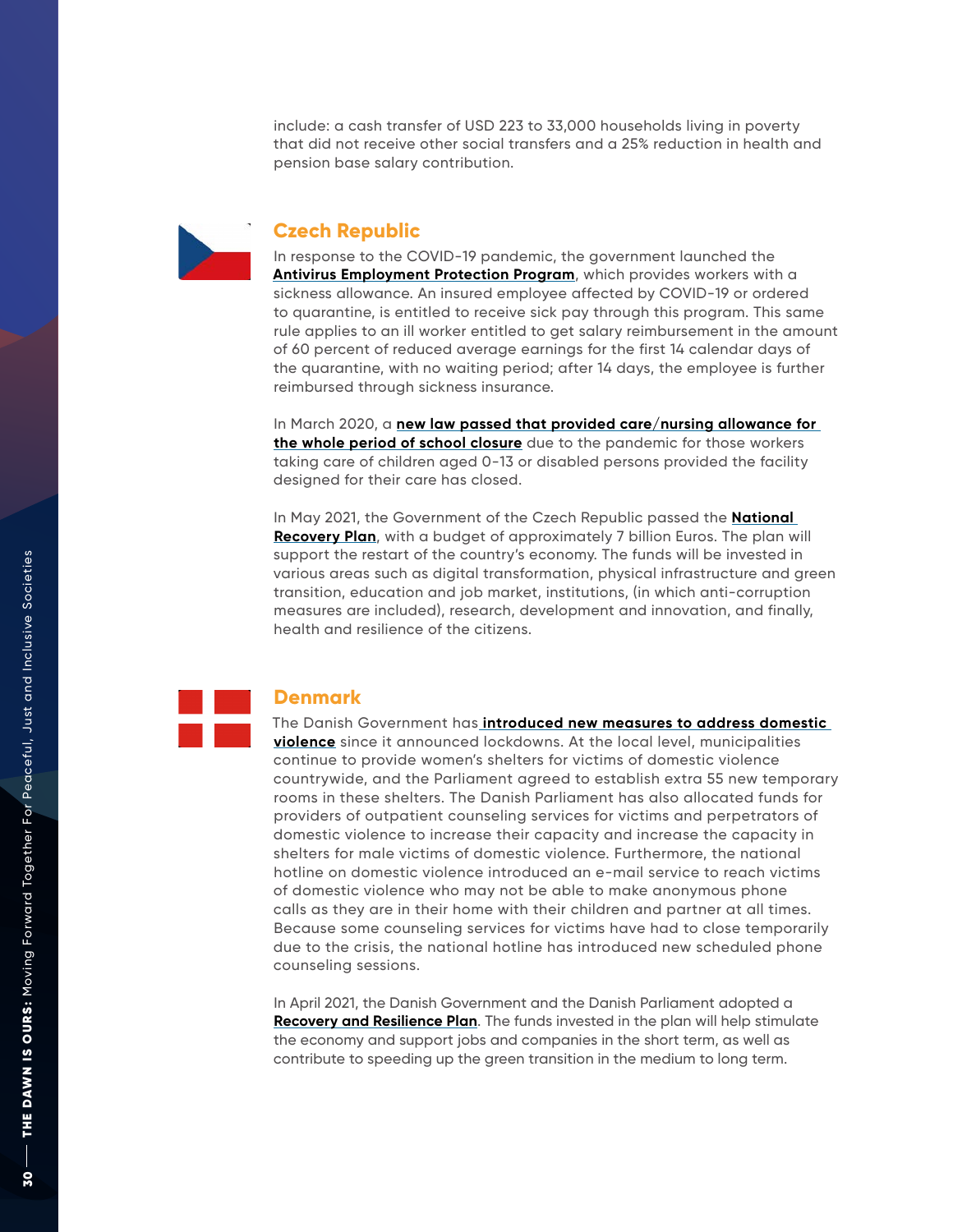

### **Dominican Republic**

The Government of the Dominican Republic launched **[vital measures to](https://documents1.worldbank.org/curated/en/281531621024684216/pdf/Social-Protection-and-Jobs-Responses-to-COVID-19-A-Real-Time-Review-of-Country-Measures-May-14-2021.pdf)  [provide social assistance](https://documents1.worldbank.org/curated/en/281531621024684216/pdf/Social-Protection-and-Jobs-Responses-to-COVID-19-A-Real-Time-Review-of-Country-Measures-May-14-2021.pdf) support**. The 'Stay at Home' program (Quédate en Casa) includes a top-up to the safety net of 5,000 pesos (US\$92) for two months to 811,000 beneficiary families that have the Solidarity payment card to purchase food and necessities. It also extends the same amount to 690,000 non-poor and vulnerable nonbeneficiary families in the SIUBEN social registry. This program was extended until the 31st of December 2020 by Decree 358- 20. The government also launched the work assistance program (Pa 'Ti). The program provides temporary support to freelancers/ self-employed workers who have not been able to work due to the social distancing measures with an unconditional cash transfer of RD \$5,000. In June 2020, 200,00 people received those benefits.

The Ministry of Women, together with the Ramos Group supermarkets, partnered and launched the **["Tax Receipt 212" campaign](http://gov.ge/files/41_76497_133739_COVIDRESPONSEREPORTGoG_ENG.pdf)**. Through this campaign, the government aimed to detect domestic violence cases to provide them with assistance through a rigorous and discreet protocol. Women who suffer from domestic violence will ask the cashier of the supermarkets for the "Tax Receipt 212," after which the cashier will call the supervisory personnel to accompany the women to a safe place to make a call to the Women's Line.



### **Georgia**

The Government of Georgia implemented measures to address the increased risks of violence against women and domestic violence during the pandemic. The Inter-Agency Commission on Gender Equality, Violence against Women and Domestic Violence at the Human Rights Council adopted the **[Communication Strategy on Violence against Women and Domestic](http:// Communication Strategy on Violence against Women and Domestic Violence during the COVID-19 Crisis)  [Violence during the COVID-19 Crisis](http:// Communication Strategy on Violence against Women and Domestic Violence during the COVID-19 Crisis)**. The strategy aims at ensuring access to information and providing alternative ways to report domestic violence. The Ministry of Internal Affairs developed a new methodology to both detect and respond to domestic violence cases. The government also ensured access to free services for survivors despite the COVID-19 containment measures, including access to crisis centers and shelters.



### **Germany**

The Government of Germany took various measures to address domestic violence during the COVID-19 pandemic. The government continued running the **[National Violence Against Women Helpline](https://www.coe.int/en/web/genderequality/promoting-and-protecting-women-s-rights#%7B%2263001324%22:%5B16)**, which offers free and confidential support in 17 languages. The government also created a social security umbrella to provide easier access to social security and social protection services due to the pandemic, which include women's shelters and women's support services.

The Government of Germany offered 120 Million Euro to support the program ["Gemeinsam gegen Gewalt an Frauen"](https://www.bmfsfj.de/bmfsfj/aktuelles/alle-meldungen/gemeinsam-gegen-gewalt-an-frauen-neues-investitonsprogramm-startet--148088) (Together against violence towards women) for the 2020-2023 period. This program supports the expansion and further development of aid services and facilities for women affected by violence.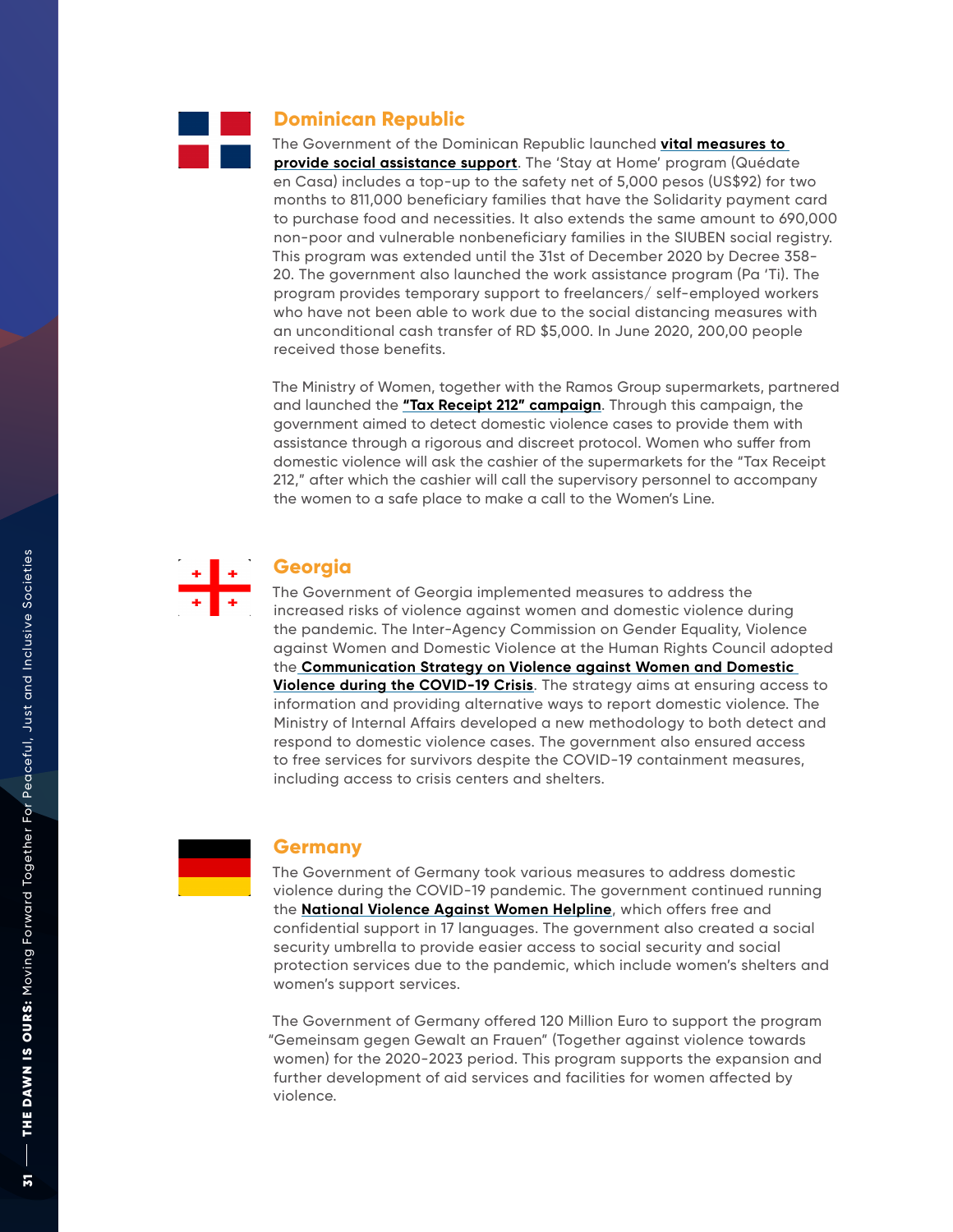

### **Ghana**

The Government of Ghana launched a GH¢11 million **[COVID Relief Fund](https://documents1.worldbank.org/curated/en/467521607723220511/pdf/Social-Protection-and-Jobs-Responses-to-COVID-19-A-Real-Time-Review-of-Country-Measures-December-11-2020.pdf)** to provide cash transfers to daily wage earners affected by COVID-1 9. The **[targeted populations](https://m.peacefmonline.com/pages/local/news/202010/429481.php)** are vulnerable households from the Greater Accra, Western and Ashanti regions, with 75,000 beneficiaries identified who align with national poverty and food insecurity indices, requiring 60% of beneficiaries to be women. The cash transfer amount depends on the number of eligible household members, and it would be transferred through mobile money wallets monthly for five months. The minimum payment is GH¢53. The Government also announced hotlines for communities and households to provide food while the country is on lockdown. It provided food for up to 400,000 people with a total cost of GH¢280 million.



### **Guatemala**

Through its Ministry of Labor, the Government of Guatemala **[introduced an](https://home.kpmg/xx/en/home/insights/2020/04/indonesia-government-and-institution-measures-in-response-to-covid.html) [emergency cash transfer](https://home.kpmg/xx/en/home/insights/2020/04/indonesia-government-and-institution-measures-in-response-to-covid.html)** of USD 130 per month per beneficiary to reach 2 million beneficiaries for three months. It also removed the additional conditionality of the existing Bono Familia cash transfers to ease disburses payments to beneficiaries. A new Risk Cash Bonus also provides cash grants to frontline health personnel during the pandemic.

To address the increase in domestic violence cases, the Public Prosecutor adapted the national 1572 helpline to receive reports on women's disappearances and violence against women and girls. The adaptation has also included a **['Panic Button'](http:// ‘Panic Button’ )** application for smartphones, through which victims can also report cases of violence. This new measure is promoted through **[awareness-raising campaigns](http://awareness-raising campaigns)** to report incidents of violence safely.

### **Indonesia**

In response to the challenges posed by the COVID-19 pandemic to the SDGs progress, Indonesia is working towards a <mark>systemic reform in four key areas</mark>:<br>social protection system, national health system, disaster resilience system, as well as industry recover y, tourism, and investment towards a green econom y . The government also announced **[a COVID-19 relief spending](http://a COVID-19 relief spending estimated to be around US$51 billion)  estimated to [be around US\\$51 billion](http://a COVID-19 relief spending estimated to be around US$51 billion)**. Around one-third of the estimated COVID-19 relief spending (US\$17 billion) is targeted to expand existing social protection benefits, cash transfers, food vouchers, low-cost housing, and electricity. Specifically, through the [Program Keluarga Harapan](https://documents1.worldbank.org/curated/en/281531621024684216/pdf/Social-Protection-and-Jobs-Responses-to-COVID-19-A-Real-Time-Review-of-Country-Measures-May-14-2021.pdf) (the flagship cash transfer program), the government transferred cash to 10 million households, expanding from 9.2 million, which increased by 25% for 3 months.

The Government of Indonesia **authorized the release of low-level, nonviolent [juvenile and adult prisoners](https://www.unicef.org/media/92251/file/Access-to-Justice-COVID-19-Field-Notes-2021.pdf )**. As of June 2020, this resulted in 992 children being released from [detention, representing 50 percent of the total](https://www.unicef.org/media/92251/file/Access-to-Justice-COVID-19-Field-Notes-2021.pdf )  number of children in detention in Indonesia. The Government of Indonesia also delivered online training programs for correction officers in remote areas to provide counseling and support to the released children and the reintegration process back into their communities.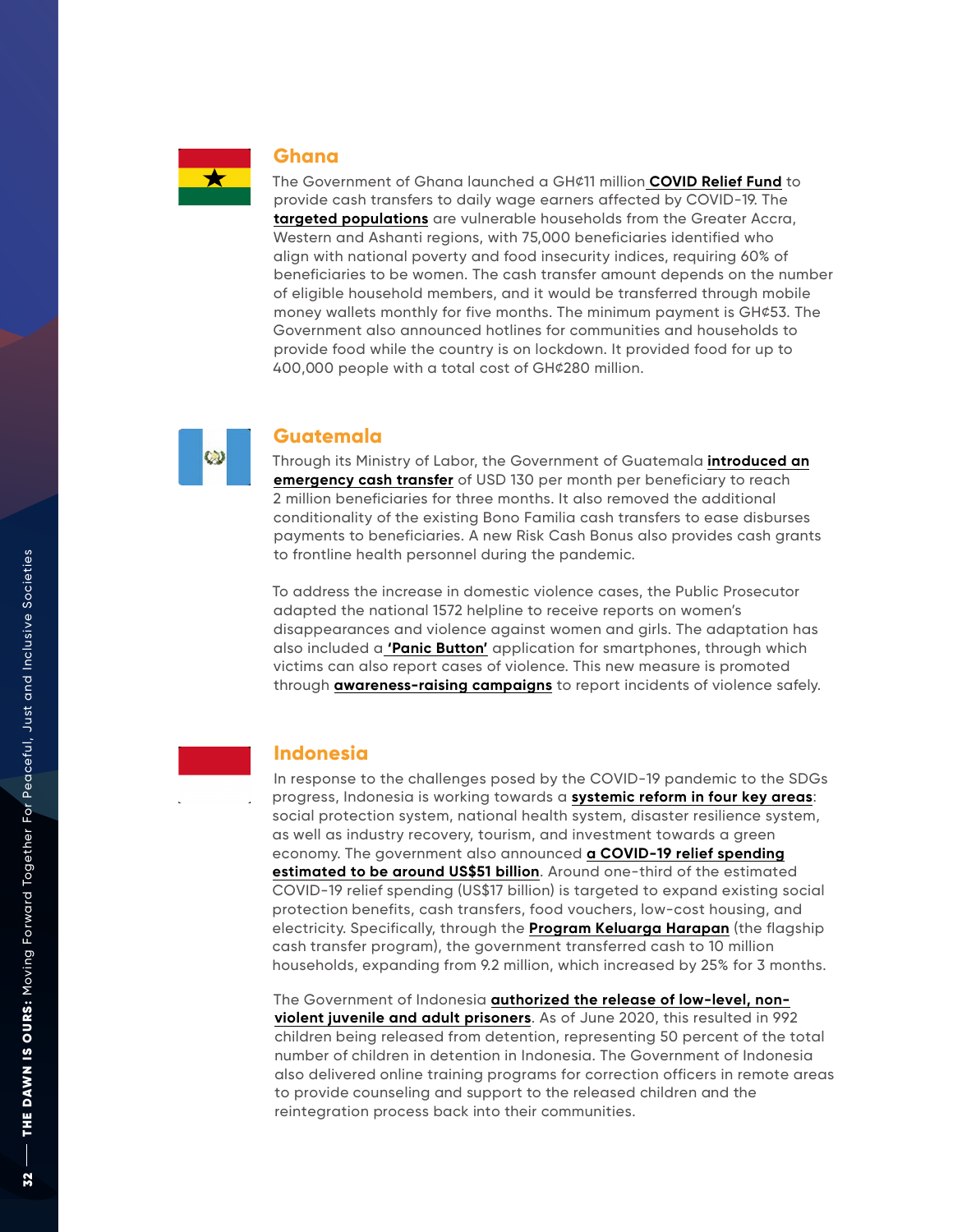### **Ireland**

As part of the COVID-19 Response plan, the Government of Ireland has developed an **[inter-agency Action plan for Domestic Abuse](https://www.coe.int/en/web/genderequality/promoting-and-protectin g-women-s-rights#{%2263001324%22:[19]})**. The plan ensures justice services and protection from violence are available for victims of abuse. It also rolled out an initiative called 'Operation Faoisimh' to protect victims of domestic abuse and make arrest interventions based on any report of domestic violence. The **[Department of Justice and Equality](https://www.coe.int/en/web/genderequality/promoting-and-protectin g-women-s-rights#{%2263001324%22:[19]})** is also actively supporting NGOs to support victims of domestic abuse, and additional funding (over €160,000) has been provided to grassroots justice providers to help victims of domestic violence during the pandemic.

The Government of Ireland has also put in place **several measures to support the socioeconomic consequences of the pandemic**. Some of these measures include the "COVID-19 Pandemic Unemploymen[t Payment," a social welfare](https://documents1.worldbank.org/curated/en/281531621024684216/pdf/Social-Protection-and-Jobs-Responses-to-COVID-19-A-Real-Time-Review-of-Country-Measures-May-14-2021.pdf )  payment directed at employees and self-employed people who have lost their employment due to the COVID-19 pandemic crisis. Furthermore, there is also a paid sick leave of €305 per week (higher than t he average sick leave of €203). Also, the government is introducing legislation to protect tenants by preventing the termination of residential tenancies and any rent increases for the duration of the COVID-19 crisis.



### **Jordan**

The Government has launched a **[new project](https://documents1.worldbank.org/curated/en/467521607723220511/pdf/Social-Protection-and-Jobs-Responses-to-COVID-19-A-Real-Time-Review-of-Country-Measures-December-11-2020.pdf )** to deliver cash support in response to the pandemic and expand the national Takaful cash transfer program to about 293,000 poor and vulnerable households. It includes two parts: a temporary six-month cash transfer to 200,000 additional vulnerable families; and a temporary six-month benefit top-up for 93,000 existing beneficiaries.

The Minister of Social Protection also launched a **new social protection [program to support daily wage workers](https://documents1.worldbank.org/curated/en/467521607723220511/pdf/Social-Protection-and-Jobs-Responses-to-COVID-19-A-Real-Time-Review-of-Country-Measures-December-11-2020.pdf )** financed by donations collected from citizens and the private sector through the newl[y formed 'Emergency](https://documents1.worldbank.org/curated/en/467521607723220511/pdf/Social-Protection-and-Jobs-Responses-to-COVID-19-A-Real-Time-Review-of-Country-Measures-December-11-2020.pdf )  Response Fund—Himat Watan'. The benefit amount consists of JOD70 per month for 2-member households and JOD136 per month for families consisting of 3 members or more paid for three months.



### **Liberia**

In September 2020 **President George Weah declared rape a national [emergency](https://au.int/sites/default/files/documents/39878-doc-final-final-policy_paper-_gbv_in_africa_during_covid-19_pandemic.pdf)** and called for the development of a **[National Roadmap by multi](https://au.int/sites/default/files/documents/39878-doc-final-final-policy_paper-_gbv_in_africa_during_covid-19_pandemic.pdf)[stakeholders](https://au.int/sites/default/files/documents/39878-doc-final-final-policy_paper-_gbv_in_africa_during_covid-19_pandemic.pdf)** to en[d sexual and gender-based violence \(SGBV\). The P](https://au.int/sites/default/files/documents/39878-doc-final-final-policy_paper-_gbv_in_africa_during_covid-19_pandemic.pdf)resident also allocated **[new violence prevention measures](https://frontpageafricaonline.com/front-slider/liberia-days-after-anti-rape-protest-govt-unveils-us6m-road-map-to-curb-sgvb-by-2022/)** such as the appointment of a Special Prosecutor for rape, the creation of a National Sex Offenders Registr y, and the establishment of a National Security Task Force on SGB V. The Task Force is composed of various Ministries within the Government of Liberia, including Gender, Children and Social Protection, Health, Justice, Internal Affairs, Education, Labor, and Information. The Taskforce developed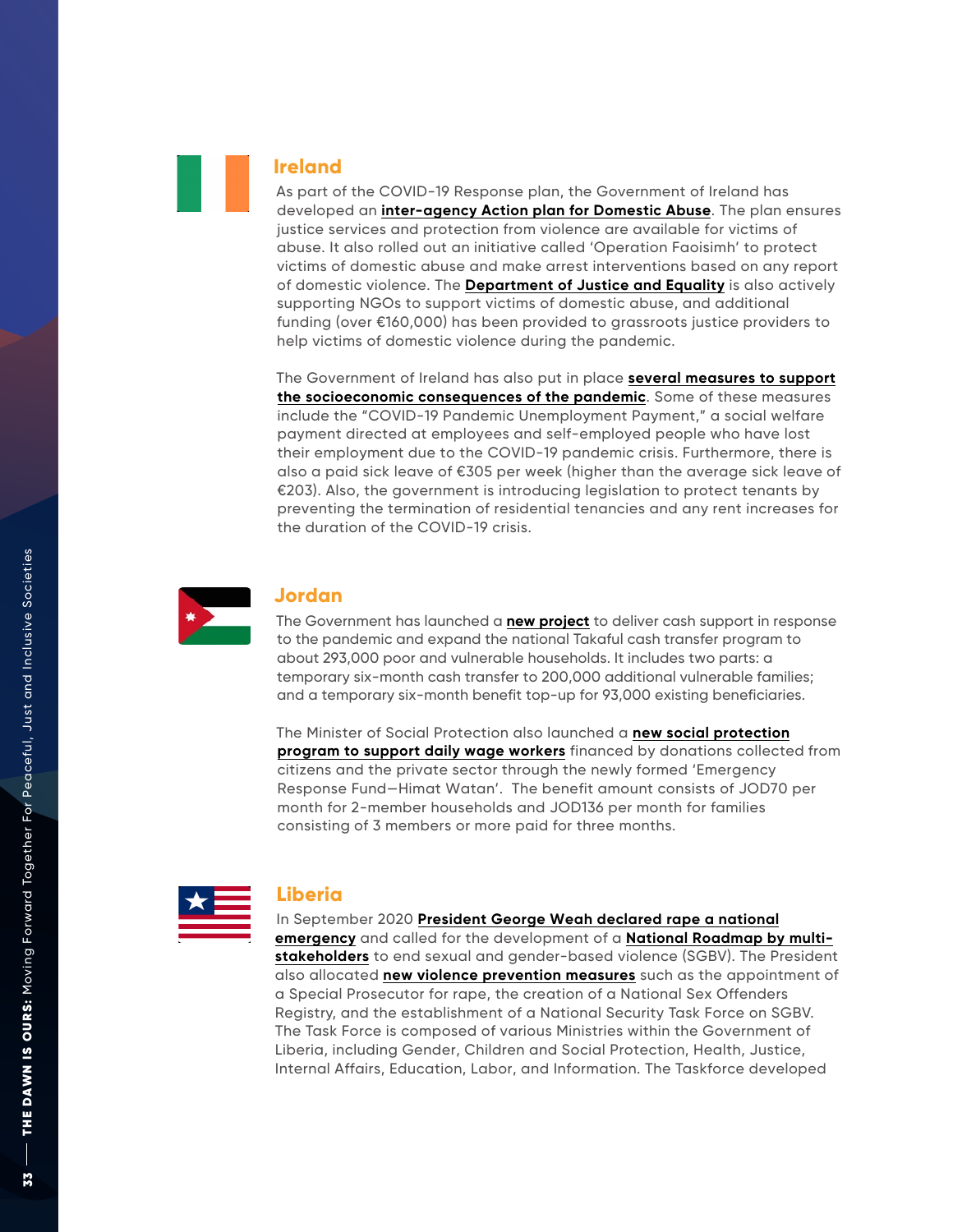a roadmap, "Government of Liberia & Partners' Roadmap on Ending Sexual and Gender-Based Violence 2020-2022," which will serve as a working tool to tackle GBV until September 2022.

### **Liechtenstein**

Liechtenstein's commitment to prevent and combat illicit financial flows (SDG 16.4) and to end human trafficking (SDG 16.2), along with other SDG16+ related targets, resulted in the creation of a global public-private partnership: the "Liechtenstein Initiative" for a Financial Sector Commission against Modern Slavery and Human Trafficking. The Commission aimed to consider how to put the financial sector at the heart of global efforts to address modern slavery and human trafficking through a year-long international consultative process. The Commission released the **Blueprint [for Mobilizing Finance Against Slavery](https://www.fastinitiative.org/the-blueprint/)  [and Trafficking \(FAST\)](https://www.fastinitiative.org/the-blueprint/)** that sets out five Goals for financial sector actors to address modern slavery and human trafficking:

**[Goal 1](https://www.fastinitiative.org/the-blueprint/goal1/) .** Compliance with laws against modern slavery and human trafficking;

**[Goal 2](https://www.fastinitiative.org/the-blueprint/goal2/) .** Knowing and showing modern slavery and human trafficking risks;

**[Goal 3](https://www.fastinitiative.org/the-blueprint/goal3/) .** Using leverage creatively to mitigate and address modern slavery and human trafficking risks;

**[Goal 4](https://www.fastinitiative.org/the-blueprint/goal4/) .** Providing and enabling effective remedies for modern slavery and human trafficking harms;

**[Goal 5](https://www.fastinitiative.org/the-blueprint/goal5/) .** Investment in innovation for prevention.

The **[FAST initiative](https://www.fastinitiative.org/)** is based at United Nations University Centre for Policy Research. It is supported by the Governments of Australia, Liechtenstein, the Netherlands, and the Norwegian Agency for Development Cooperation (NORAD).



### **Mexico**

The Government of Mexico **[launched an 11-point economic plan](https://documents1.worldbank.org/curated/en/281531621024684216/pdf/Social-Protection-and-Jobs-Responses-to-COVID-19-A-Real-Time-Review-of-Country-Measures-May-14-2021.pdf)** that included measures to reduce expenses such as pay cuts of as much as 25% for highlevel public workers, removing ten deputy minister posts, and a commitment to austerit y. It also offered an **[advance payment of the pensions](http://advance payment of the pensions)** for senior citizens for July to October 2020, and it granted life insurance to those health workers attending Coronavirus patients. The Government wants to **[scale-up](https://documents1.worldbank.org/curated/en/281531621024684216/pdf/Social-Protection-and-Jobs-Responses-to-COVID-19-A-Real-Time-Review-of-Country-Measures-May-14-2021.pdf) the existing [Tandas para el Bienestar program \(Microcredits for Welfare\)](https://documents1.worldbank.org/curated/en/281531621024684216/pdf/Social-Protection-and-Jobs-Responses-to-COVID-19-A-Real-Time-Review-of-Country-Measures-May-14-2021.pdf)**, and relaxed its repayment conditions as well as its eligibility requirements. Its **[goal](http://www.tandasparaelbienestar.economia.gob.mx/ )** is to reduce poverty by strengthening economic activity and employment with local and regional development.



### **Netherlands**

The Netherlands took various measures to **[prioritize, fast-track the legal](https://www.rijksoverheid.nl/documenten/rapporten/2021/03/19/rule-of-law-report-2021-input-from-the-netherlands) [processes, and offer digital access to justice](https://www.rijksoverheid.nl/documenten/rapporten/2021/03/19/rule-of-law-report-2021-input-from-the-netherlands)**. In April 2020, the Council of Judiciary introduced measures to cases held virtually using video software,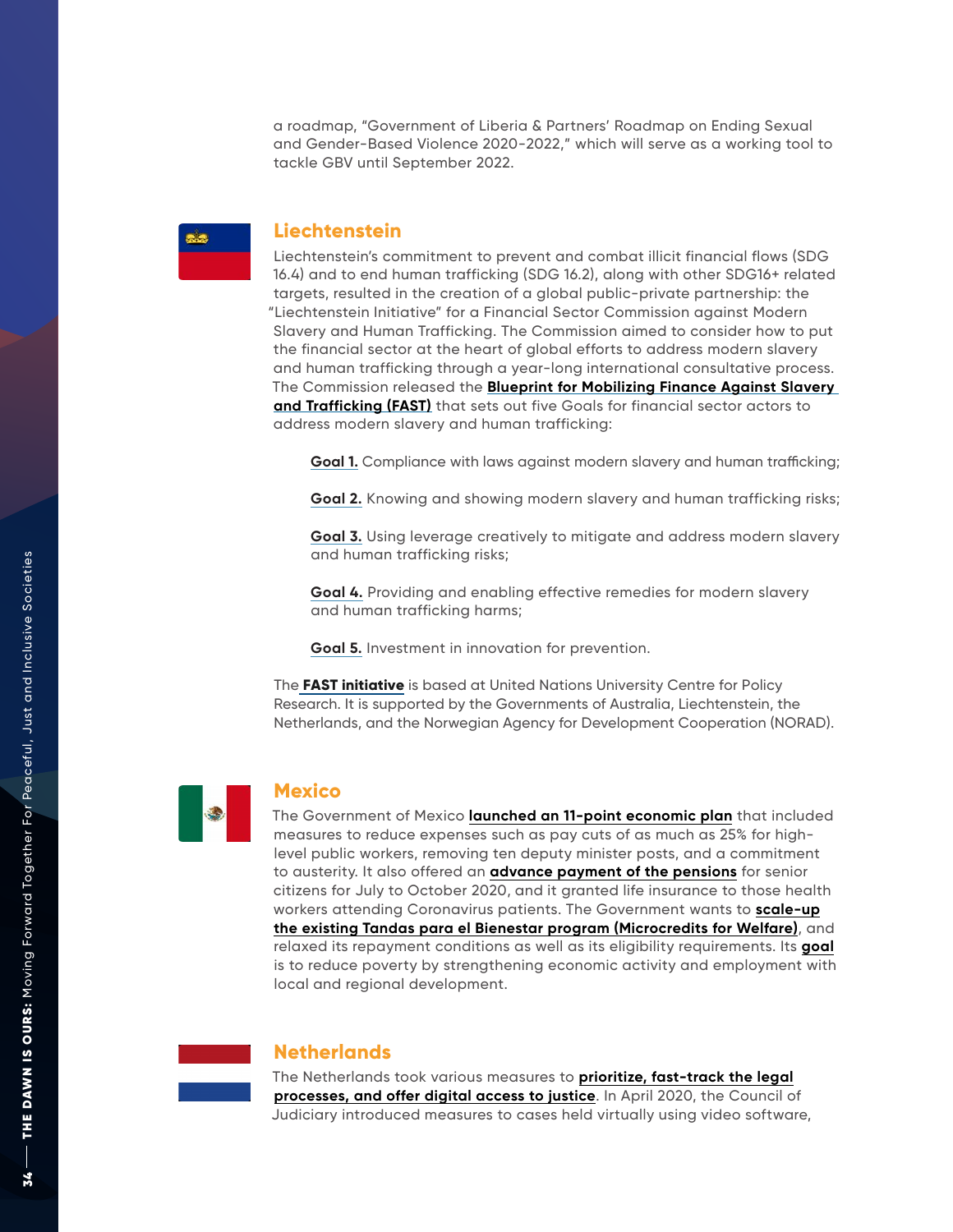a new secure email system, and digital notarial services and documents. Furthermore, the **[Public Prosecution Service \('Openbaar Ministerie'\)](https://www.coe.int/en/web/genderequality/promoting-and-protecting-women-s-rights#{%2263001324%22:[28]})** prioritizes cases involving sexual violence and vulnerable victims, and law enforcement is closely monitoring domestic violence cases. Victims of domestic violence have access to a hotline ('Veilig Thuis') to receive professional and anonymous advice, as well as an emergency hotline ('112') to receive immediate assistance from the police.

## **Norway**

The **[Norwegian welfare society is key to ensure that no one is left behind](https://sustainabledevelopment.un.org/content/documents/27613Compilation_of_main_messages_for_the_2021_VNR.pdf)**, by securing opportunities for income, providing education and health services for everyone. In response to the COVID-19 pandemic, the Government of Norway implemented **[various measures to provide social assistance and social](https://documents1.worldbank.org/curated/en/281531621024684216/pdf/Social-Protection-and-Jobs-Responses-to-COVID-19-A-Real-Time-Review-of-Country-Measures-May-14-2021.pdf)  [insurance](https://documents1.worldbank.org/curated/en/281531621024684216/pdf/Social-Protection-and-Jobs-Responses-to-COVID-19-A-Real-Time-Review-of-Country-Measures-May-14-2021.pdf)**. Students who were able to prove loss of income, were able to apply for additional financial support. Parents were entitled to a total of 12 months of parental leave in connection with the birth and after the birth of their children. Furthermore, employers are to be reimbursed for sickness benefits paid from the fourth day onwards for absences due to the coronavirus. In terms of unemployment benefits, the rate has been raised to 80% of their income for an income of up to 300 000 NOK (28 350 USD) and 62.4% of income between 300 000 and 600 000 NOK. The maximum duration of the furlough scheme has been suspended, and the scheme has been extended until at least 1 July 2021. The government has also made it possible for those who lost their jobs to receive the unemployment benefits faster.

The government will submit Norway's first national Action Plan for the implementation of the 2030 Agenda to Parliament in 2021.



### **Peru**

The Government of Peru provided **[access to national services for vulnerable](https://www.un.org/sites/un2.un.org/files/sg_policy_brief_on_universal_health_coverage.pdf)  [refugees and migrants in the country](https://www.un.org/sites/un2.un.org/files/sg_policy_brief_on_universal_health_coverage.pdf)**. This measure allowed refugees to access the national healthcare systems, State Health Insurance coverage, as well as a legal stay addressing concerns of high vulnerability. The **[coverage](https://globalcompactrefugees.org/article/access-national-services-vulnerable-refugees-peru)  [is provided to refugees and migrants suspected or positive of COVID-19](https://globalcompactrefugees.org/article/access-national-services-vulnerable-refugees-peru)**. By granting them the Special Immigration Status and providing them with the Carné de Extranjería (Special Immigration Card), they have access to free healthcare through the state Public Healthcare System and access to a range of rights education, work, and healthcare, among others.



### **Portugal**

Early in the pandemic, the Government of Portugal **[granted temporary](https://www.schengenvisainfo.com/news/portugal-grants-migrants-and-asylum-seekers-full-citizenship-rights-during-covid-19/)  [residency rights to all migrants and asylum seekers](https://www.schengenvisainfo.com/news/portugal-grants-migrants-and-asylum-seekers-full-citizenship-rights-during-covid-19/)**. This measure has allowed the country to grant access to healthcare to all asylum seekers and migrants and thus reduce the public health risk. This measure also protects migrants from rights abuses. In November 2020, Portugal approved a new nationality law allowing children of immigrants (including children of parents who have lived in Portugal illegally) who have been in the country for at least one year to gain Portuguese nationality at birth.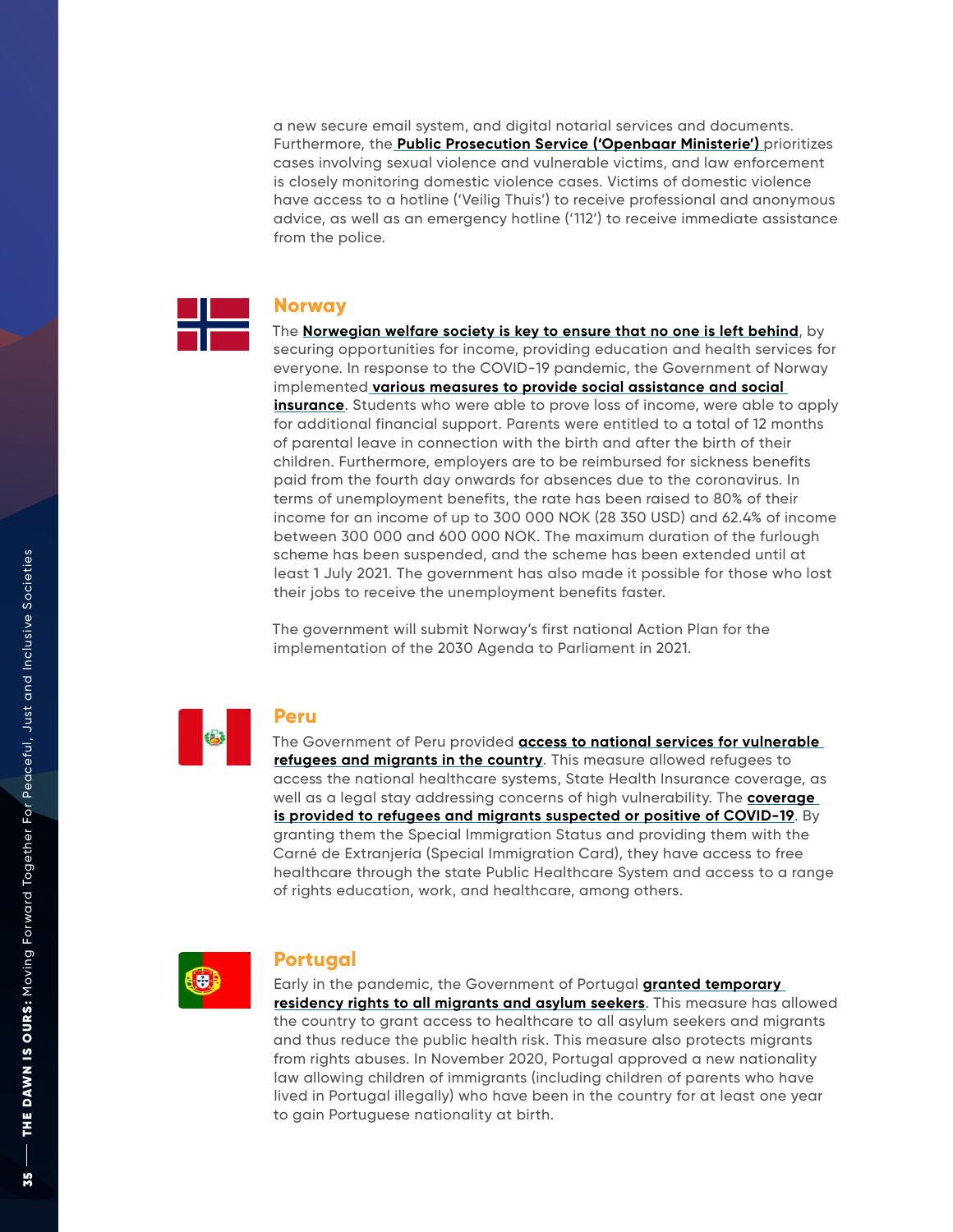Portugal also approved various measures to address the socio-economic effects of the COVID-19 pandemic, such as **[suspending rents for vulnerable](https://www.insider.com/portugal-suspends-rents-worries-surface-over-post-pandemic-housing-crisis-2020-4)  [households and cash-strapped small firms](https://www.insider.com/portugal-suspends-rents-worries-surface-over-post-pandemic-housing-crisis-2020-4)** and **[extending unemployment](https://www.insider.com/portugal-suspends-rents-worries-surface-over-post-pandemic-housing-crisis-2020-4)  [benefits and all social security benefits](https://www.insider.com/portugal-suspends-rents-worries-surface-over-post-pandemic-housing-crisis-2020-4)**. The Government also provided **[financial support to employees and self-employed workers](http://financial support to employees and self-employed workers)** who had to stay home to be with their children (up to 12 years of age). This support amounted to 66% of the base salary (33% paid by the employer, 33% paid by Social Security), and 33% of base salaries for self-employed workers.

### **Qatar**

The Government of Qatar has taken various **[employment-related measures](https://documents1.worldbank.org/curated/en/467521607723220511/pdf/Social-Protection-and-Jobs-Responses-to-COVID-19-A-Real-Time-Review-of-Country-Measures-December-11-2020.pdf)  [to address the COVID-19 crisis](https://documents1.worldbank.org/curated/en/467521607723220511/pdf/Social-Protection-and-Jobs-Responses-to-COVID-19-A-Real-Time-Review-of-Country-Measures-December-11-2020.pdf)**. The government requires employers to pay salaries and allowances, as per their contracts, in those businesses who continued working despite the COVID-19 precautionary measures. Should workers' contracts be terminated, employers must provide them with free food and housing or equivalent cash allowances until the worker can leave the country. **[Health insurance Treatment for COVID-19 is also provided to anyone](http://Health insurance Treatment for COVID-19 is also provided to anyone free of charge)  [free of charge](http://Health insurance Treatment for COVID-19 is also provided to anyone free of charge)** – the possession of a health card or the Qatar ID (QID) is not necessary to be tested or receive treatment. Furthermore, the government granted a waiver of rental and utilities fees to households and businesses until February 2021. Those migrant workers in quarantine or undergoing treatment would receive their full salaries.



### **Republic of Korea**

The Government of the Republic of Korea implemented various socioeconomic measures, with a particular focus on vulnerable households. Some of them include **[emergency relief checks](https://documents1.worldbank.org/curated/en/281531621024684216/pdf/Social-Protection-and-Jobs-Responses-to-COVID-19-A-Real-Time-Review-of-Country-Measures-May-14-2021.pdf )** to about 800,000 people vulnerable to job loss; **[childcare support to low-income households](https://documents1.worldbank.org/curated/en/281531621024684216/pdf/Social-Protection-and-Jobs-Responses-to-COVID-19-A-Real-Time-Review-of-Country-Measures-May-14-2021.pdf )** as they shift from child daycare to homecare by providing parent employees with W50,000/day; the **[reintroduction of job seekers' allowance for low-income households](https://documents1.worldbank.org/curated/en/281531621024684216/pdf/Social-Protection-and-Jobs-Responses-to-COVID-19-A-Real-Time-Review-of-Country-Measures-May-14-2021.pdf )**, with such allowance being increased from W200,000 to 500,000 for up to 3 months; and **[emergency relief payments](https://documents1.worldbank.org/curated/en/281531621024684216/pdf/Social-Protection-and-Jobs-Responses-to-COVID-19-A-Real-Time-Review-of-Country-Measures-May-14-2021.pdf )** of 9.1 trillion won to 14 million households in the bottom 70 percent income bracket. Furthermore, the government decided to **[extend this emergency relief payment and offered universal emergency](https://documents1.worldbank.org/curated/en/467521607723220511/pdf/Social-Protection-and-Jobs-Responses-to-COVID-19-A-Real-Time-Review-of-Country-Measures-December-11-2020.pdf)  [relief payments to roughly 21.71 million households through the universal](https://documents1.worldbank.org/curated/en/467521607723220511/pdf/Social-Protection-and-Jobs-Responses-to-COVID-19-A-Real-Time-Review-of-Country-Measures-December-11-2020.pdf)  [program](https://documents1.worldbank.org/curated/en/467521607723220511/pdf/Social-Protection-and-Jobs-Responses-to-COVID-19-A-Real-Time-Review-of-Country-Measures-December-11-2020.pdf)**. Around 2.8 million vulnerable households received the funds first. The government will also give gift vouchers for an amount that will depend on the size of the eligible household to ensure that consumption is stimulated. A oneperson household can expect to receive 400,000 won (US\$326), a family of four 1 million won. W2.8T are provided via a 4-month-worth purchase vouchers to households receiving child and social assistance.



### **Rwanda**

The Government of Rwanda **[established social protection measures focusing](http://established social protection measures focusing on the most vulnerable)  [on the most vulnerable](http://established social protection measures focusing on the most vulnerable)** by capitalizing on its well-established decentralized structures. The government has provided in-kind food and other essential items to 20,000 families, targeting casual laborers whose livelihoods depend on daily wage and self-employed mainly in the informal sector who can't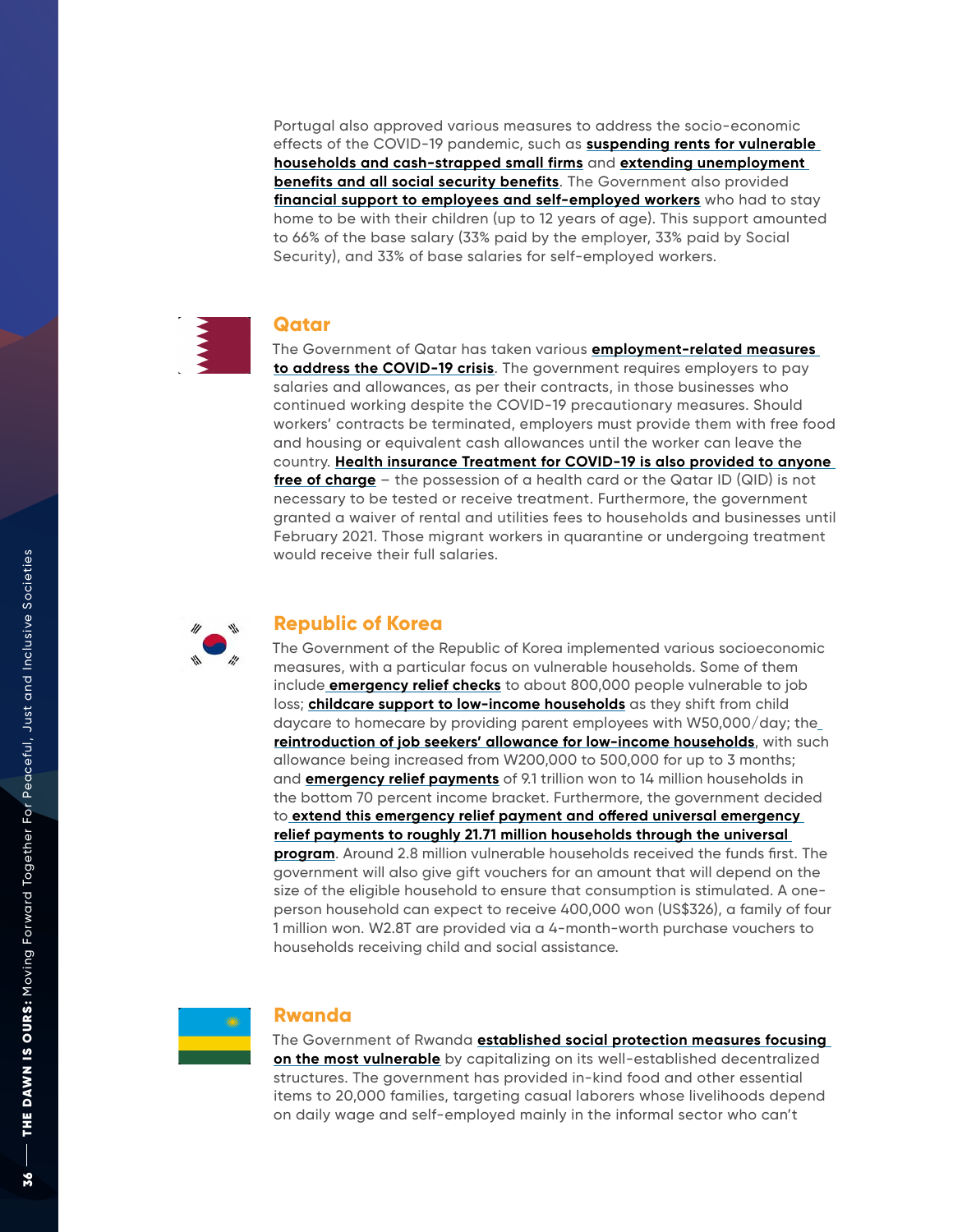work due to COVID-19 containment measures. The local level administrative committees identify beneficiaries at the lowest local administrative entity known as "isibo." To avoid crowds and in line with social distancing protocols, the distribution is done house to house by "Youth Volunteers" and people within the communities, with the coordination of local leaders. The communities and individuals within them can freely supplement these efforts by donating money, food, and essential items through the head of "Isibo".

### **Sierra Leone**

During the first year of the COVID-19 crisis, **[the justice sector in Sierra Leone](https://documents1.worldbank.org/curated/en/281531621024684216/pdf/Social-Protection-and-Jobs-Responses-to-COVID-19-A-Real-Time-Review-of-Country-Measures-May-14-2021.pdf)  [continued to work to provide justice for all](https://documents1.worldbank.org/curated/en/281531621024684216/pdf/Social-Protection-and-Jobs-Responses-to-COVID-19-A-Real-Time-Review-of-Country-Measures-May-14-2021.pdf)**, particularly to the underprivileged. In 2020, 413,169 people received free legal representation, advice, and related services thanks to the Legal Aid Board established in 2015. This is a 93% increase from 2018. Interventions covered child and women rights issues, land disputes, and criminal cases, including domestic violence, rape, and juvenile offenses; rural communities provided special attention. Sierra Leone increased the number of Magistrates and Judges from 63 in 2019 to 77 in 2020 across the country to reinforce these efforts.

The Government of Sierra Leone also **[launched the emergency response](http://launched the emergency response program “Quick Action Economic Response Program”)  [program 'Quick Action Economic Response Program](http://launched the emergency response program “Quick Action Economic Response Program”) '** with a US\$166 million budget. The program supports businesses, ensures stock of commodities at stable prices, and provides cash payments to vulnerable families in rural and informal sector workers in major cities. The Government also launched the "COVID-19 Social Safety Net (SSN) Cash Transfers" based on its response to the Ebola crisis in 2014. This package doubled the cash offered through the Ep Fet Po cash transfer program to US\$ 30 for nine months.



### **Somalia**

The Government of Somalia **[launched the first ever cash transfer program in](https://documents1.worldbank.org/curated/en/467521607723220511/pdf/Social-Protection-and-Jobs-Responses-to-COVID-19-A-Real-Time-Review-of-Country-Measures-December-11-2020.pdf)  [April 2020: the Baxnaano program](https://documents1.worldbank.org/curated/en/467521607723220511/pdf/Social-Protection-and-Jobs-Responses-to-COVID-19-A-Real-Time-Review-of-Country-Measures-December-11-2020.pdf)**. The **[program intends to provide a safety](http://program intends to provide a safety net to reduce poverty and increase human capita)  [net to reduce poverty and increase human capital](http://program intends to provide a safety net to reduce poverty and increase human capita)** by providing cash transfers to vulnerable households and establishing a national shock-responsive safety net system. The program is targeting 270,000 poor and vulnerable families (approximately 1.2 million individuals or 9.6 percent of the population) across the Federal Member States of Somalia and provide them with nutrition-linked cash transfer. The transfers will allow families to use the money for their immediate needs, such as food and accessing essential services. This program will target fragility areas affected by high poverty levels, acute drought, and long-drawn-out conflicts and insecurity.



### **Spain**

The Government of Spain introduced measures to tackle the socioeconomic effects of the pandemic, many targeting vulnerable populations. Some of these measures include introducing the **[Guaranteed Minimum Income \(GMI\)](http://Guaranteed Minimum Income (GMI) )**  for around 5 million low-income people; a **[family benefit to pay for parents](https://documents1.worldbank.org/curated/en/467521607723220511/pdf/Social-Protection-and-Jobs-Responses-to-COVID-19-A-Real-Time-Review-of-Country-Measures-December-11-2020.pdf)  [caring for children at home due to school closures](https://documents1.worldbank.org/curated/en/467521607723220511/pdf/Social-Protection-and-Jobs-Responses-to-COVID-19-A-Real-Time-Review-of-Country-Measures-December-11-2020.pdf)**; and **[cash transfers support](https://documents1.worldbank.org/curated/en/467521607723220511/pdf/Social-Protection-and-Jobs-Responses-to-COVID-19-A-Real-Time-Review-of-Country-Measures-December-11-2020.pdf)  [delivered through wallet cards, wire transfer, and vouchers in supermarkets](https://documents1.worldbank.org/curated/en/467521607723220511/pdf/Social-Protection-and-Jobs-Responses-to-COVID-19-A-Real-Time-Review-of-Country-Measures-December-11-2020.pdf)**.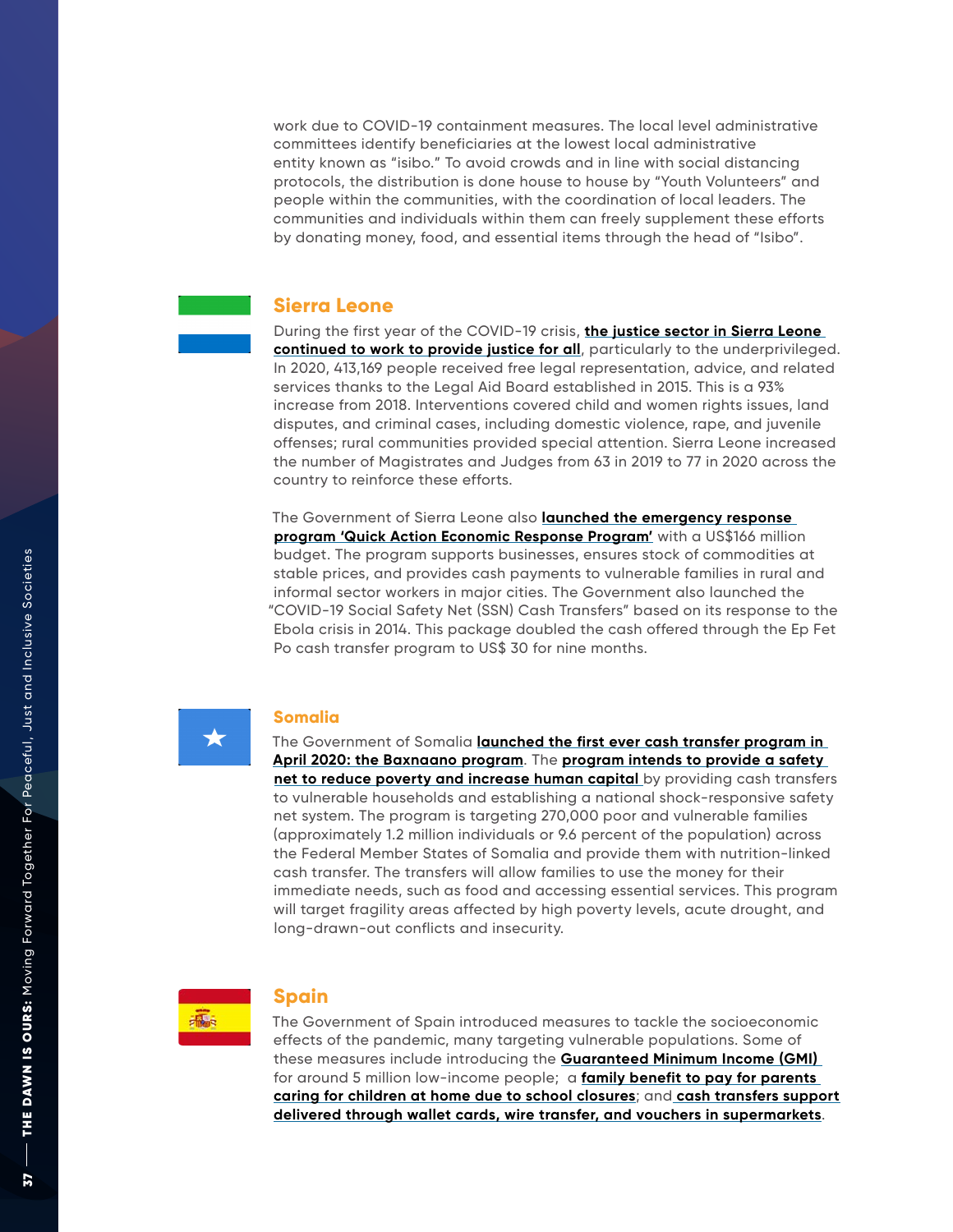The government also **[suspended evictions](https://documents1.worldbank.org/curated/en/467521607723220511/pdf/Social-Protection-and-Jobs-Responses-to-COVID-19-A-Real-Time-Review-of-Country-Measures-December-11-2020.pdf)** until six months after the end of the State of Alarm without alternative housing in vulnerable homes. It mandated that tenants can't raise the rent for six months. It also offered microcredits guaranteed 100% by the State access to tenants, a mortgage moratorium, a prohibition to cut access to utilities such as water and electricity until after the State of Alarm, amongst many others.

The Spanish Ministry of Equality launched a **[Contingency Plan against](https://www.agenda2030.gob.es/recursos/docs/informe-progreso21-eds-2030.pdf)  [gender-based violence during the COVID-19 crisis](https://www.agenda2030.gob.es/recursos/docs/informe-progreso21-eds-2030.pdf)**. The plan declares that all comprehensive assistance services directed at victims of gender-based violence as essential services during the lockdown, thus making available all service operators, emergency response and reception to survivors at risk, emergency shelters, centers, and safe houses for survivors of sexual exploitation and trafficking, as well as in-person psychological, legal and social services. The government suspended sanctions for breaking lockdown for those survivors of violence escaping from a dangerous situation.

In June 2021 and in the context of the COVID-19 pandemic, the Spanish Government approved the **[Estrategia de Desarrollo Sostenible 2030](https://www.agenda2030.gob.es/recursos/docs/informe-progreso21-eds-2030.pdf)** (Sustainable Development Strategy 2030). The strategy aims at ending poverty and inequality, end gender inequality and discrimination, mitigating the climate change emergency, improve the economic system, end job insecurity, address the public services crisis, end global injustice and threats to human rights, democracy, and planet sustainability, as well as revitalize Spain's rural environment and address the demographic challenges. The IV Plan de Gobierno Abierto 2020-2024 (Open Government Plan) links these goals with a reform of institutions to render them more transparent.



### **Sweden**

Sweden views promoting **[multidimensional poverty reduction, social dialogue,](https://sustainabledevelopment.un.org/content/documents/27613Compilation_of_main_messages_for_the_2021_VNR.pdf)  [and decent work as critical elements to leave no one behind](https://sustainabledevelopment.un.org/content/documents/27613Compilation_of_main_messages_for_the_2021_VNR.pdf)**. In response to the COVID-19 pandemic, the Government of Sweden issued response measures such as ensuring employees received **[sickness benefits](https://documents1.worldbank.org/curated/en/467521607723220511/pdf/Social-Protection-and-Jobs-Responses-to-COVID-19-A-Real-Time-Review-of-Country-Measures-December-11-2020.pdf)** from the moment they need to be absent from work; providing self-employed people to receive **[unemployment insurance](http:// unemployment insurance)**; and offering a **[temporary reduction of](https://documents1.worldbank.org/curated/en/467521607723220511/pdf/Social-Protection-and-Jobs-Responses-to-COVID-19-A-Real-Time-Review-of-Country-Measures-December-11-2020.pdf)  [employers' social security contributions](https://documents1.worldbank.org/curated/en/467521607723220511/pdf/Social-Protection-and-Jobs-Responses-to-COVID-19-A-Real-Time-Review-of-Country-Measures-December-11-2020.pdf)**. Furthermore, families also received a **[temporary parental benefit](http://temporary parental benefit)** to allow parents to stay home with their children if schools were closed. Parents receive approximately 90% of the regular temporary parental leave, and, temporarily, they don't need a statement from a doctor for children between 12 and 16.



### **Switzerland**

In March 2020 and under the Swiss Federal Office for Gender Equality (FOGE) leadership, the Swiss federal government and the cantons created the **[task](https://www.admin.ch/gov/en/start/documentation/media-releases.msg-id-78545.html)  [force against domestic violence](https://www.admin.ch/gov/en/start/documentation/media-releases.msg-id-78545.html)**. The task force's goal is to ensure regular exchange and assessment between the experts in the advice centers, the police, as well as the Confederation and close cooperation with the responsible cantonal conferences (Conference of Cantonal Directors of Social Services CDSS, Conference of Cantonal Justice and Police Directors CCJPD, Swiss Conference against Domestic Violence SKHG). The task force checks the status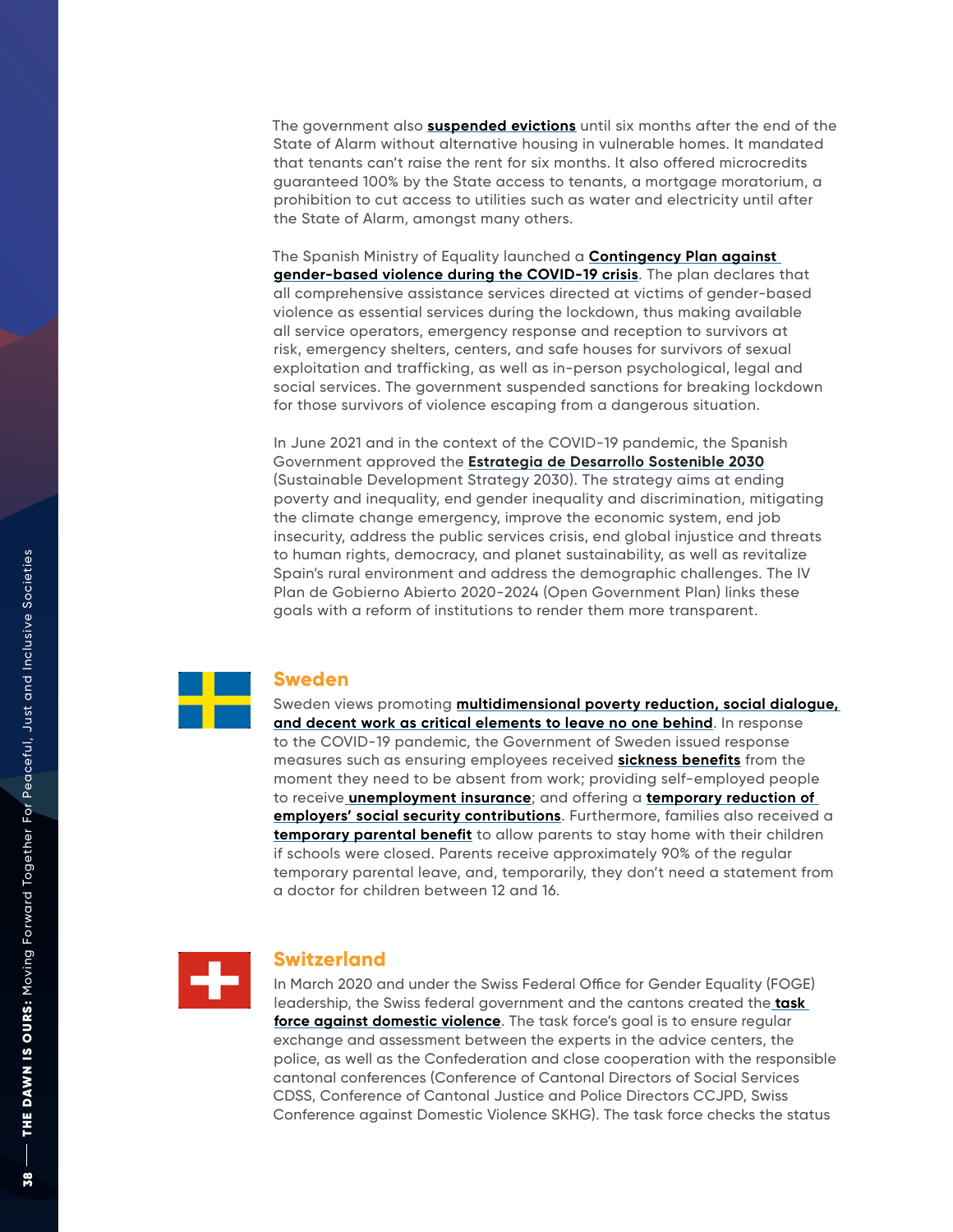of police reports on domestic violence, the availability of shelters for victims of domestic violence, and supports the cantons in securing victim assistance.

At the cantonal level, the **[victim support services](https://www.admin.ch/gov/en/start/documentation/media-releases.msg-id-78545.html)** are still assisting victims of domestic violence. The protection of victims of domestic violence is still a top priority for the police. Despite the pandemic social distance measures, police can remove the aggressor from their house and report threats to children in violent incidents. Furthermore, the Federal Office of Public Health launched a new platform for mental health in times of the COVID-19 pandemic with relevant information on family and domestic conflicts and help-line numbers for victims and perpetrators of domestic violence.



### **Timor-Leste**

The Timorese government has launched two notable social protection initiatives. The first is an unprecedented **[universal cash transfer](https://documents1.worldbank.org/curated/en/281531621024684216/pdf/Social-Protection-and-Jobs-Responses-to-COVID-19-A-Real-Time-Review-of-Country-Measures-May-14-2021.pdf )** delivered in June 2020 worth \$200 per household. The government also approved the payment of a **[remuneration supplement](https://documents1.worldbank.org/curated/en/281531621024684216/pdf/Social-Protection-and-Jobs-Responses-to-COVID-19-A-Real-Time-Review-of-Country-Measures-May-14-2021.pdf )** for employees, agents, and workers, including effective security forces on the front line of COVID-19. The decreelaw, proposed by the Interim Minister of Finance and the Council of Ministers, provides that the supplement varies between USD 5 and USD 25 a day depending on the degree of exposure to the risks associated with COVID-19.



### **Tunisia**

In March 2020, the Government of Tunisia announced an US\$850 million (2.3% of GDP) **[emergency relief plan](https://sustainabledevelopment.un.org/content/documents/27613Compilation_of_main_messages_for_the_2021_VNR.pdf)** to support Covid-19 response and affected sectors. The government also announced a program to address long-standing structural reforms to strengthen the public sector performance and transparency and increase citizen trust. The government also took **[compensatory measures](https://sustainabledevelopment.un.org/content/documents/27613Compilation_of_main_messages_for_the_2021_VNR.pdf)** to benefit 260,000 needy families, 370,000 lowincome families, 140,000 people with low pensions and 301 thousand people in jobs with variable income. A 23-measure plan has been put in place to support businesses in the face of Covid-19, including the creation of two investment funds. Furthermore, the **['Tunisia First Resilience and Recovery](https://documents1.worldbank.org/curated/en/281531621024684216/pdf/Social-Protection-and-Jobs-Responses-to-COVID-19-A-Real-Time-Review-of-Country-Measures-May-14-2021.pdf)  [Emergency Development Project'](https://documents1.worldbank.org/curated/en/281531621024684216/pdf/Social-Protection-and-Jobs-Responses-to-COVID-19-A-Real-Time-Review-of-Country-Measures-May-14-2021.pdf)** aims to support the Tunisian government's response to the COVID-19 crisis and will include cash transfers that reach poor and vulnerable individuals, 36 percent of the population. Other measures include a monthly cash transfer for 50,000 children 0-5 years old registered in the social assistance registry.



### **United Kingdom**

The United Kingdom implemented various measures to address the increase in domestic violence cases during the COVID-19 pandemic. Early in the pandemic, the government **[pledged £2 million to assist domestic abuse helplines](https://commonslibrary.parliament.uk/domestic-abuse-and-covid-19-a-year-into-the-pandemic/)  [and online support](https://commonslibrary.parliament.uk/domestic-abuse-and-covid-19-a-year-into-the-pandemic/)** and **[£76 million in supporting vulnerable people](https://commonslibrary.parliament.uk/domestic-abuse-and-covid-19-a-year-into-the-pandemic/)**. The government also launched **[a public awareness campaign, #YouAreNotAlone](https://commonslibrary.parliament.uk/domestic-abuse-and-covid-19-a-year-into-the-pandemic/)**, to reassure survivors of domestic abuse that police and specialist services remained open during the pandemic. In November 2020, the Government **[provided £10.1 million to aid rape and domestic abuse support and £683,000](https://commonslibrary.parliament.uk/domestic-abuse-and-covid-19-a-year-into-the-pandemic/)**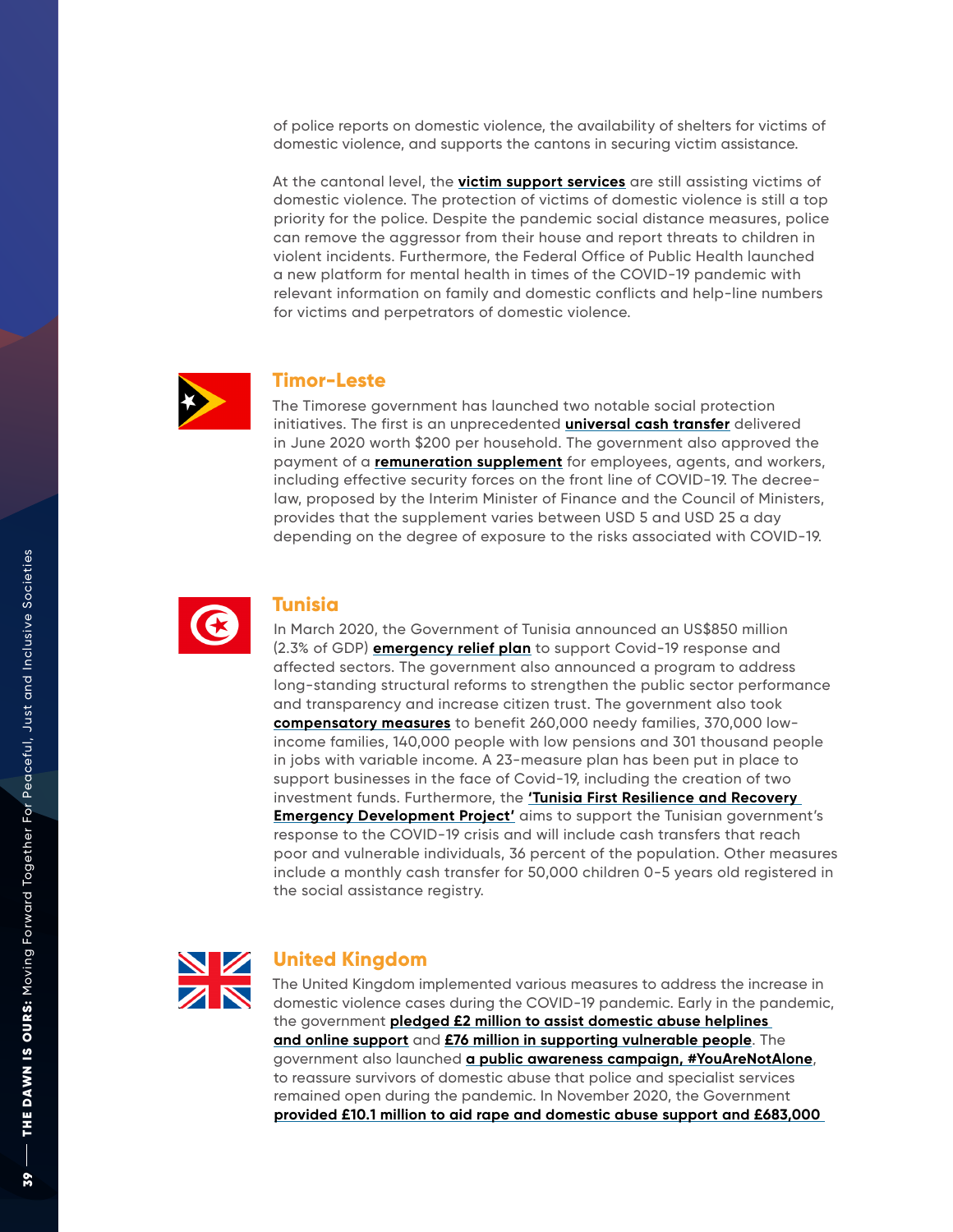**[to domestic abuse organizations](https://commonslibrary.parliament.uk/domestic-abuse-and-covid-19-a-year-into-the-pandemic/)**. In early 2021 the government partnered with pharmacies across the country to launch the **['Ask for ANI scheme' \(Action](https://commonslibrary.parliament.uk/domestic-abuse-and-covid-19-a-year-into-the-pandemic/)  [Needed Immediately\)](https://commonslibrary.parliament.uk/domestic-abuse-and-covid-19-a-year-into-the-pandemic/)** to support domestic violence survivors.'

Furthermore, **[the police have encouraged survivors to use a disguised app called](https://bf889554-6857-4cfe-8d55-8770007b8841.filesusr.com/ugd/6c192f_c5e1d5d3515e443dabde708e9221a3cb.pdf)  ['Bright Sky.'](https://bf889554-6857-4cfe-8d55-8770007b8841.filesusr.com/ugd/6c192f_c5e1d5d3515e443dabde708e9221a3cb.pdf)** The free app provides contact information for all available domestic abuse support services, allows users to track episodes of abuse, and includes a 999-emergency button. Collecting this data can support victims if they end up in court proceedings as they can provide valuable evidence to support their case.

## **Uruguay**

**[In the context of the COVID-19 pandemic, the Government of Uruguay has set](https://sustainabledevelopment.un.org/content/documents/27613Compilation_of_main_messages_for_the_2021_VNR.pdf)  [new goals for the next years](https://sustainabledevelopment.un.org/content/documents/27613Compilation_of_main_messages_for_the_2021_VNR.pdf)** including building a sustainable economy that innovates and creates employment, transform institutions that are efficient and accountable to citizens, develop public policies that ensure education, social protection and health for all, and works towards a society that promotes development, human rights, and leaves no one behind. With these goals in mind, the Government of Uruguay is implementing a **[range of measures to protect](https://www.unicef.org/media/92251/file/Access-to-Justice-COVID-19-Field-Notes-2021.pdf)  [children's rights who remain in detention during the pandemic.](https://www.unicef.org/media/92251/file/Access-to-Justice-COVID-19-Field-Notes-2021.pdf)** These measures are designed to enable social distancing and better hygiene and allow continued education and family contact. The Juvenile Detention Centres are monitored through an inter-institutional steering group comprising the Judiciary, the Attorney General's Office, the Ministry of Interior, and the National Institute for Adolescent Social Inclusion, as well as through follow-up meetings with new justice authorities. The National Institute for Adolescent Social Inclusion has also developed a contingency plan that includes preventive measures, information materials, and procedures for when positive cases of COVID-19 arise.

To address the increasing rates of violence against women, the government launched an **[awareness campaign on social media](https://www.gub.uy/ministerio-desarrollo-social/comunicacion/noticias/gobierno-anuncio-medidas-para-evitar-aumento-casos-violencia-genero-durante)**, a **[national phone number](https://www.gub.uy/ministerio-desarrollo-social/comunicacion/noticias/gobierno-anuncio-medidas-para-evitar-aumento-casos-violencia-genero-durante)  [for emergencies](https://www.gub.uy/ministerio-desarrollo-social/comunicacion/noticias/gobierno-anuncio-medidas-para-evitar-aumento-casos-violencia-genero-durante)**, and a **[protocol](http://protocol)** created together with the Health Ministry for personnel to detect possible instances of domestic violence. The Ministry of Social Development also revised protocols to enable health workers to detect cases of domestic violence.